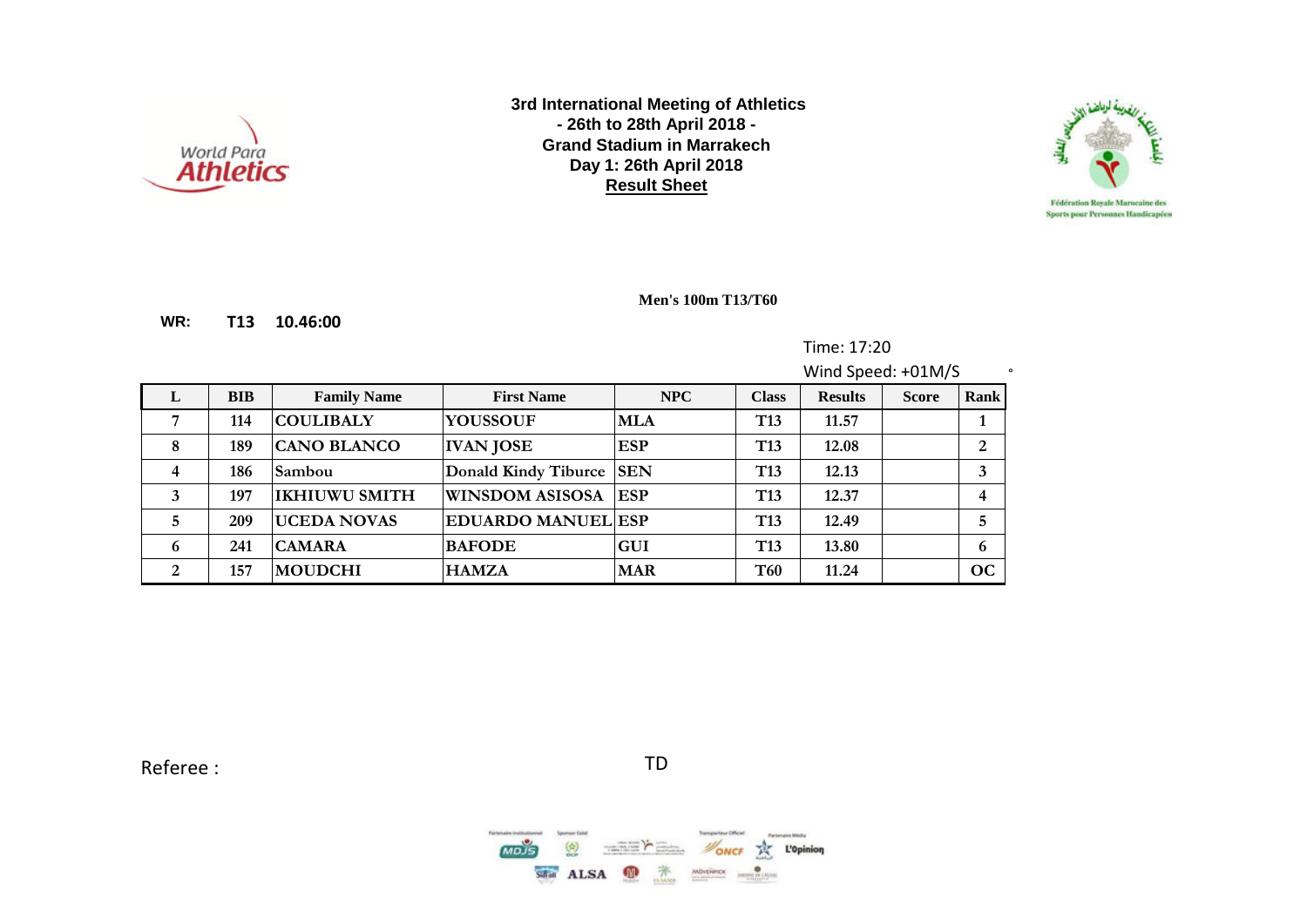



Men's 100m T12

|     |            |                             |                       | Time                   | 17H30           |                |              |             |
|-----|------------|-----------------------------|-----------------------|------------------------|-----------------|----------------|--------------|-------------|
| WR: | 10.66      |                             |                       | Wind Speed: $+0.2$ m/S |                 |                |              |             |
| L   | <b>BIB</b> | <b>Family Name</b>          | <b>First Name</b>     | NPC                    | <b>Class</b>    | <b>Results</b> | <b>Score</b> | <b>Rank</b> |
| 2   | 53         | <b>NOUAMBAKO</b>            | <b>EMMANUEL GRACE</b> | <b>CB</b>              | <b>T11</b>      | 12.43          | 563          |             |
|     | 206        | <b>SALGUEIRO MONTEJAIRO</b> |                       | <b>ESP</b>             | T <sub>12</sub> | 12.59          | 437          | 2           |
|     | 207        | <b>SANCHEZ MARTIN</b>       | <b>DANIEL</b>         | <b>ESP</b>             | T <sub>12</sub> | 12.77          | 336          | 3           |
|     | 196        | HERNÁNDEZ UVIEI IVÁN        |                       | <b>ESP</b>             | T <sub>12</sub> |                |              | <b>DNS</b>  |

Referee : TD

 $MODS$  $\binom{4}{2}$ **NONCE THE L'Opinion**  $\frac{1}{\sqrt{2}}\left( \frac{1}{\sqrt{2}}\right) \left( \frac{1}{\sqrt{2}}\right) \left( \frac{1}{\sqrt{2}}\right) \left( \frac{1}{\sqrt{2}}\right) \left( \frac{1}{\sqrt{2}}\right) \left( \frac{1}{\sqrt{2}}\right) \left( \frac{1}{\sqrt{2}}\right) \left( \frac{1}{\sqrt{2}}\right) \left( \frac{1}{\sqrt{2}}\right) \left( \frac{1}{\sqrt{2}}\right) \left( \frac{1}{\sqrt{2}}\right) \left( \frac{1}{\sqrt{2}}\right) \left( \frac{1}{\sqrt{2}}\right) \left$ SHAI ALSA **D X**  $MOPEPECC$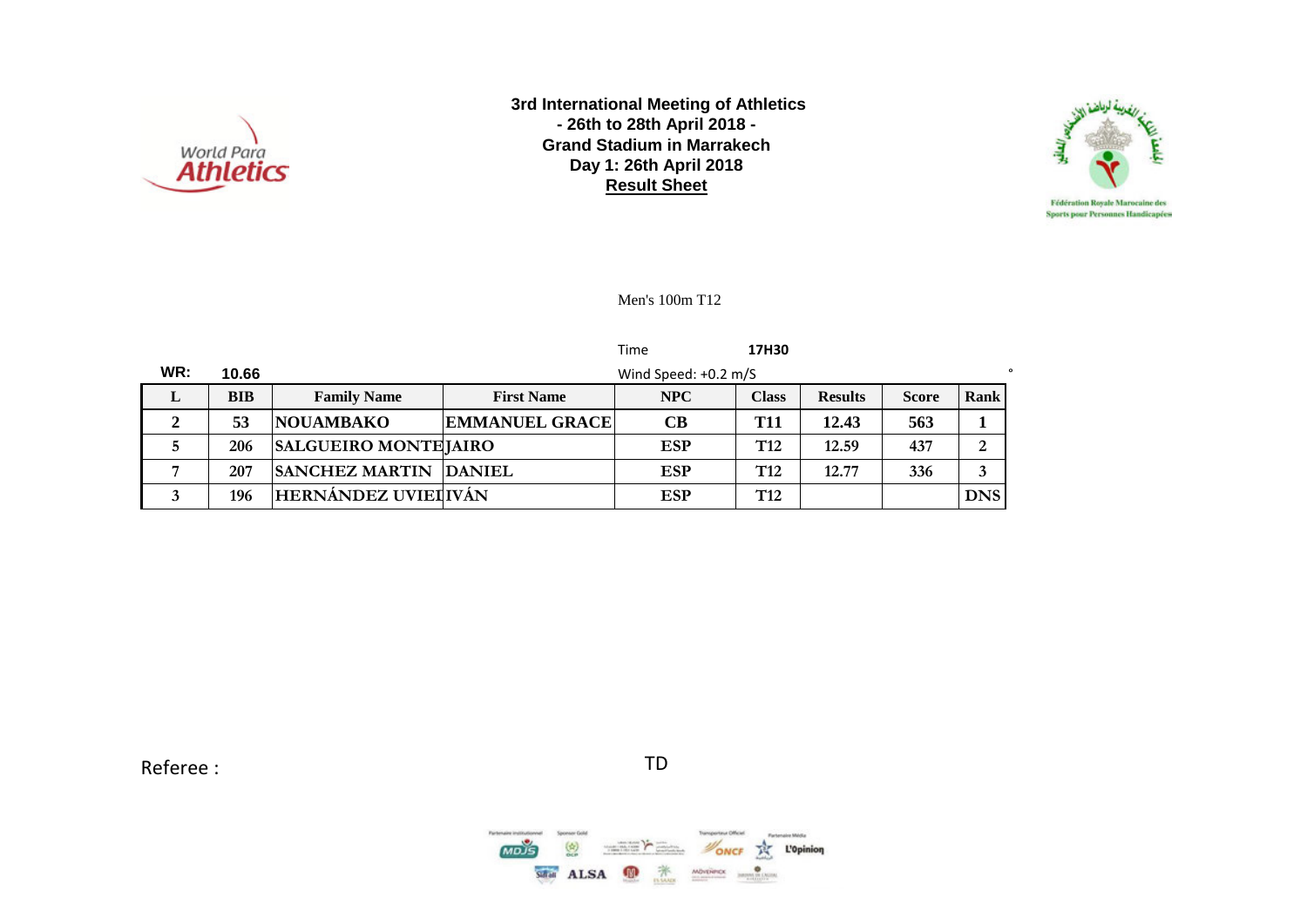



Women's 100m T11

**WR: 11.91** Time **17:40** Wind Speed: +0.6m/s

|  | BIB | <b>Family Name</b>             | <b>First Name</b> | <b>NPC</b>    | <b>Class</b>    | <b>Results</b> | <b>Score</b> | Rank |
|--|-----|--------------------------------|-------------------|---------------|-----------------|----------------|--------------|------|
|  | 31  | Dumbo                          | Regina Josefina   | Angola        | T <sub>11</sub> | 14.42          |              |      |
|  | 242 | Righna                         | Camnalai          | Guinea Bissau | T <sub>11</sub> | 14.97          |              |      |
|  | 202 | <b>MUNGUIRA ORTIZ DEITXASO</b> |                   | Spain         | T11             | 15.52          |              |      |

Referee : TD

 $MDIS$  $\binom{k}{n}$ **NONCE THE L'Opinion**  $\frac{1}{2}$ Salar ALSA <sup>19</sup> MOVERIDE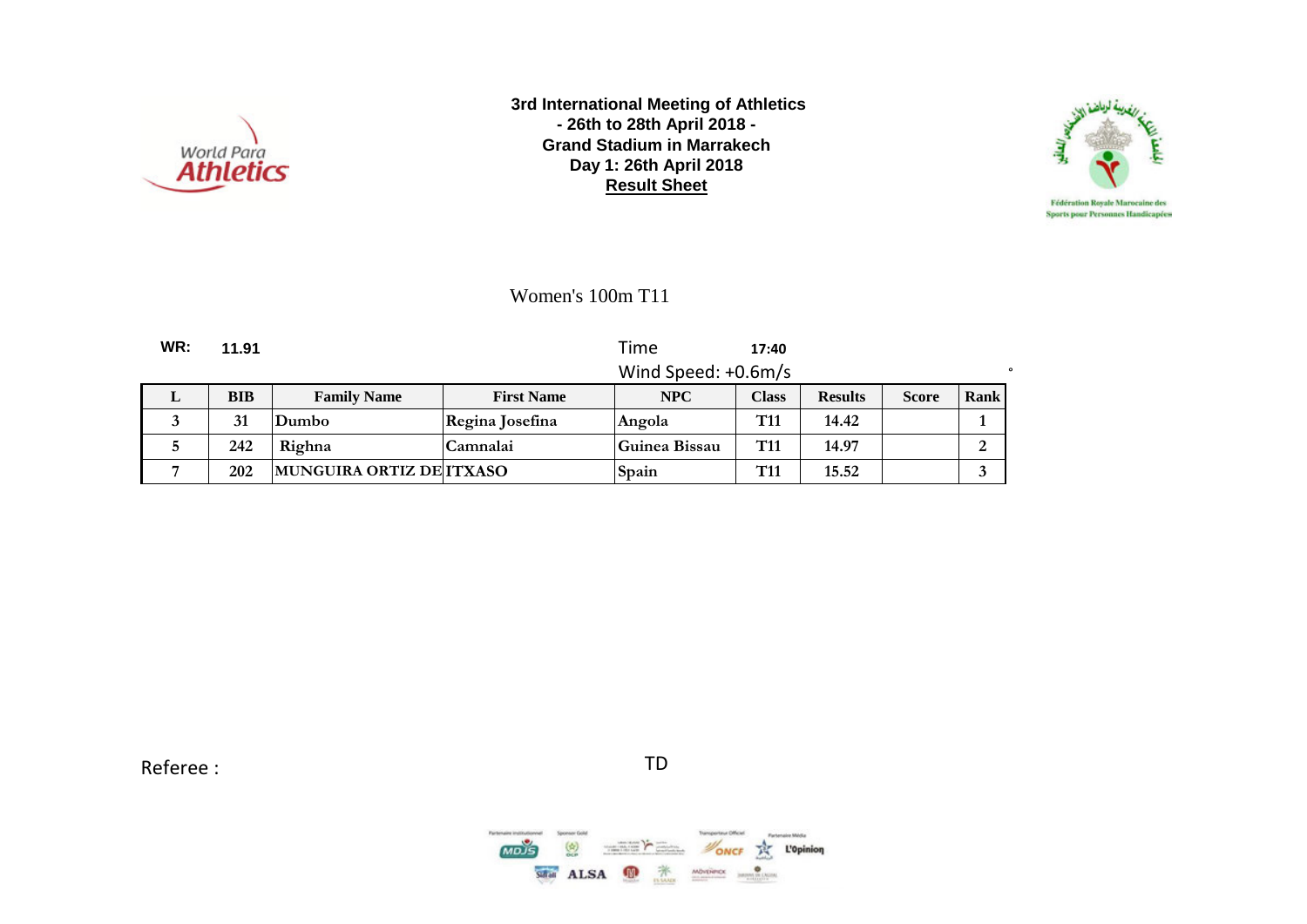



Women's 100m T12

|     |            | Time 17:50 HEAT 1        |                   | Wind Speed: 1.0m/s Heat 2  |              |                |                |                |
|-----|------------|--------------------------|-------------------|----------------------------|--------------|----------------|----------------|----------------|
| WR: | 11.40      | <b>TIME 18:00 HEAT 2</b> |                   | Wind Speed: +0.2m/s Heat 1 |              |                |                |                |
| L   | <b>BIB</b> | <b>Family Name</b>       | <b>First Name</b> | NPC                        | <b>Class</b> | <b>Results</b> | <b>Heat</b>    | Rank           |
| 3   | 188        | <b>BERGES GAMEZ</b>      | MELANY            | <b>Spain</b>               | T12          | 13.37          | H1             |                |
| 3   | 191        | FOLGADO GARCÍA           | <b>NAGORE</b>     | Spain                      | T12          | 13.47          | H <sub>2</sub> | $\overline{2}$ |
| 5   | 194        | <b>GARCIA FALAGAN</b>    | <b>ALBA</b>       | Spain                      | T12          | 13.64          | H1             | 3              |
|     | 195        | <b>GARCIA MELERO</b>     | lMARIA ANGELES    | Spain                      | T12          | 14.47          | H1             | 4              |
|     | 201        | IMOYA SORIANO            | <b>ANA</b>        | Spain                      | T12          | 15.04          | H <sub>2</sub> | 5              |

Referee : TD

 $\binom{h}{b}$ **NONCE THE L'Opinion**  $\sum_{i=1}^n\frac{1}{(i-1)!}\sum_{i=1}^n\frac{1}{(i-1)!}\sum_{i=1}^n\frac{1}{(i-1)!}\sum_{i=1}^n\frac{1}{(i-1)!}\sum_{i=1}^n\frac{1}{(i-1)!}\sum_{i=1}^n\frac{1}{(i-1)!}\sum_{i=1}^n\frac{1}{(i-1)!}\sum_{i=1}^n\frac{1}{(i-1)!}\sum_{i=1}^n\frac{1}{(i-1)!}\sum_{i=1}^n\frac{1}{(i-1)!}\sum_{i=1}^n\frac{1}{(i-1)!}\sum_{i=1}^n\frac$ SHAI ALSA <sup>1</sup>  $\begin{array}{c} \text{M\"{o}v\'{e}recx} \\ \hline \end{array}$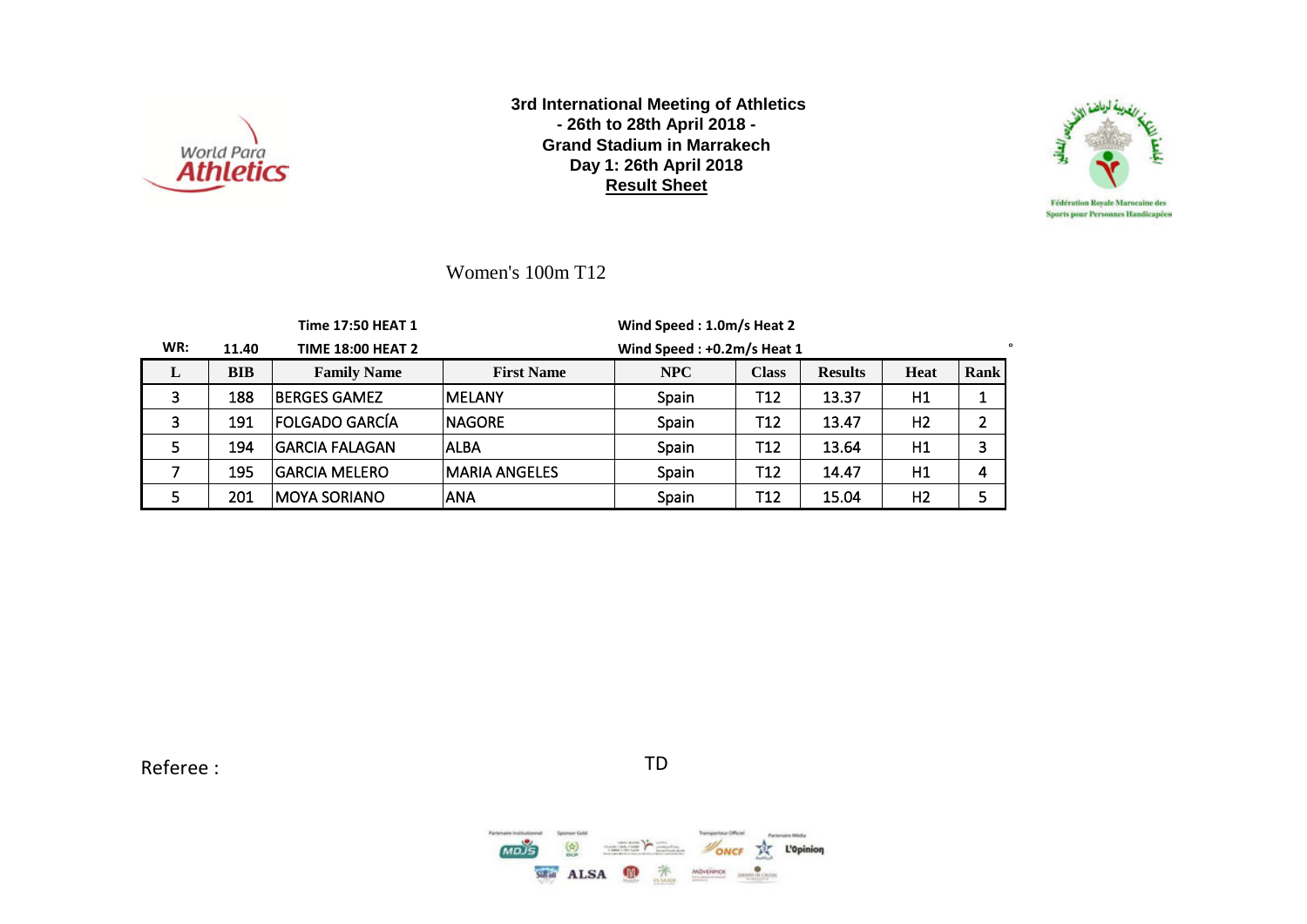



| WR: | T37        | 13.13                 | Women's 100m T37-38-T46-T62 |                     |              |                |                  |                |
|-----|------------|-----------------------|-----------------------------|---------------------|--------------|----------------|------------------|----------------|
|     | <b>T38</b> | 12.44                 |                             |                     |              |                |                  |                |
|     | T46        | 11.95                 |                             | Time                | 18:20        |                |                  |                |
|     | T62        | Vacant                |                             | Wind Speed: -0.3m/S |              |                |                  | $\bullet$      |
| L   | <b>BIB</b> | <b>Family Name</b>    | <b>First Name</b>           | <b>NPC</b>          | <b>Class</b> | <b>Results</b> | <b>Score</b>     | <b>Rank</b>    |
| 3   | 222        | <b>Bahi</b>           | <b>Neda</b>                 | <b>TUN</b>          | <b>T37</b>   | 14.43          | 86               | 1              |
| 4   | 215        | <b>Mansour</b>        | <b>Sonia</b>                | <b>TUN</b>          | <b>T38</b>   | 14.53          | 26               | $\overline{2}$ |
| 5   | 6          | <b>BOUGOUFA</b>       | <b>ACHOURA</b>              | <b>ALG</b>          | T46          | 14.77          | 6                | 3              |
| 6   | 190        | <b>CASADO PALACIO</b> | <b>IMARTA</b>               | <b>ESP</b>          | <b>T62</b>   | 23.63          | $\boldsymbol{0}$ | 4              |

Referee : TD

 $MODS$  $\binom{h}{k}$ **NONCE THE L'Opinion**  $\sum_{\substack{1\leq m\leq 1, \ldots, m-1\\ m\equiv 1, \ldots, m-1}}\sum_{\substack{m\equiv 1, \ldots, m-1\\ m\equiv 1, \ldots, m-1}}\frac{1}{m!}\sum_{\substack{m\equiv 1, \ldots, m-1\\ m\equiv 1, \ldots, m-1}}\frac{1}{m!}\sum_{\substack{m\equiv 1, \ldots, m-1\\ m\equiv 1, \ldots, m-1}}\frac{1}{m!}\sum_{\substack{m\equiv 1, \ldots, m-1\\ m\equiv 1, \ldots, m-1}}\frac{1}{m!}\sum_{\substack{m\equiv 1$  $\frac{1}{\sqrt{2}}$  ALSA  $\frac{1}{\sqrt{2}}$  $\begin{array}{cc}\n\mathbf{M}\mathbf{D}\mathbf{v}\mathbf{D}\mathbf{H}\mathbf{D}\mathbf{C}\mathbf{X} & \mathbf{0} & \mathbf{0} & \mathbf{0} & \mathbf{0} & \mathbf{0} & \mathbf{0} & \mathbf{0} & \mathbf{0} & \mathbf{0} & \mathbf{0} & \mathbf{0} & \mathbf{0} & \mathbf{0} & \mathbf{0} & \mathbf{0} & \mathbf{0} & \mathbf{0} & \mathbf{0} & \mathbf{0} & \mathbf{0} & \mathbf{0} & \mathbf{0} & \mathbf{0} & \mathbf{0} & \math$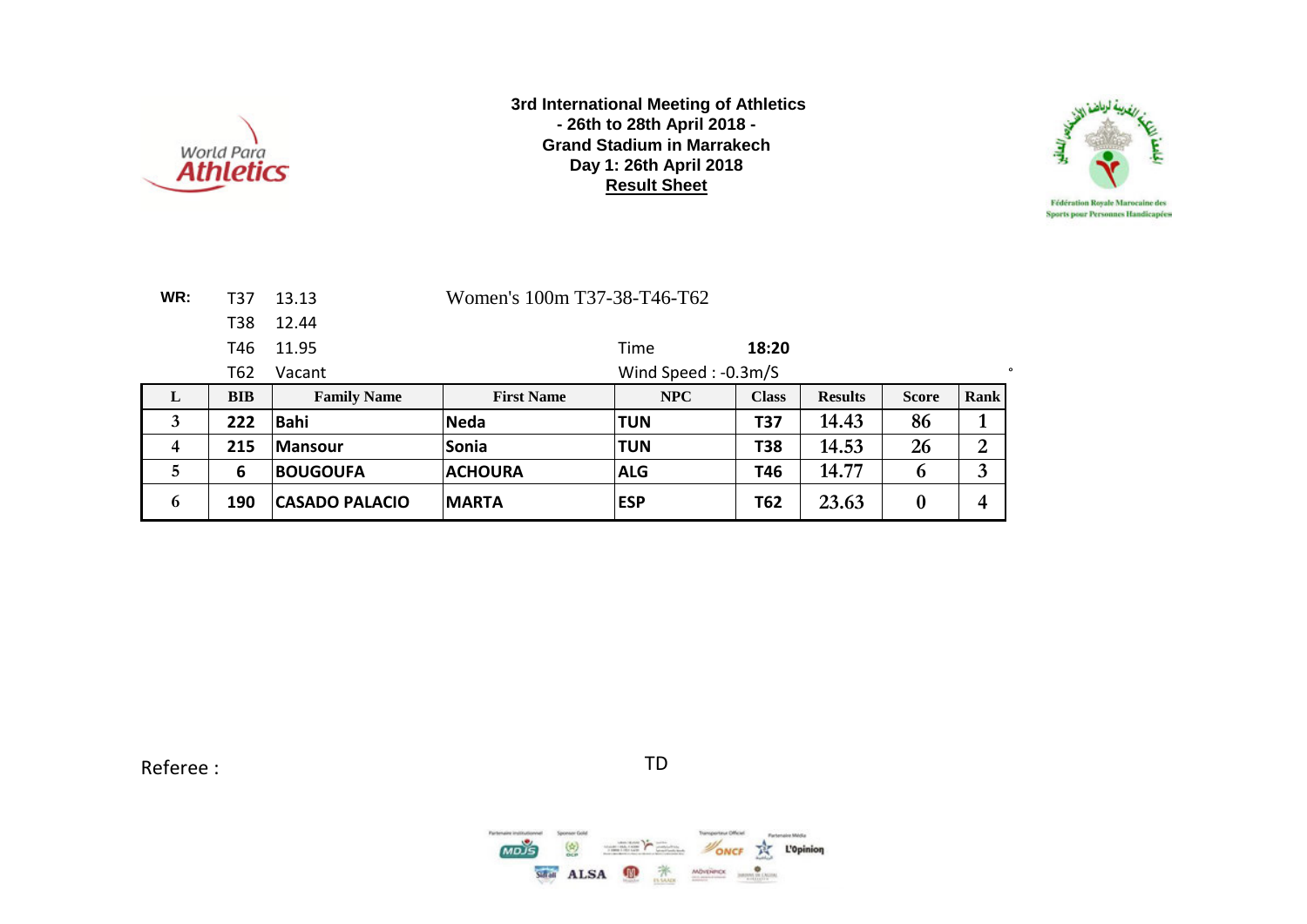



| WR: | T36 11.90 | Men's 100m T36-37-38 |
|-----|-----------|----------------------|
|     | T37 11.42 |                      |

T42 Vacant **Time 18H30**

**Wind Speed : -0.3m/S** °

| . . | BIB | <b>Family Name</b>           | <b>First Name</b> | NPC          | Class | <b>Results</b> | Score | Rank |
|-----|-----|------------------------------|-------------------|--------------|-------|----------------|-------|------|
|     | 208 | <b>SORIANO JACOME</b>        | <b>IVAN</b>       | <b>Spain</b> | T37   | 13.51          | 317   |      |
|     | 85  | <b>IMOUKAGNY MOUKAGNDAVY</b> |                   | Gabon        | T42   | <b>DNS</b>     |       |      |

Referee : TD

மக்  $\binom{k}{n}$ ONCE THE L'Opinion  $\frac{1}{2} \left( \frac{1}{2} \right)^{2} \left( \frac{1}{2} \right)^{2} \left( \frac{1}{2} \right)^{2} \left( \frac{1}{2} \right)^{2} \left( \frac{1}{2} \right)^{2}$ SHAI ALSA **D X** MOVERIDE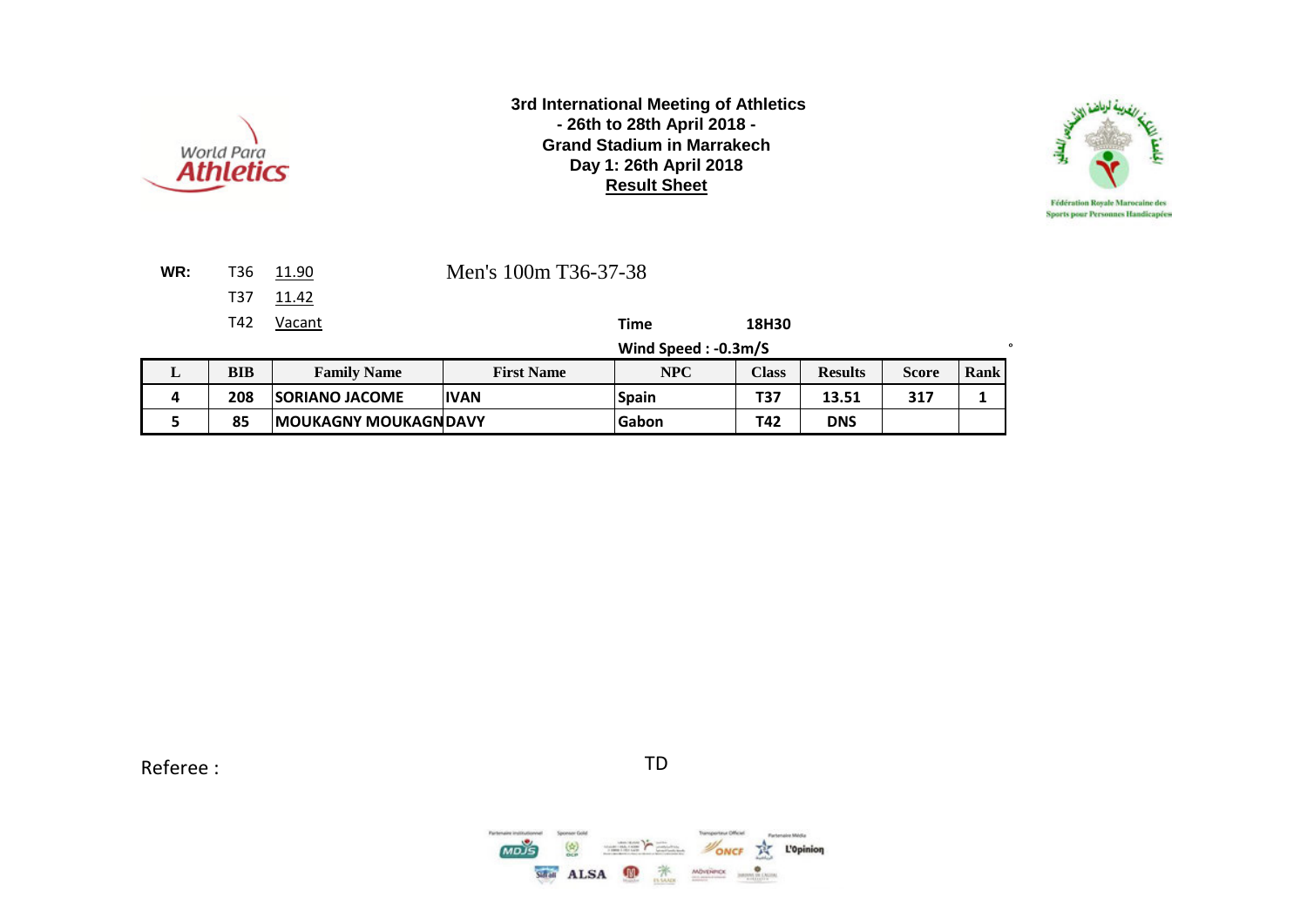



| WR: | T51.       | 20.47                      | Men's 100m T51-52-53/T54 |                       |              |                |              |                |
|-----|------------|----------------------------|--------------------------|-----------------------|--------------|----------------|--------------|----------------|
|     | T52        | 16.46                      |                          |                       |              |                |              |                |
|     | T53        | 14.10                      |                          | <b>Time</b>           | 18:40        |                |              |                |
|     | T54        | 13.63                      |                          | Wind Speed: $+0.5m/s$ |              |                |              | $\bullet$      |
| L   | <b>BIB</b> | <b>Family Name</b>         | <b>First Name</b>        | <b>NPC</b>            | <b>Class</b> | <b>Results</b> | <b>Score</b> | Rank           |
| 6   | 120        | <b>BAMMOU</b>              | <b>ABDELFETTAH</b>       | <b>MAR</b>            | <b>T54</b>   | 16.12          | 492          | 1              |
| 9   | 23         | <b>TIDJANI</b>             | <b>HADI</b>              | <b>Algeria</b>        | <b>T52</b>   | 19.78          | 463          | $\overline{2}$ |
| 5   | 29         | <b>MWENGANI MABONZJOHN</b> |                          | <b>COD</b>            | <b>T54</b>   | 17.56          | 177          | 3              |
| 8   | 122        | <b>TAIB</b>                | <b>ABDELFETTAH</b>       | <b>ALG</b>            | T54          | 17.80          | 140          | 4              |
| 4   | 121        | <b>BOUYAHYA</b>            | <b>MUSTAPHA</b>          | <b>MAR</b>            | <b>T53</b>   | 19.57          | 46           | 5              |
| 3   | 4          | <b>BERRAHAL</b>            | <b>MOHAMED</b>           | <b>ALG</b>            | <b>T51</b>   |                | <b>DNS</b>   |                |
| 7   | 86         | <b>NGOMBI</b>              | <b>EDMOND</b>            | <b>GAB</b>            | T54          |                | <b>DNS</b>   |                |

Referee : TD

 $MODS$  $\binom{h}{k}$ **NONCE THE L'Opinion**  $\sum_{\substack{1\leq m\leq 1, \ldots, m-1\\ m\equiv 1, \ldots, m-1}}\sum_{\substack{m\equiv 1, \ldots, m-1\\ m\equiv 1, \ldots, m-1}}\frac{1}{m!}\sum_{\substack{m\equiv 1, \ldots, m-1\\ m\equiv 1, \ldots, m-1}}\frac{1}{m!}\sum_{\substack{m\equiv 1, \ldots, m-1\\ m\equiv 1, \ldots, m-1}}\frac{1}{m!}\sum_{\substack{m\equiv 1, \ldots, m-1\\ m\equiv 1, \ldots, m-1}}\frac{1}{m!}\sum_{\substack{m\equiv 1$  $\frac{1}{\sqrt{2}}$  ALSA  $\frac{1}{\sqrt{2}}$  $\begin{array}{cc}\n\mathbf{M}\mathbf{D}\mathbf{v}\mathbf{D}\mathbf{H}\mathbf{D}\mathbf{C}\mathbf{X} & \mathbf{0} & \mathbf{0} & \mathbf{0} & \mathbf{0} & \mathbf{0} & \mathbf{0} & \mathbf{0} & \mathbf{0} & \mathbf{0} & \mathbf{0} & \mathbf{0} & \mathbf{0} & \mathbf{0} & \mathbf{0} & \mathbf{0} & \mathbf{0} & \mathbf{0} & \mathbf{0} & \mathbf{0} & \mathbf{0} & \mathbf{0} & \mathbf{0} & \mathbf{0} & \mathbf{0} & \math$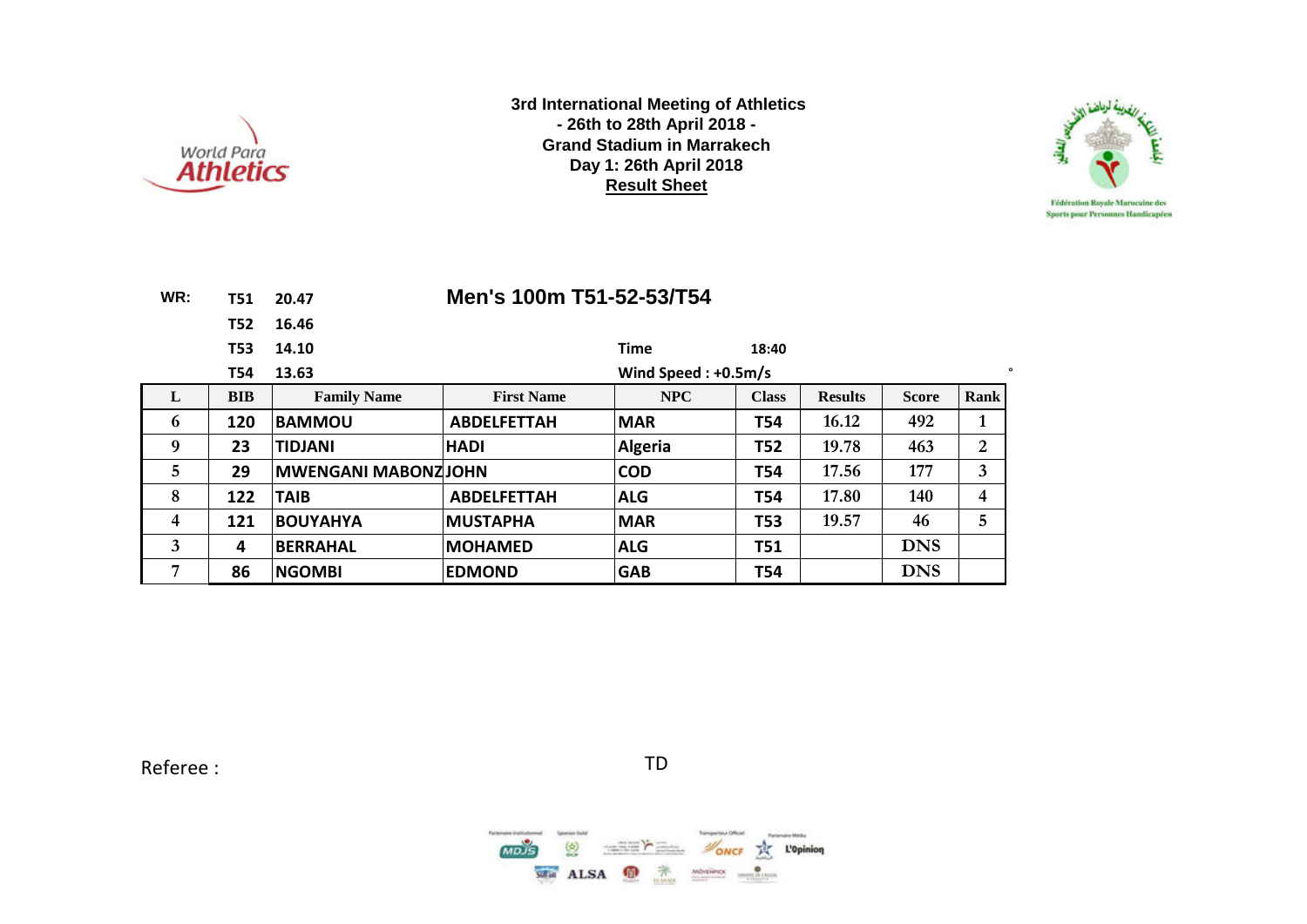



∫ o

### **Men's 1500m T46-60**

| WR:            | T46          | 4:32.89                |                   | Time           | 19:00        |                |              |            |
|----------------|--------------|------------------------|-------------------|----------------|--------------|----------------|--------------|------------|
| L              | <b>BIB</b>   | <b>Family Name</b>     | <b>First Name</b> | <b>NPC</b>     | <b>Class</b> | <b>Results</b> | <b>Score</b> | Rank       |
| 4              | 49           | <b>NIKOBIMEZE</b>      | <b>REMY</b>       | <b>Burundi</b> | T46          | 4:11.92        | 681          | 1          |
| $\overline{2}$ | 7            | <b>BOUSAID</b>         | <b>RABAH</b>      | <b>Algeria</b> | T46          | 4:13.71        | 649          | 2          |
| 5              | 138          | <b>EL HARTI</b>        | <b>ABDELHADI</b>  | <b>Morocco</b> | T46          | 4:16.32        | 601          | 3          |
| 1              | $\mathbf{1}$ | <b>ANSEUR</b>          | <b>ZAKARIA</b>    | <b>Algeria</b> | T46          | 4:16.73        | 593          | 4          |
| 8              | 35           | <b>Manuel Ernestro</b> | Jaime             | Angola         | T46          | 4:20.74        | 518          | 5          |
| 7              | 230          | Agoubi                 | <b>Bechir</b>     | <b>TUNISIA</b> | T46          | 4:23.87        | 459          | 6          |
| 6              | 153          | <b>LAGZIRI</b>         | <b>SAID</b>       | <b>Morocco</b> | T46          | 5:08.13        | 10           | 7          |
| 9              | 156          | <b>MAAROUFIT</b>       | <b>CHAHID</b>     | <b>Morocco</b> | T60          | 4:16.32        |              | OC         |
| 3              | 19           | <b>INOUIOUA</b>        | <b>SAMIR</b>      | <b>Algeria</b> | T46          |                |              | <b>DNS</b> |
| 10             | 165          | <b>RAY</b>             | <b>BOUCHETA</b>   | Morocco        | T60          |                |              | <b>DNS</b> |

Referee : TD

 $MDS$  $\binom{4}{2}$ ONCE TK L'Opinion SHAI ALSA **D X** MOVERIDE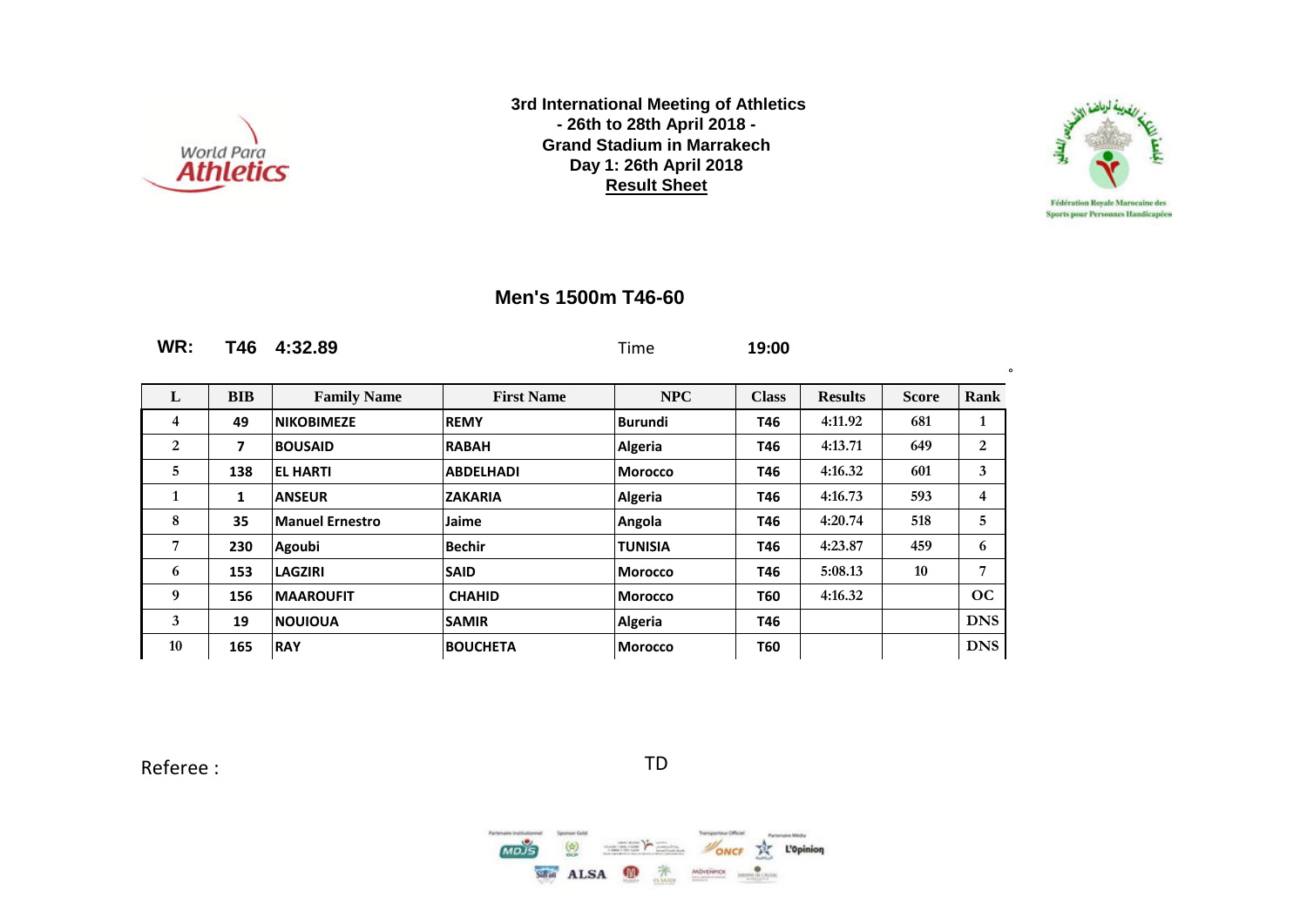



### **Men's 1500m T12-13**

| WR: | T12        | 3:48.31                  |                   | Time           | 19:10           |                |              |            |
|-----|------------|--------------------------|-------------------|----------------|-----------------|----------------|--------------|------------|
|     | T13        | 3:48.29                  |                   |                |                 |                |              | $\circ$    |
| L   | <b>BIB</b> | <b>Family Name</b>       | <b>First Name</b> | <b>NPC</b>     | <b>Class</b>    | <b>Results</b> | <b>Score</b> | Rank       |
| 5   | 232        | Lahouel                  | <b>Achraf</b>     | <b>TUNISIA</b> | T <sub>13</sub> | 4:00.51        | 823          | 1          |
|     | 88         | <b>Magableh</b>          | <b>Nabeel</b>     | Jordan         | T <sub>12</sub> | 4:24.54        | 448          | 2          |
| 6   | 89         | <b>KIRWA</b>             | <b>HENRY</b>      | Kenya          | T <sub>13</sub> | 4:37.53        | 182          | 3          |
| 2   | 187        | <b>BENCOMO LEGARZA</b>   | <b>ADALBERTO</b>  | Spain          | T <sub>12</sub> | 4:59.50        | 32           | 4          |
| 3   | 199        | <b>IMARTINEZ TEODORO</b> | <b>VICENTE</b>    | <b>Spain</b>   | T <sub>12</sub> | 5:06.45        | 13           | 5          |
| 4   | 3          | <b>BAKA</b>              | <b>ABDELLATIF</b> | Algeria        | T <sub>13</sub> |                |              | <b>DNF</b> |
| 7   | 172        | <b>BENIBRAHIM</b>        | <b>YOUSSEF</b>    | <b>Morocco</b> | T <sub>13</sub> |                |              | <b>DNF</b> |

Referee : TD

 $MDS$  $\binom{k}{n}$ **NONCE** THE L'Opinion  $\begin{picture}(130,10) \put(0,0){\line(1,0){10}} \put(0,0){\line(1,0){10}} \put(0,0){\line(1,0){10}} \put(0,0){\line(1,0){10}} \put(0,0){\line(1,0){10}} \put(0,0){\line(1,0){10}} \put(0,0){\line(1,0){10}} \put(0,0){\line(1,0){10}} \put(0,0){\line(1,0){10}} \put(0,0){\line(1,0){10}} \put(0,0){\line(1,0){10}} \put(0,0){\line(1,0){10}} \put(0$ Safan ALSA 萧 MÖNTHINX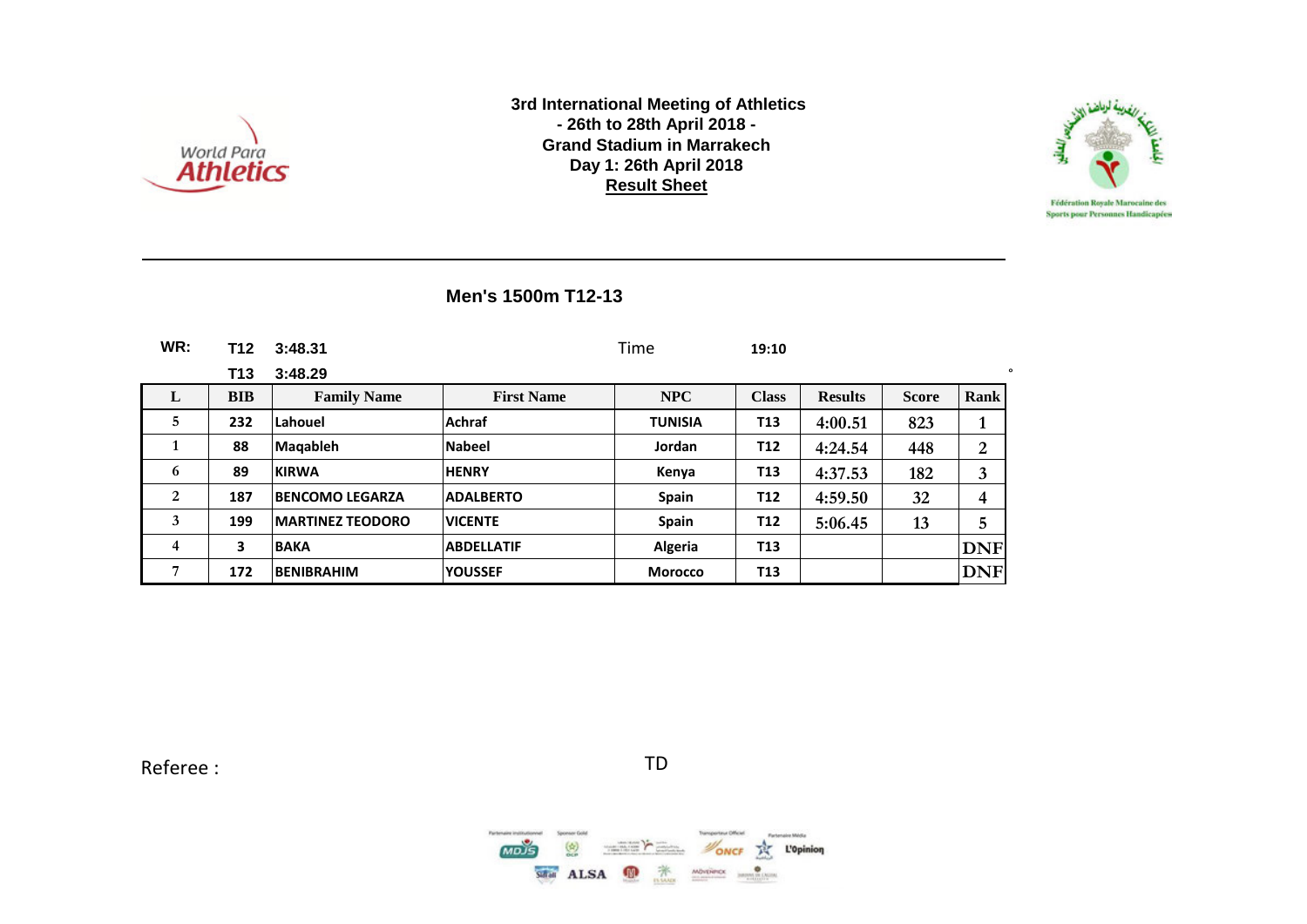



Men's 1500m T54

#### Time **19H20**

| WR: | 2:01.84 |                    |                     |                |              |                |              |            |
|-----|---------|--------------------|---------------------|----------------|--------------|----------------|--------------|------------|
| ≖   | BIB     | <b>Family Name</b> | <b>First Name</b>   | NPC            | <b>Class</b> | <b>Results</b> | <b>Score</b> | Rank       |
|     | 87      | <b>OBENG</b>       | <b>IPATRICK YAW</b> | <b>IGhana</b>  | T54          | 3:43.62        |              |            |
|     | 173     | <b>OUASSIF</b>     | <b>IREDOUANE</b>    | Morocco        | <b>T54</b>   | 3:56.65        |              | ∼          |
|     | 120     | <b>BAMMOU</b>      | <b>ABDELFETTAH</b>  | <b> Morcco</b> | <b>T54</b>   |                |              | <b>DNS</b> |

Referee : TD

 $\binom{4}{2}$ **NONCE** THE L'Opinion  $\frac{1}{2} \left( \frac{1}{2} \frac{1}{2} \frac{1}{2} \frac{1}{2} \frac{1}{2} \frac{1}{2} \frac{1}{2} \frac{1}{2} \frac{1}{2} \frac{1}{2} \frac{1}{2} \frac{1}{2} \frac{1}{2} \frac{1}{2} \frac{1}{2} \frac{1}{2} \frac{1}{2} \frac{1}{2} \frac{1}{2} \frac{1}{2} \frac{1}{2} \frac{1}{2} \frac{1}{2} \frac{1}{2} \frac{1}{2} \frac{1}{2} \frac{1}{2} \frac{1}{2} \frac{1}{2} \frac{1}{2}$ Safar ALSA <sup>1</sup> MOVERIDE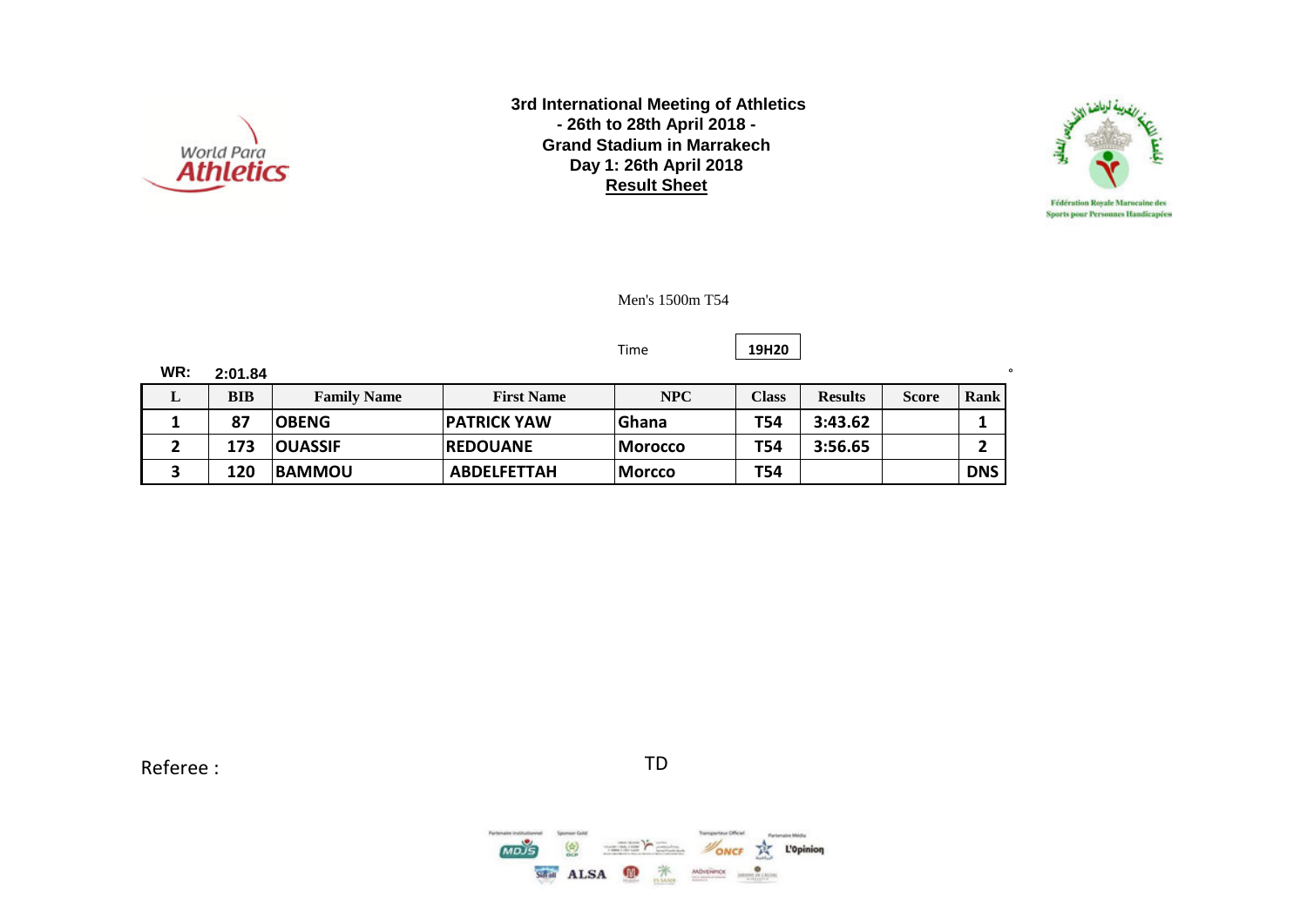



**Women's 1500m T12-13**

| WR: | T12        | 4:19.20               |                   | Time           | 19H30        |                |              |                |
|-----|------------|-----------------------|-------------------|----------------|--------------|----------------|--------------|----------------|
|     | T13        | 4:05.27               |                   |                |              |                |              | $\circ$        |
| L   | <b>BIB</b> | <b>Family Name</b>    | <b>First Name</b> | NPC            | <b>Class</b> | <b>Results</b> | <b>Score</b> | Rank           |
|     | 231        | <b>Chouaya</b>        | Najah             | <b>TUNISIA</b> | T12          | 4:43.75        | 883          |                |
| 3   | 170        | <b>IBENHAMA SANAA</b> | <b>SANAA</b>      | <b>Morocco</b> | T13          | 4:41.94        | 753          | $\overline{2}$ |
| 2   | 198        | <b>ILOPEZ GARNERO</b> | <b>CARMEN</b>     | <b>Spain</b>   | <b>T12</b>   | 6:31.19        | 6            | 3              |
| 4   | 240        | <b>BANGOURA</b>       | <b>KADIATOU</b>   | lGUI           | T47          | 5:33.33        |              | OC             |

Referee : TD

 $\overline{MDIS}$  $\begin{pmatrix} k \\ 0 \\ 0 \\ 0 \end{pmatrix}$ **NONCE THE L'Opinion**  $\frac{1}{\sqrt{2}}$ SHAI ALSA <sup>1</sup>  $MDFPCC$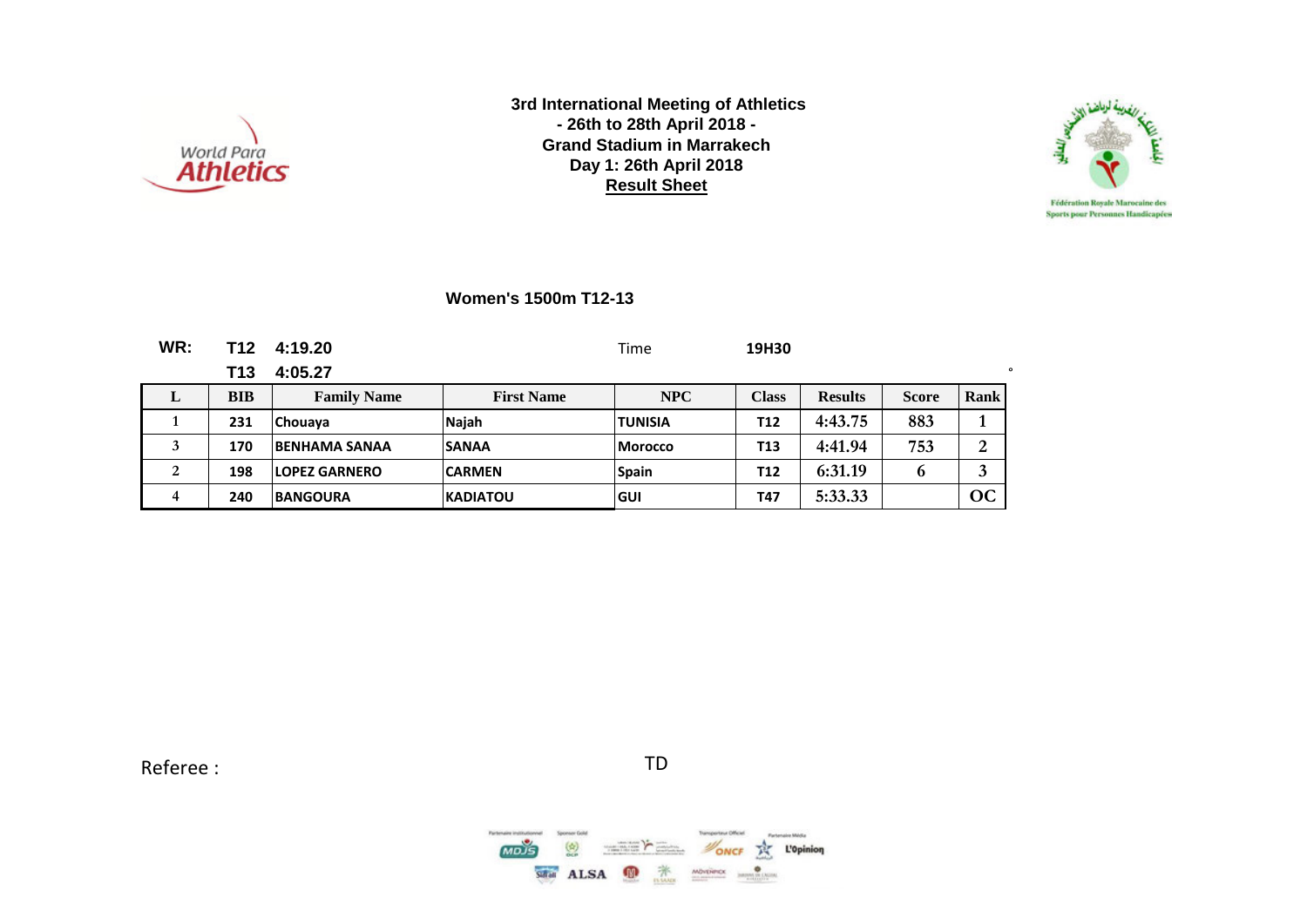



### Men's 1500m T37-38

| WR: | <b>T37</b> | 3:59.54                                  |                   | Time           | 19H40        |                |              |                         |
|-----|------------|------------------------------------------|-------------------|----------------|--------------|----------------|--------------|-------------------------|
|     | T38        | 4:05.11                                  |                   |                |              |                |              | o                       |
| L   | <b>BIB</b> | <b>Family Name</b>                       | <b>First Name</b> | <b>NPC</b>     | <b>Class</b> | <b>Results</b> | <b>Score</b> | Rank                    |
| 6   | 234        | Saidi                                    | <b>Abbes</b>      | <b>TUNISIA</b> | <b>T38</b>   | 4:13.04        | 893          | $\mathbf 1$             |
| 2   | 124        | <b>AHARAK</b>                            | <b>HAFID</b>      | Morocco        | T37          | 4:20.68        | 835          | $\overline{2}$          |
| 3   | 235        | <b>Charmi</b>                            | Mohamed           | <b>TUNISIA</b> | T37          | 4:42.03        | 484          | 3                       |
| 4   | 236        | <b>Braghtha</b>                          | <b>Nizar</b>      | <b>TUNISIA</b> | T37          | 4:43.04        | 467          | $\overline{\mathbf{4}}$ |
|     | 9          | <b>DJEMAI</b>                            | <b>IMADJID</b>    | <b>Algeria</b> | T37          |                |              | <b>DNS</b>              |
| 5   | 204        | <b>RAISS FAKHROEEDDINE MOHAMED MEHDI</b> |                   | <b>Spain</b>   | <b>T38</b>   |                |              | <b>DNS</b>              |

Referee : TD

 $MDS$  $\binom{k}{n}$ **NONCE** THE L'Opinion **MARKETING COMPANY** Safat ALSA 萧 MÖNTHINX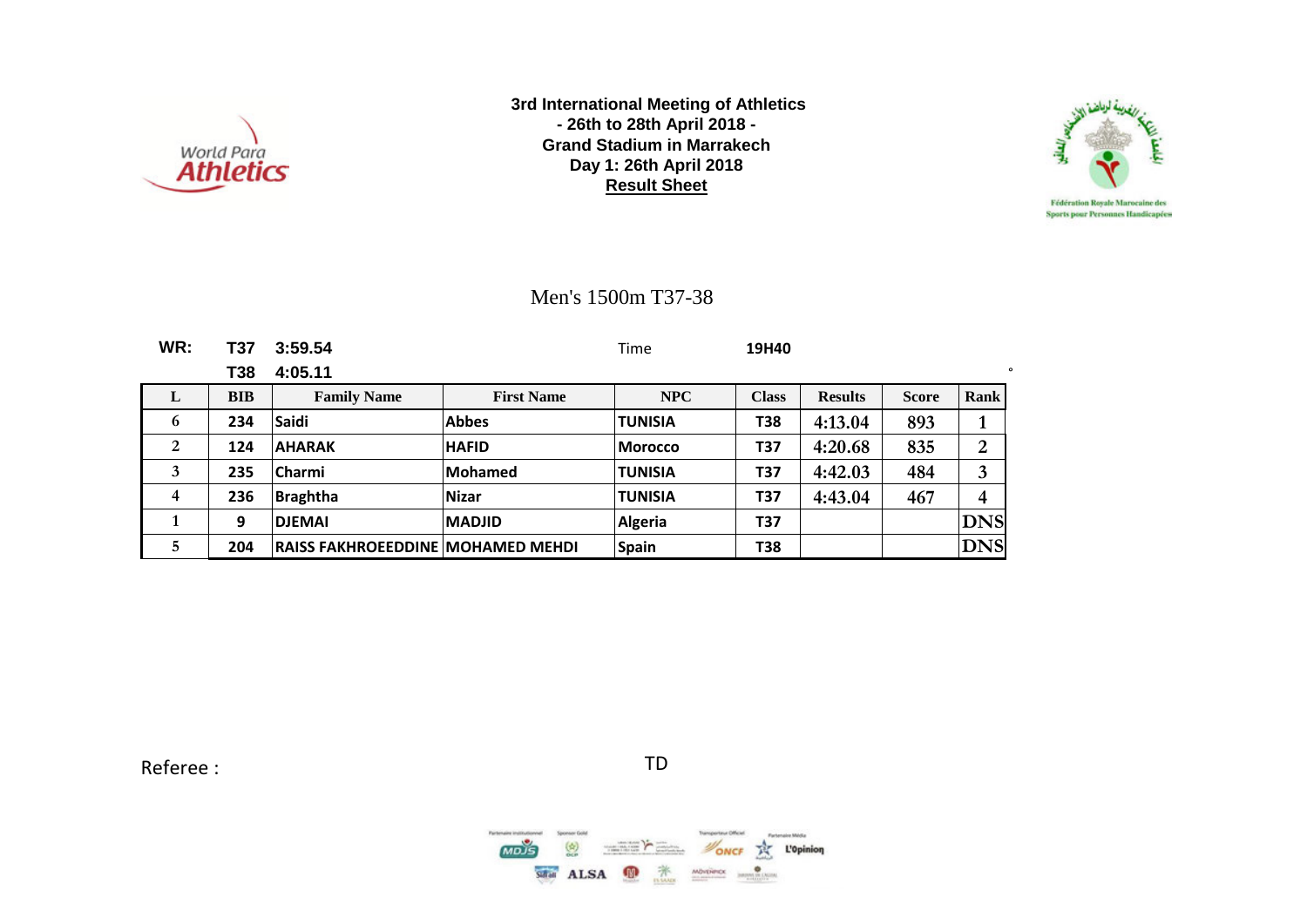



**Men's 100m T46-47**

Time **18.10**

**WR: T46/47 10.53 Wind Speed : -0.6 m/S HEAT 1**

Wind Speed : -0.5 m/S HEAT 2

| L        | <b>BIB</b> | <b>Family Name</b>        | <b>First Name</b>  | NPC            | <b>Class</b> | <b>Results</b> | Heat           | Rank                        |
|----------|------------|---------------------------|--------------------|----------------|--------------|----------------|----------------|-----------------------------|
| 2        | 39         | <b>ATCHIBA</b>            | <b>FAYSSAL</b>     | <b>Benin</b>   | T46          | 11.47          | H1             |                             |
|          | 125        | <b>ALKASS</b>             | <b>HAITAM</b>      | <b>MAR</b>     | T47          | 11.62          | H1             | $\mathcal{D}_{\mathcal{L}}$ |
| 4        | 119        | <b>Dos Anjos</b>          | <b>Alex Hedy</b>   | Sao Tome       | T47          | 11.75          | H1             | 3                           |
| 2        | 168        | <b>SLALT</b>              | <b>ABDESSADEQ</b>  | <b>MAR</b>     | T47          | 11.79          | H <sub>2</sub> | 4                           |
| 4        | 16         | <b>LOUALI</b>             | <b>FAROUK</b>      | <b>Algeria</b> | <b>T47</b>   | 11.88          | H <sub>2</sub> | 5                           |
| 6        | 75         | <b>KONATE</b>             | Zié                | Cote d'ivoire  | T46          | 12.41          | H1             | 6                           |
| 5        | 85         | <b>MOUKAGNA MOUK/DEVY</b> |                    | <b>GAB</b>     | T46          | 12.53          | H1             | $\overline{7}$              |
| 3        | 185        | <b>DIOUF</b>              | Abdou AZIZ Aidara  | <b>Senegal</b> | T46          | 12.54          | H1             | 8                           |
| 5        | 78         | <b>WELE</b>               | <b>Zeze Azioni</b> | Cote d'ivoire  | T46          | 12.86          | H <sub>2</sub> | $\Omega$                    |
| 3        | 210        | <b>KPOBLI</b>             | <b>KOMI</b>        | Togo           | <b>T47</b>   | 13.44          | H <sub>2</sub> | 10                          |
| $\sigma$ | 27         | <b>ADLANI</b>             | <b>MOHAMED</b>     | <b>MAR</b>     | <b>T47</b>   | 12.17          | H <sub>2</sub> | <b>HC</b>                   |

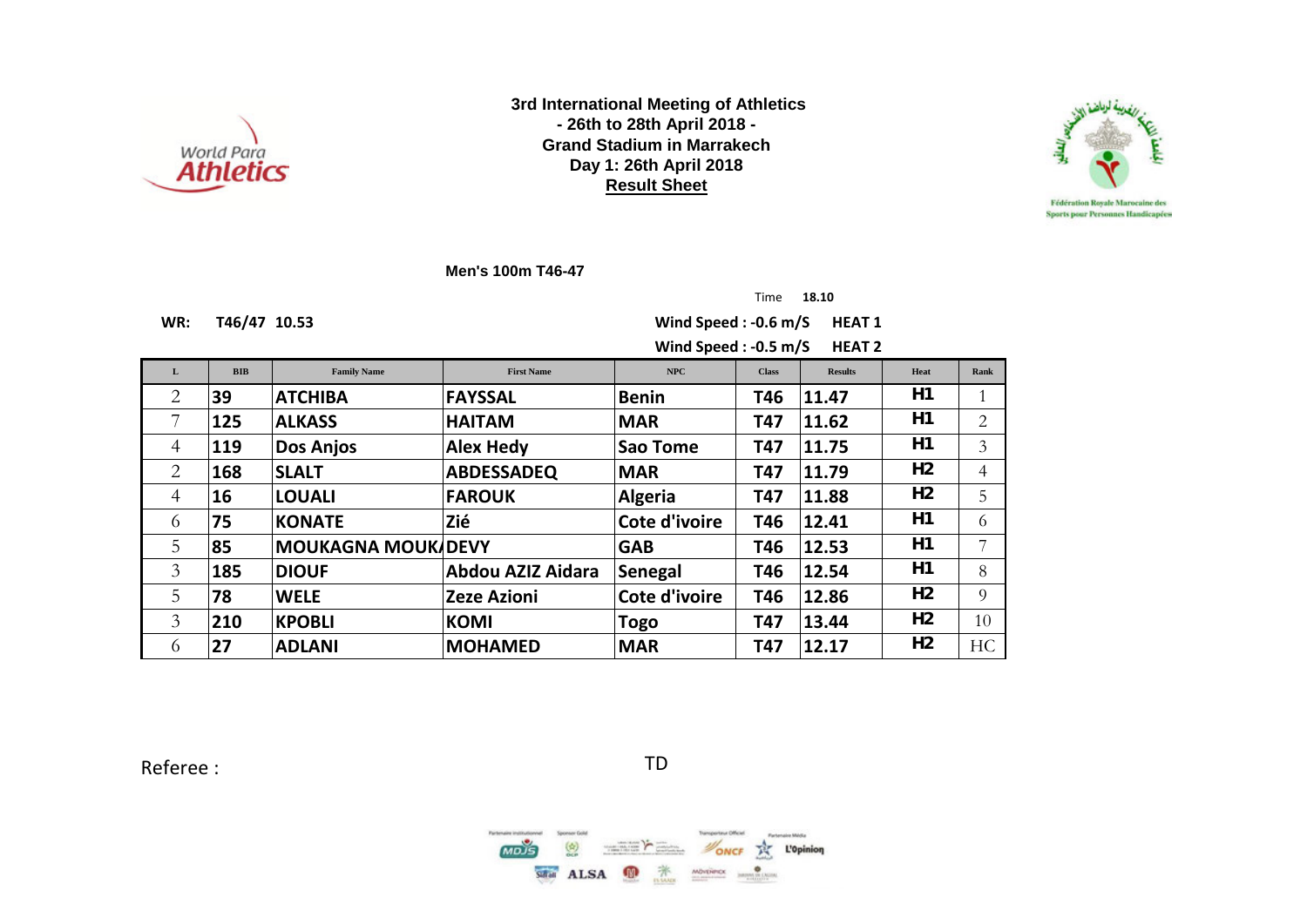



**Women's Discus F55-56-57**

**F56: 26,28 m Time 14:00** Corrected

**WR: F55:27.80 m**

|              | F57: 34.68 m |                    |                          |            |                   |                 |       |       |                  |       |         |             |               |              |                         |
|--------------|--------------|--------------------|--------------------------|------------|-------------------|-----------------|-------|-------|------------------|-------|---------|-------------|---------------|--------------|-------------------------|
| $\mathbf{o}$ | <b>BIB</b>   | <b>Family Name</b> | <b>First Name</b>        | NPC        | Weight            | <b>Class</b>    | Att 1 | Att 2 | Att <sub>3</sub> | Att 4 | Att $5$ | Att 6       | <b>Result</b> | <b>Score</b> | Rank                    |
|              | 17           | <b>MEDJEMEDJ</b>   | <b>NADIA</b>             | ALG        | $1$ Kg            | F56             | 24.70 | 24.04 | $\mathbf X$      | 24.26 | 24.31   | 24.94       | 24.94         | 1044         |                         |
|              | 22           | <b>SAIFI</b>       | <b>NASSIMA</b>           | ALG        | $1 \,\mathrm{Kg}$ | F57             | 31.66 | 31.70 | 32.74            | 31.82 | 32.79   | 31.10       | 32.79         | 1016         | $\overline{2}$          |
|              | 142          | <b>EL-BARAKA</b>   | <b>NEZHA</b>             | <b>MAR</b> | $1\,\mathrm{Kg}$  | <b>F57</b>      | 21.25 | 22.58 | 23.26            | 22.47 | 21.23   | $\mathbf X$ | 23.26         | 663          | $\overline{\mathbf{3}}$ |
|              | 112          | <b>COULIBALY</b>   | <b>KOROTOUMOU</b>        | MLI        | $1 \,\mathrm{Kg}$ | F <sub>55</sub> | 12.15 | 12.21 | 12.56            | 14.58 | 12.44   | 12.59       | 14.58         | 433          | 4                       |
|              | 174          | <b>ENNAJI</b>      | <b>FADILA</b>            | <b>MAR</b> | $1\,\mathrm{Kg}$  | F <sub>55</sub> | 13.59 | 14.08 | $\mathbf x$      | 14.04 | 14.22   | 13.93       | 14.22         | 405          | 5                       |
|              | 24           | <b>EL KAOUI</b>    | <b>NORELHOUDA</b>        | <b>MAR</b> | $1 \,\mathrm{Kg}$ | F56             | 6.37  | 10.98 | 7.13             | 7.51  | 6.69    | 6.82        | 10.98         | 203          | 6                       |
| 6            |              | <b>DIELLAL</b>     | <b>SAFIA</b>             | ALG        | $1 \,\mathrm{Kg}$ | <b>F56</b>      |       |       |                  |       |         |             |               | <b>DNS</b>   |                         |
|              | 90           | <b>MWANGI</b>      | <b>CECILIA</b>           | KEN        | $1 \,\mathrm{Kg}$ | <b>F57</b>      |       |       |                  |       |         |             |               | <b>DNS</b>   |                         |
|              | 140          | <b>NGANGA</b>      | <b>NATHALIE MIREILLE</b> | CB         | $1\,\mathrm{Kg}$  | F56             | 12.90 | 13.03 | 13.60            | 14.18 | 13.87   | 13.67       | 14.18         | 446          | <b>OC</b>               |

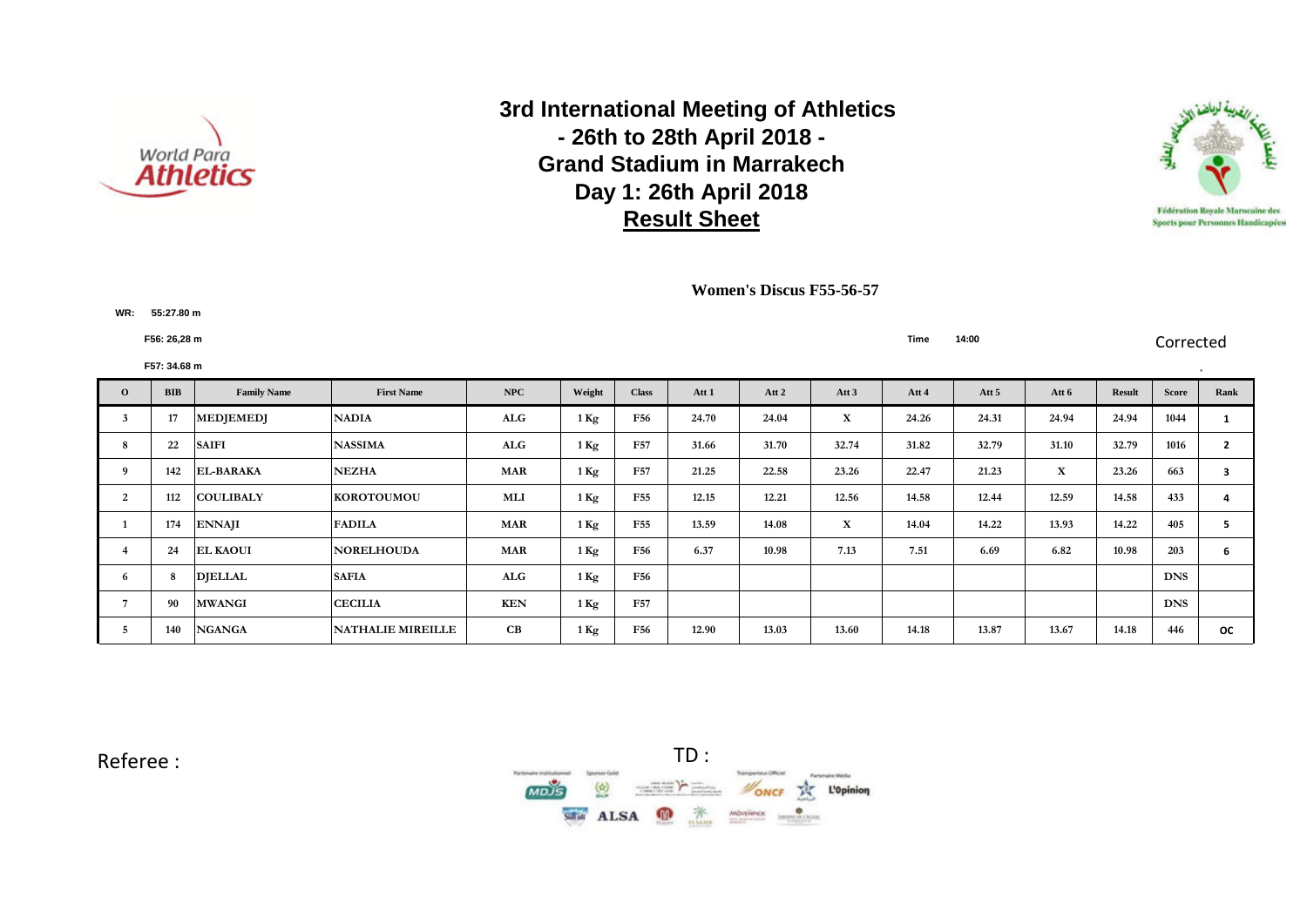



**WR F52: 23,08 m**

**F53 26.62 m**

### **Men's Discus F52-53-54-55**

### **F54 33,68 m Time 16:15**

|              | F55        | 39.42 m            |                   |            |                  |                 |              |       |         |             |                  |       |               |              |      |
|--------------|------------|--------------------|-------------------|------------|------------------|-----------------|--------------|-------|---------|-------------|------------------|-------|---------------|--------------|------|
| $\mathbf{O}$ | <b>BIB</b> | <b>Family Name</b> | <b>First Name</b> | <b>NPC</b> | Weight           | <b>Class</b>    | Att 1        | Att 2 | Att $3$ | Att 4       | Att <sub>5</sub> | Att 6 | <b>Result</b> | <b>Score</b> | Rank |
|              | 167        | <b>SALIBI</b>      | <b>ABDELHAK</b>   | <b>MAR</b> | $1$ Kg           | F <sub>55</sub> | 25.54        | X     | 25.91   | 25.96       | 28.96            | 27.71 | 28.96         | 724          |      |
| 4            | 14         | <b>KAIS</b>        | Hamza             | ALG        | $1$ Kg           | F53             | 13.43        | X     | 13.80   | 15.42       | 17.12            | 14.05 | 17.12         | 529          |      |
| 9            | 76         | <b>KOUYATE</b>     | Bakary            | <b>CIV</b> | Men              | F <sub>55</sub> | 22.47        | 21.04 | 22.54   | X           | X                | 24.00 | 24.00         | 497          |      |
| 2            | 80         | Konečný            | Vojtěch           | CZE        | $1$ Kg           | F52             | 12.68        | 12.78 | 12.85   | 12.91       | X                | 11.10 | 12.91         | 456          | 4    |
|              | <b>130</b> | <b>BOUAJAJ</b>     | <b>ABDELLAH</b>   | <b>MAR</b> | $1$ Kg           | F54             | 14.53        | 18.62 | 18.73   | $\mathbf X$ | 17.70            | X     | 18.73         | 436          | 5    |
| 6            | 81         | Urbanec            | Lukáš             | CZE        | $1$ Kg           | F52             | $\mathbf{X}$ | 9.38  | 9.27    | $\mathbf X$ | X                | 9.59  | 9.59          | 181          | 6    |
|              | 150        | <b>IGHOUD</b>      | <b>ANOUAR</b>     | <b>MAR</b> | $1$ Kg           | F53             | 7.79         | 7.76  | 9.85    | 10.18       | 9.95             | 9.32  | 10.18         | 96           |      |
| 8            | 82         | <b>KUNC</b>        | Lukáš             | <b>CZE</b> | $1$ Kg           | F55             | 11.55        | 10.98 | 11?93   | $\mathbf X$ | 12.59            | 12.69 | 12.69         | 51           | 8    |
| b.           | 121        | <b>BOUYAHYA</b>    | <b>MUSTAPHA</b>   | <b>MAR</b> | $1\,\mathrm{Kg}$ | F55             | 10.11        | 10.88 | 10.84   | 11.73       | 9.46             | 10.24 | 11.73         | 36           | 9    |

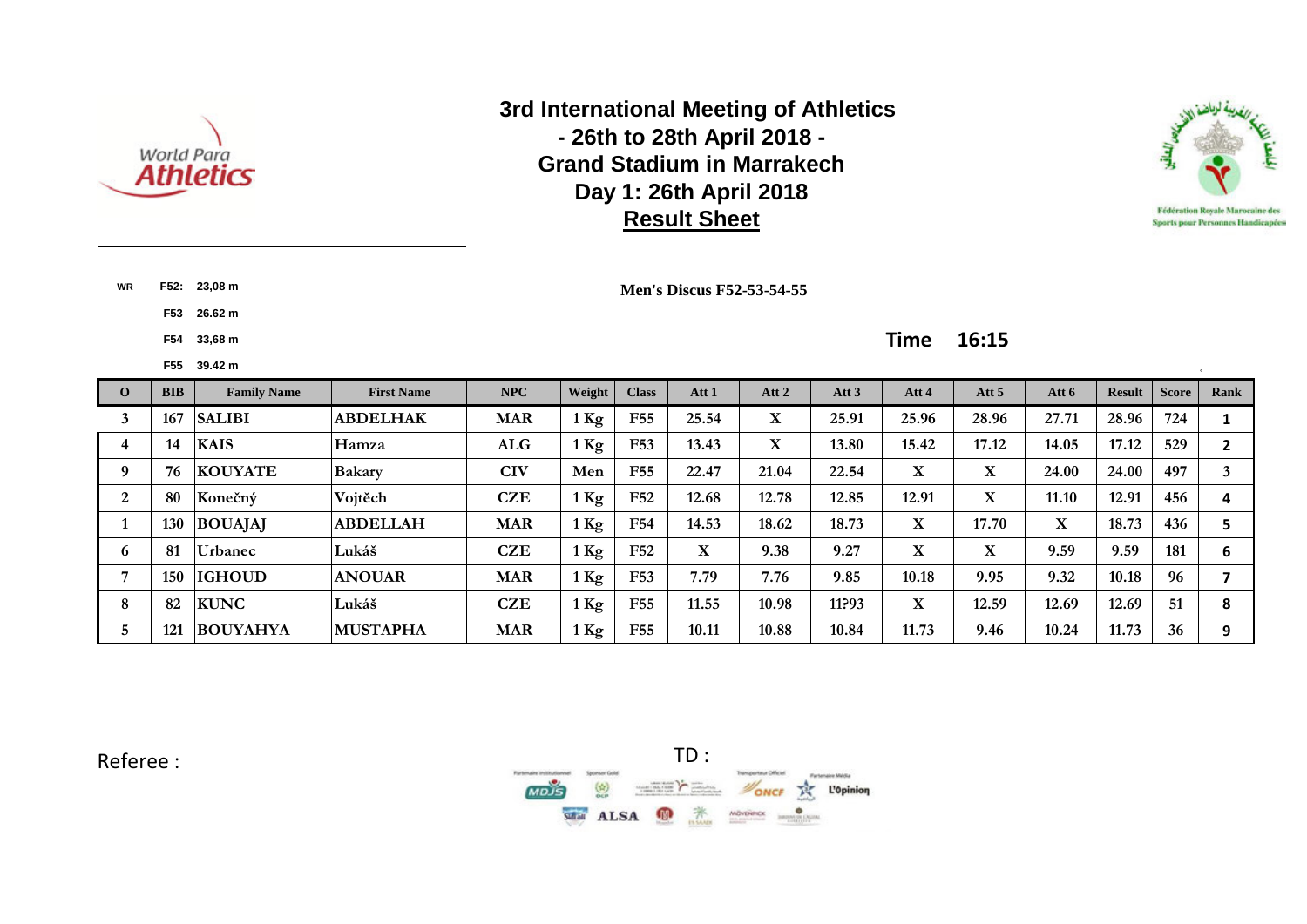



 **Women's Shot Put F41**

**WR: 10,42 m Time 14:45** Corrected

° **O BIB Family Name First Name NPC Weight Class Att 1 Att 2 Att 3 Att 4 Att 5 Att 6 Result Score Rank 137 EL GARAA HAYAT MAR 3 Kg F41 7.27 7.59 7.72 8.00 8.08 7.97 8.08 18 MEHDI Fatiha ALG 3 Kg F41 X 7.35 7.72 X 7.85 7.46 7.85 213 Tlili Raoua TUN 3 Kg F41 9.80 9.75 8.70 X 9.70 9.06 9.80 148 HANATI HAFIDA MAR 3 Kg F41 3.42 4.76 4.34 4.04 4.61 3.96 4.76 218 Ben Koelleb Samar TUN 3 Kg F41 7.85 8.10 X X 7.81 X 8.10 152 KARIM YOUSSRA MAR 3 Kg F41 8.25 7.58 7.79 8.18 8.30 7.73 8.30 221 Amaimia Fathia TUN 3 Kg F41 6.83 6.88 7.30 7.32 7.54 7.62 7.62 77 LAGO Sebehe Clarisse CIV 3 Kg F40 4.35 5.12 4.68 5.11 4.58 5.15 5.15**

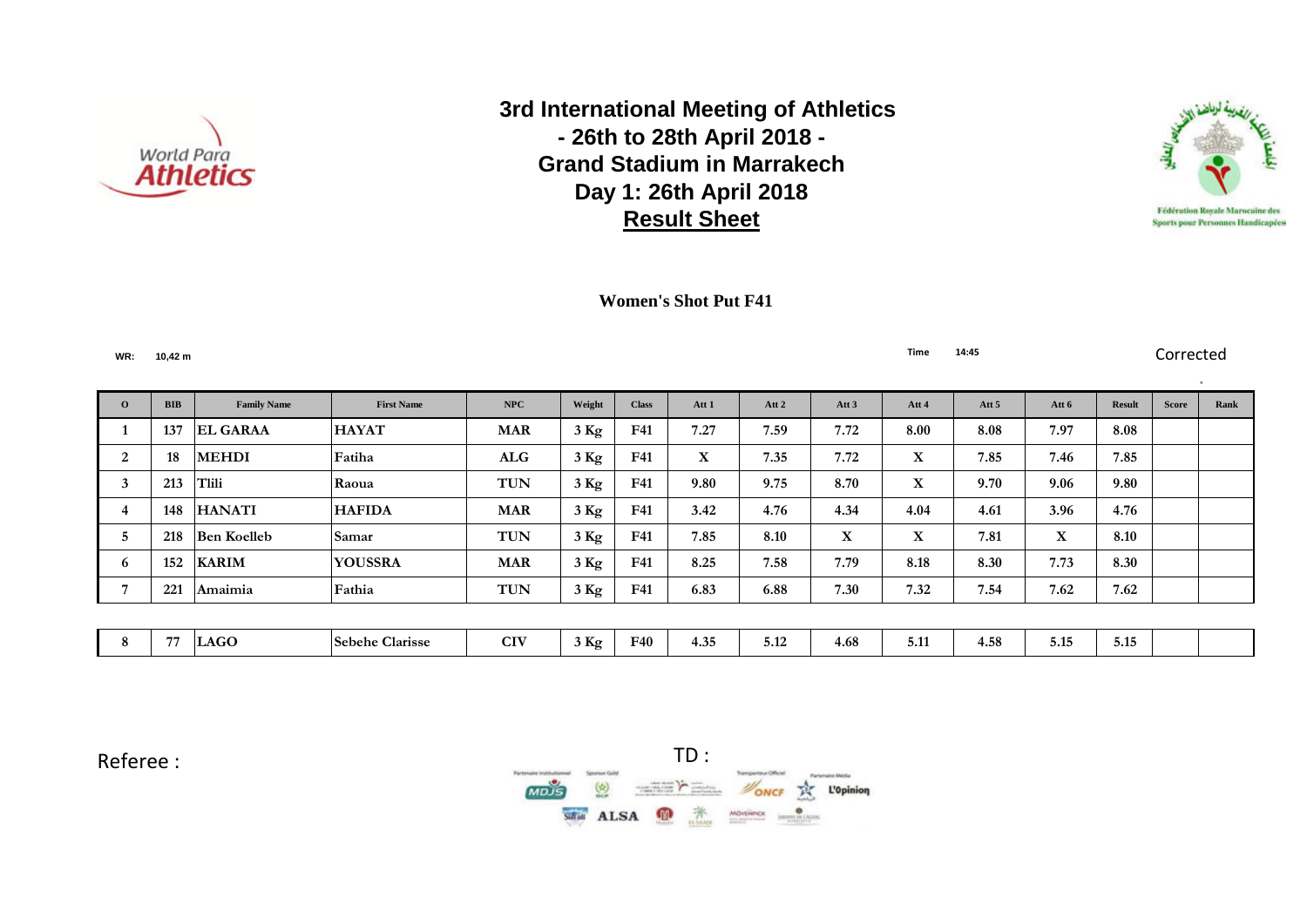

**WR F35 56,07 m**

**F37 57.81 m**

 **3rd International Meeting of Athletics - 26th to 28th April 2018 - Grand Stadium in Marrakech Day 1: 26th April 2018 Result Sheet**



|                    | F38 | 52.96 m            |                   |            |                 |              |       |       |                  | <b>Time</b> | 15:30 |       |               |              |            |
|--------------------|-----|--------------------|-------------------|------------|-----------------|--------------|-------|-------|------------------|-------------|-------|-------|---------------|--------------|------------|
|                    | F44 | 59.82 m            |                   |            |                 |              |       |       |                  |             |       |       |               |              |            |
| $\mathbf{o}$       | BIB | <b>Family Name</b> | <b>First Name</b> | NPC        | Weight          | <b>Class</b> | Att 1 | Att 2 | Att <sub>3</sub> | Att 4       | Att 5 | Att 6 | <b>Result</b> | <b>Score</b> | Rank       |
| $\sim$             | 143 | <b>ES SEMYRY</b>   | <b>MOHAMED</b>    | <b>MAR</b> | $600 \text{ g}$ | F37          | 29.90 | 35.45 | 32.96            | 35.13       | 34.33 | 34.01 | 35.45         | 588          |            |
| 4                  | 238 | Ben Moslah         | Ahmed             | <b>TUN</b> | $600 \text{ g}$ | F37          | 28.65 | X     | 31.89            | X           | 32.84 | 31.01 | 32.84         | 486          |            |
| $\mathbf{\hat{z}}$ | 93  | ALI                | <b>HAMED</b>      | <b>KUW</b> | $600 \text{ g}$ | F37          | 25.35 | X     | 25.10            | 27.04       | 27.43 | X     | 27.43         | 275          |            |
|                    | 98  | <b>ALOTIBI</b>     | <b>ABDULMHSEN</b> | <b>KUW</b> | $600 \text{ g}$ | F35          | 16.03 | X     | 17.00            | X           | Χ     | 18.18 | 18.18         | 99           | 4          |
|                    | 101 | <b>BUTI</b>        | <b>DHARI</b>      | <b>KUW</b> | $600 \text{ g}$ | F37          |       |       |                  |             |       |       |               |              | <b>DNS</b> |
| $\sigma$           | 53  | <b>BOUESSO</b>     | Bardy Christ      | CGO        | $800 \text{ g}$ | F44          |       |       |                  |             |       |       |               |              | <b>DNS</b> |
| ⇁                  | 229 | Ouerfelli          | Hamdi             | TUN        | $800 \text{ g}$ | F38          |       |       |                  |             |       |       |               |              | <b>DNS</b> |

**Men's Javelin F35-37-38**

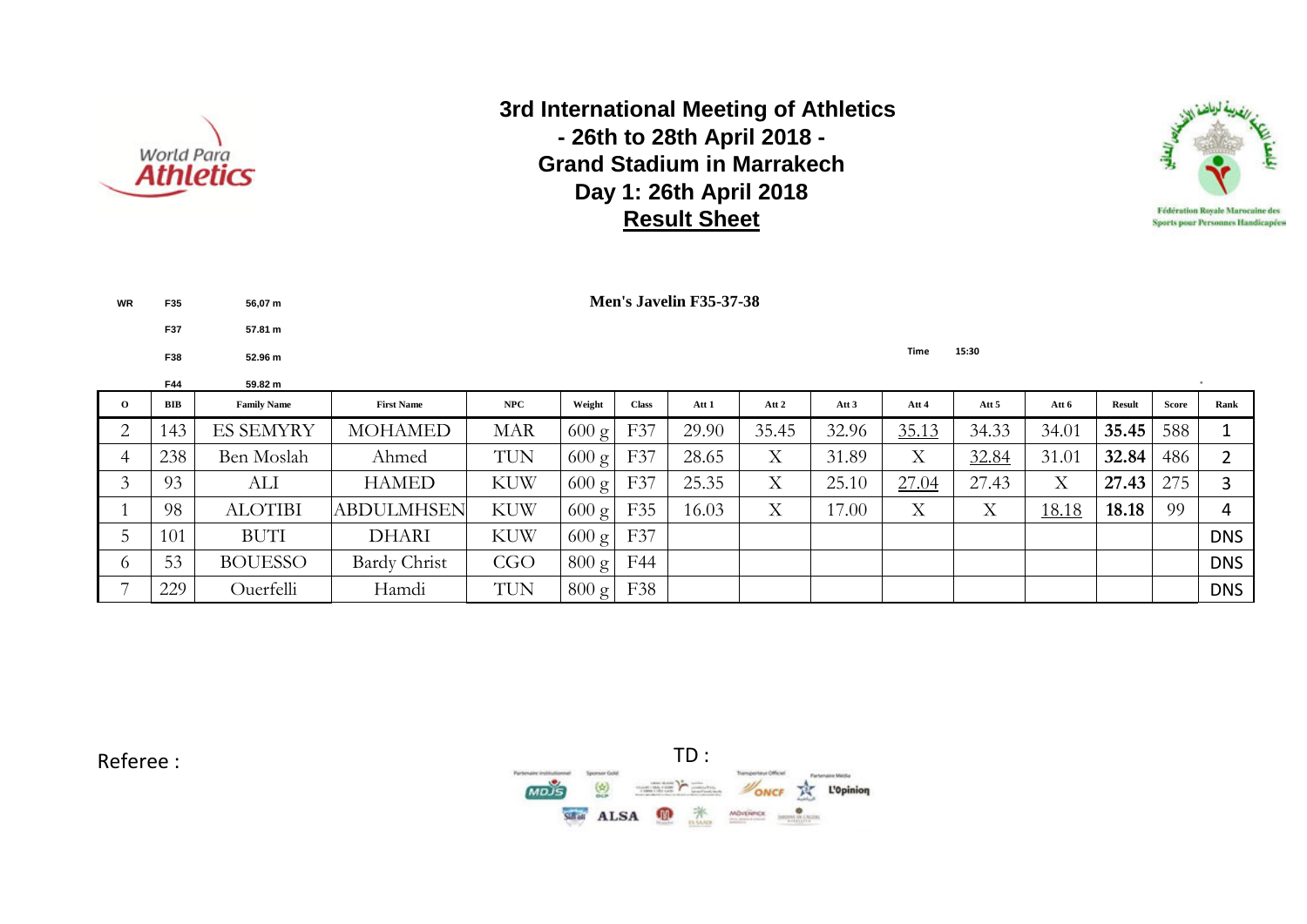



Corrected

## **Men's Shot Put 56-57**

**WR: F56 13.49 m**

**F57 14.92 m Time 14:15**

| $\overline{0}$ | <b>BIB</b> | <b>Family Name</b> | <b>First Name</b>  | NPC        | Weight | <b>Class</b> | Att 1       | Att 2       | Att <sub>3</sub>        | Att 4                   | Att <sub>5</sub> | Att 6       | <b>Result</b> | <b>Score</b> | Rank |
|----------------|------------|--------------------|--------------------|------------|--------|--------------|-------------|-------------|-------------------------|-------------------------|------------------|-------------|---------------|--------------|------|
| 8              | 110        | rajab              | lmahmoud           | LBA        | Men    | <b>F57</b>   | 10.50       | 9.99        | 19.90                   | 10.56                   | 10.71            | 10.86       | 10.90         | 676          |      |
| 5              | 20         | <b>OUCHENE</b>     | <b>Mohamed</b>     | <b>ALG</b> | Men    | <b>F57</b>   | 10.11       | 10.81       | $\mathbf X$             | $\mathbf X$             | 10.21            | $\mathbf X$ | 10.81         | 664          | 2    |
| g.             | 139        | <b>EL JAMILI</b>   | <b>HICHAM</b>      | <b>MAR</b> | Men    | F57          | 10.48       | $\mathbf X$ | $\overline{\mathbf{X}}$ | 10.10                   | 10.80            | X           | 10.80         | 663          | 3    |
|                | 158        | <b>NADDI</b>       | <b>BRAHIM</b>      | <b>MAR</b> | Men    | <b>F56</b>   | 7.32        | 8.50        | 8.75                    | 8.61                    | 8.35             | 8.45        | 8.73          | 572          | 4    |
|                | 79         | Klimeš             | <b>Laroslav</b>    | <b>CZH</b> | Men    | <b>F56</b>   | 8.42        | 8.57        | 8.59                    | 8.52                    | 8.23             | 8.29        | 8.59          | 548          | 5    |
|                | 184        | Cissokho           | Boubacar           | <b>SEN</b> | Men    | <b>F57</b>   | 8.47        | 7.39        | 9.15                    | $\mathbf X$             | 8.84             | 9.58        | 9.58          | 488          | 6    |
| 6              | 37         | Quintas            | <b>Daniel Mize</b> | <b>ANG</b> | Men    | <b>F57</b>   | $\mathbf X$ | 5.80        | 6.20                    | 5.52                    | 7.77             | 6.51        | 7.77          | 226          | 7    |
| 2              | 147        | <b>HAJJAR</b>      | <b>DRISS</b>       | <b>MAR</b> | Men    | F56          | 3.73        | $\mathbf X$ | $\overline{\textbf{X}}$ | $\overline{\mathbf{X}}$ | 2.99             | X           | 3.73          | 5            | 8    |
|                |            |                    |                    |            |        |              |             |             |                         |                         |                  |             |               |              |      |

| $T = 1$<br>E5<br>$\sim$ $\sim$ $\sim$ $\sim$<br>. DT<br>76.<br><b>HER</b><br>Athlete<br>trom<br><b>Class</b><br>ĸа<br>76 IS<br>Mer<br>mв<br>n<br>.<br>.<br>1 JJ<br>. ຸ |  |
|------------------------------------------------------------------------------------------------------------------------------------------------------------------------|--|
|------------------------------------------------------------------------------------------------------------------------------------------------------------------------|--|

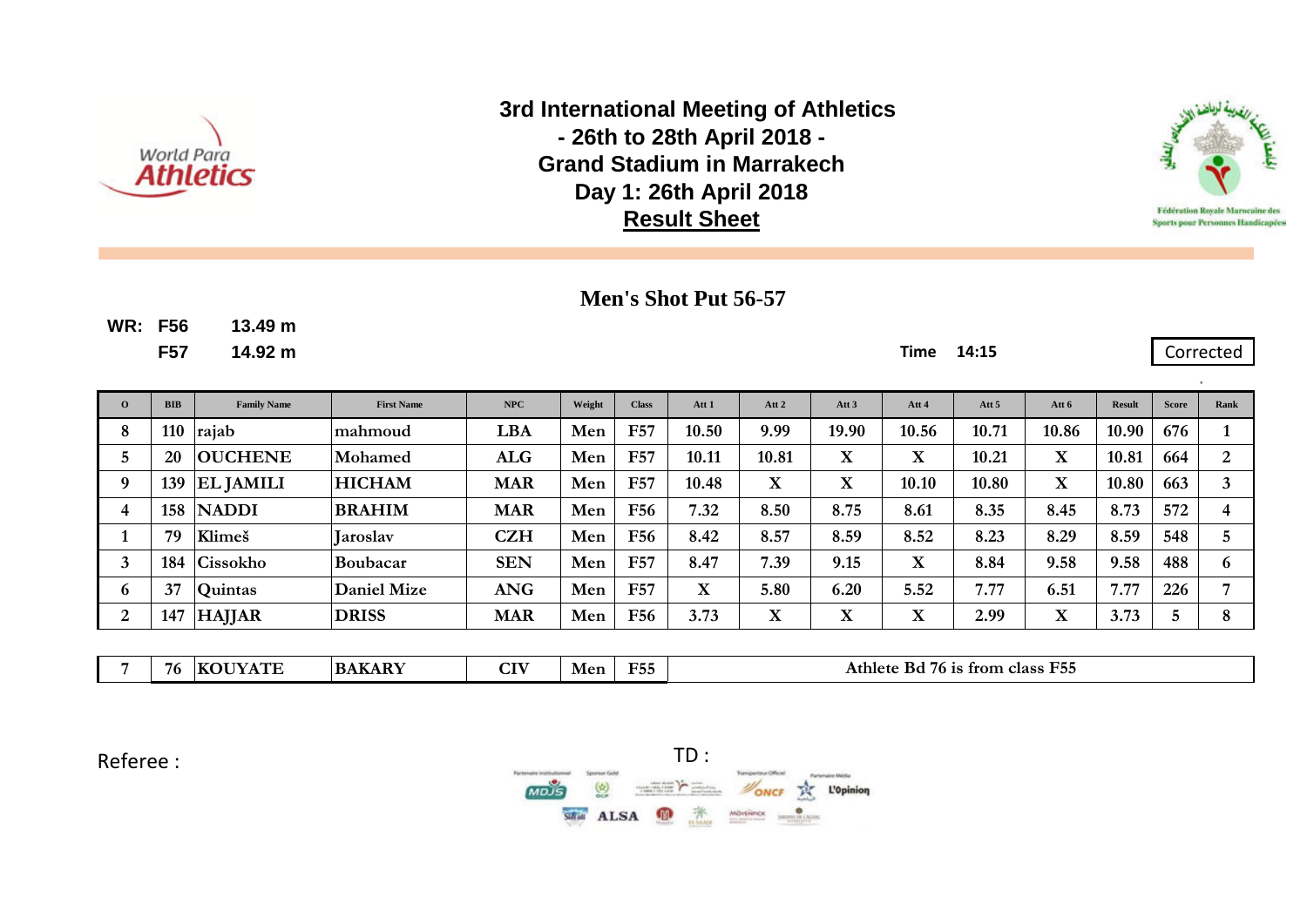



**WR: F32 11.37 m**

**F33 11.67 m Time 18:30**

|          | F34 | 21.02 m            |                   |            |        |              |              |        |                  |             |       |       |               |              |                         |
|----------|-----|--------------------|-------------------|------------|--------|--------------|--------------|--------|------------------|-------------|-------|-------|---------------|--------------|-------------------------|
| $\Omega$ | BIB | <b>Family Name</b> | <b>First Name</b> | NPC        | Weight | <b>Class</b> | Att 1        | Att 2  | Att <sub>3</sub> | Att 4       | Att 5 | Att 6 | <b>Result</b> | Score        | Rank                    |
|          | 128 | <b>BEN HAMID</b>   | <b>LAILA</b>      | <b>MAR</b> | $1$ Kg | F33          | 6.38         | 6.75   | 6.21             | 5.64        | 5.98  | 5.61  | 6.75          | 201          | $\overline{a}$          |
|          | 10  | <b>GASMI</b>       | <b>MOUNIA</b>     | ALG        | Kg     | F32          | 10.25        | v<br>л | 3.12             | X           | 6.27  | 6.34  | 10.25         | 792          | $1\vert$                |
|          | 141 | <b>EL KASSIOUI</b> | <b>FOUZIA</b>     | <b>MAR</b> | Kg     | F32          | 3.06         | 4.77   | 4.86             | X           | 5.49  | 5.73  | 5.73          | 178          |                         |
|          | 127 | <b>BAHOU</b>       | <b>LAILA</b>      | <b>MAR</b> | 1Kg    | F32          | 0.80         | 0.87   | 0.25             | 0.14        | X     | 0.77  | 0.87          | $\mathbf{0}$ | 6                       |
|          |     | <b>BOUDJADAR</b>   | <b>ASMAHANE</b>   | ALG        | Kg     | F33          | $\mathbf{v}$ | 8.54   | 8.80             | $\mathbf X$ | 8.98  | 8.83  | 8.98          | 476          | $\overline{\mathbf{3}}$ |
|          | 126 | <b>AMOUDI</b>      | <b>SAIDA</b>      | <b>MAR</b> | Kg     | F34          | 16.27        | A      | 14.29            | 15.14       | 15.10 | 14.54 | 16.27         | 571          | $\mathbf{2}$            |

**Women's Discus F32-33-34**

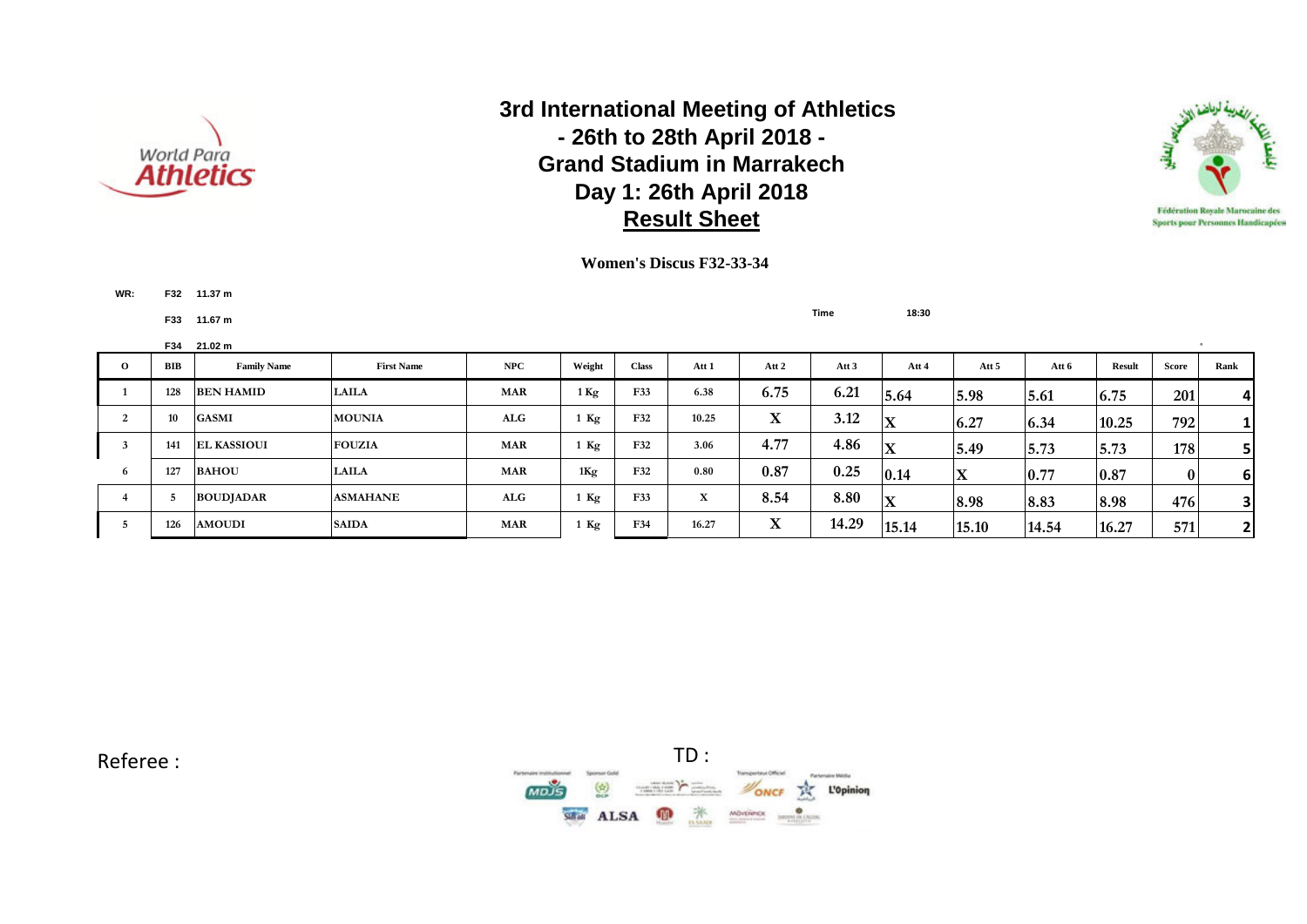



**WR F13 13.05 m**

**F36 11.52 m**

**Women's Shot Put F13-36-42-44**

**F42 10.06 m Time 18:30**

|          |            | F44 13.14 m         |                   |            |        |                 |       |       |                  |       |       |       |               |       |      |
|----------|------------|---------------------|-------------------|------------|--------|-----------------|-------|-------|------------------|-------|-------|-------|---------------|-------|------|
| $\Omega$ | <b>BIB</b> | <b>Family Name</b>  | <b>First Name</b> | NPC        | Weight | <b>Class</b>    | Att 1 | Att 2 | Att <sub>3</sub> | Att 4 | Att 5 | Att 6 | <b>Result</b> | Score | Rank |
|          | 133        | <b>DAHHAK</b>       | <b>IMERYEM</b>    | <b>MAR</b> | 4 Kg   | F42             | 5.99  | 6.42  | 5.56             | 6.30  | 6.47  | 6.37  | 6.47          | 364   |      |
|          | 131        | <b>CHERKAOUI</b>    | <b>ZAKIA</b>      | <b>MAR</b> | 4 Kg   | F44             | 7.58  | X     | 7.26             | 7.87  | 7.55  | 7.67  | 7.87          | 308   |      |
|          | 163        | <b>OUNACER</b>      | <b>RABIA</b>      | <b>MAR</b> | 4 Kg   | F44             | 6.69  | 6.99  | 7.09             | 6.92  | 6.85  | 7.06  | 7.09          | 195   |      |
|          | 205        | <b>RUS MARTÍNEZ</b> | <b>LAURA</b>      | <b>ESP</b> | 4 Kg   | F <sub>13</sub> | 6.62  | 6.75  | 6.40             | 7.02  | 6.63  | 6.49  | 7.02          | 178   | л    |
|          | 225        | <b>Guizani</b>      | Amani             | <b>TUN</b> | 3 Kg   | F36             |       |       |                  |       |       |       |               |       | N.M  |

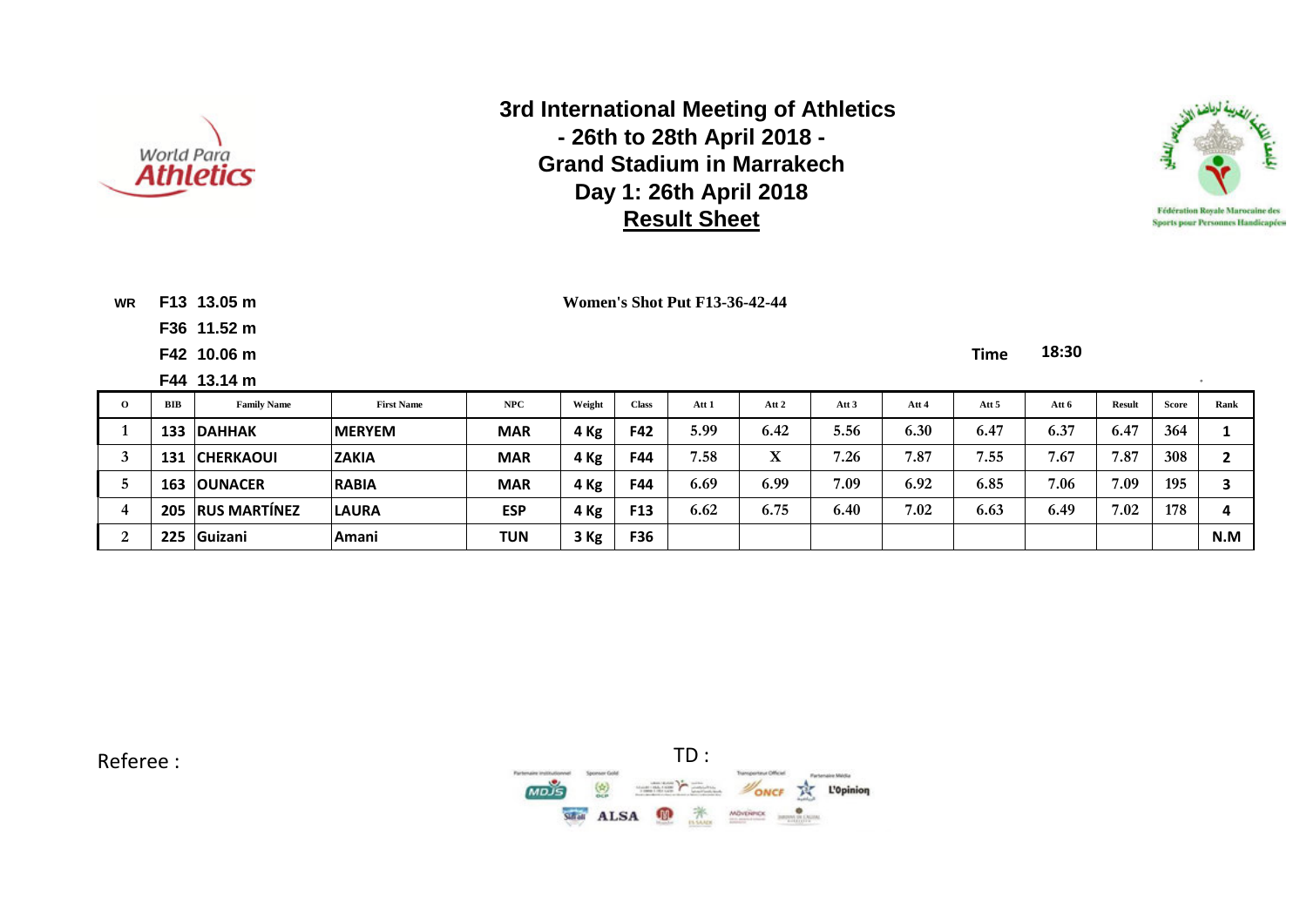



### Men's Club F31-32

**Time . 9:00**

#### **WR : F31 : 30,54m**

**F32 : 37,19 m**

| $\Omega$              | <b>BIB</b> | <b>Family Name</b>  | <b>First Name</b> | <b>NPC</b> | Gender | <b>Class</b> | Att 1 | Att 2 | Att $3$ | Att 4 | Att 5 | Att 6 | <b>Result</b> | <b>Score</b> | Rank |
|-----------------------|------------|---------------------|-------------------|------------|--------|--------------|-------|-------|---------|-------|-------|-------|---------------|--------------|------|
|                       | 220        | <b>Mtareb</b>       | <b>Wassim</b>     | <b>TUN</b> | M      | F32          | 29.27 | 28.85 | X       | 29.64 | 30.00 | 29.94 | 30.00         | 791          |      |
|                       | 223        | Feidi               | Abdenacer         | <b>TUN</b> | М      | F32          | 25.13 | 28.53 | 27.53   | 28.62 | 29.01 | 25.59 | 29.1          | 748          |      |
|                       |            | <b>BAHLAZ</b>       | <b>LAHOUARI</b>   | <b>ALG</b> | M      | F32          | 28.25 | X     | X       | X     | X     | 26.95 | 28.25         | 712          | 3    |
| 10                    | 107        | elhmali             | <b>lhamza</b>     | <b>LBA</b> | M      | <b>F32</b>   | 23.05 | X     | X       | 23.85 | 23.17 | X     | 23.85         | 478          |      |
| $\mathbf{2}^{\prime}$ | 103        | <b>NASSER</b>       | <b>IMOHAMMAD</b>  | <b>KUW</b> | M      | <b>F32</b>   |       | 20.24 | 21.27   | 20.61 | 20.96 | 20.93 | 21.27         | 333          |      |
|                       | 109        | <b>lomar</b>        | nouralddeen       | <b>LBA</b> | M      | <b>F32</b>   | X     | 17.51 | 20.46   | X     | 19.77 | 16.25 | 20.46         | 289          | 6    |
| 8                     | 108        | <b>Imohamed</b>     | alnuwayji         | <b>LBA</b> | M      | F32          | 11.25 | 14.01 | 15.59   | 8.13  | 15.83 | 16.80 | 16.80         | 122          |      |
| 4                     |            | <b>160 OUADDALI</b> | <b>YOUSSEF</b>    | <b>MAR</b> | M      | F32          | X     | X     | 14.89   | X     | X     | X     | 14.89         | 65           | 8    |
| O                     |            | 162   OUAJIH        | <b>IMAD</b>       | <b>MAR</b> | М      | F31          | 6.19  | 2.65  | 4.16    | 7.95  | 4.37  | 3.62  | 7.95          |              | 9    |

**3 105 alqirwad hamzah LBA M F33 Tthlete Bib Number 105 changed to class F33**

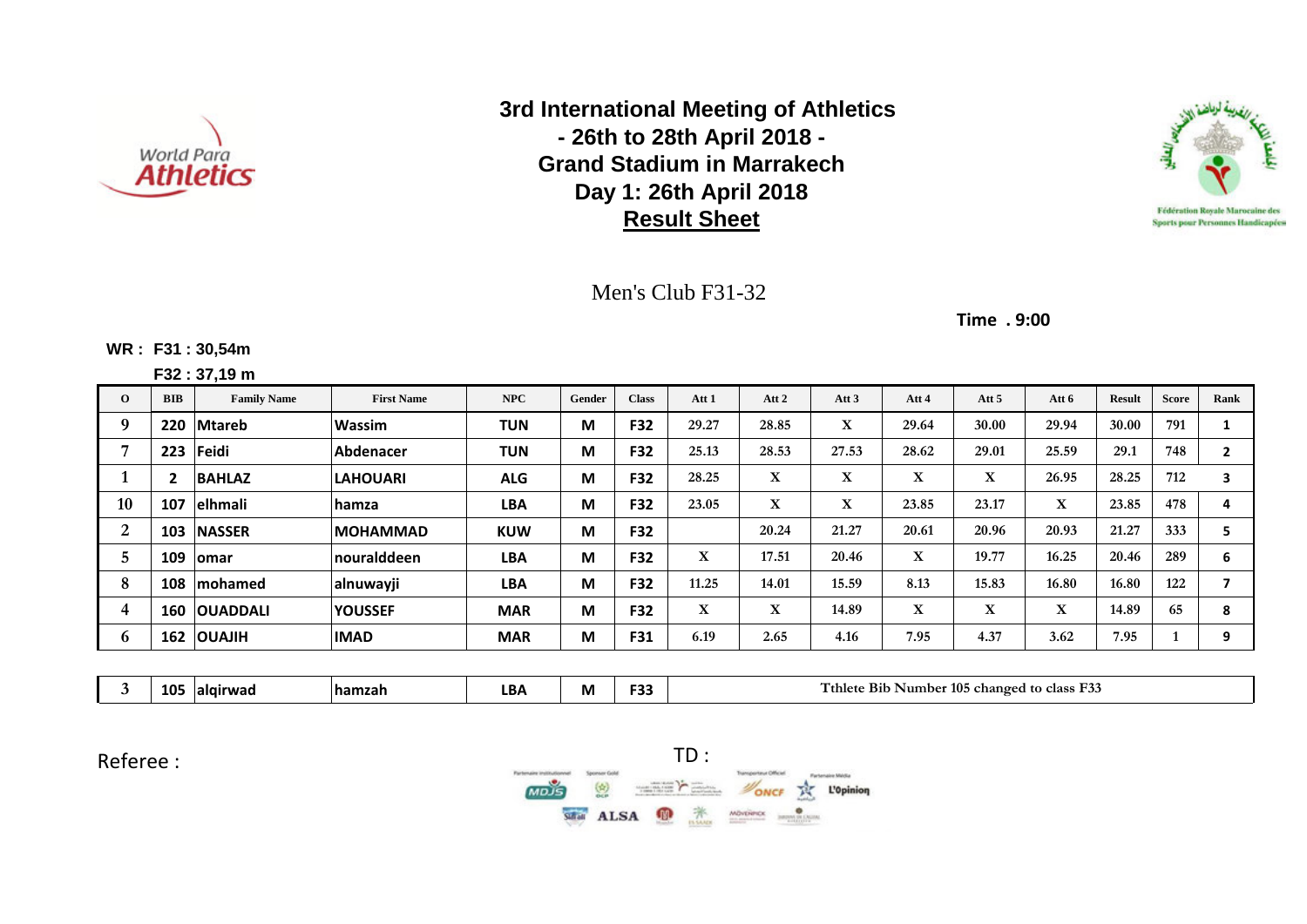



Men's Javelin F12-13

**WR: F12 64.38**

**F13 71.01 Time 17:15**

| $\Omega$ | BIB | <b>Family Name</b>   | <b>First Name</b> | NPC        | Weight | <b>Class</b> | Att 1 | Att 2 | Att <sub>3</sub> | Att 4 | Att 5 | Att 6 | <b>Result</b> | <b>Score</b> | Rank       |
|----------|-----|----------------------|-------------------|------------|--------|--------------|-------|-------|------------------|-------|-------|-------|---------------|--------------|------------|
|          | 92  | <b>ALHASAN</b>       | <b>RASHED</b>     | <b>KUW</b> | 800 g  | F13          | 22.50 | 23.22 | 27.34            | 23.86 | 23.80 | 26.94 | 27.34         | 72           |            |
|          | 200 | <b>IMORENO SUJAR</b> | <b>SALVADOR</b>   | <b>ESP</b> | 800 g  | F13          | 17.75 | 19.09 | 26.44            | 20.03 | 23.07 | 20.09 | 26.44         | 61           |            |
|          | 104 | Abd alrazzag         | fouzi             | <b>LBA</b> | 800 g  | F12          |       |       |                  |       |       |       |               |              | <b>DNS</b> |

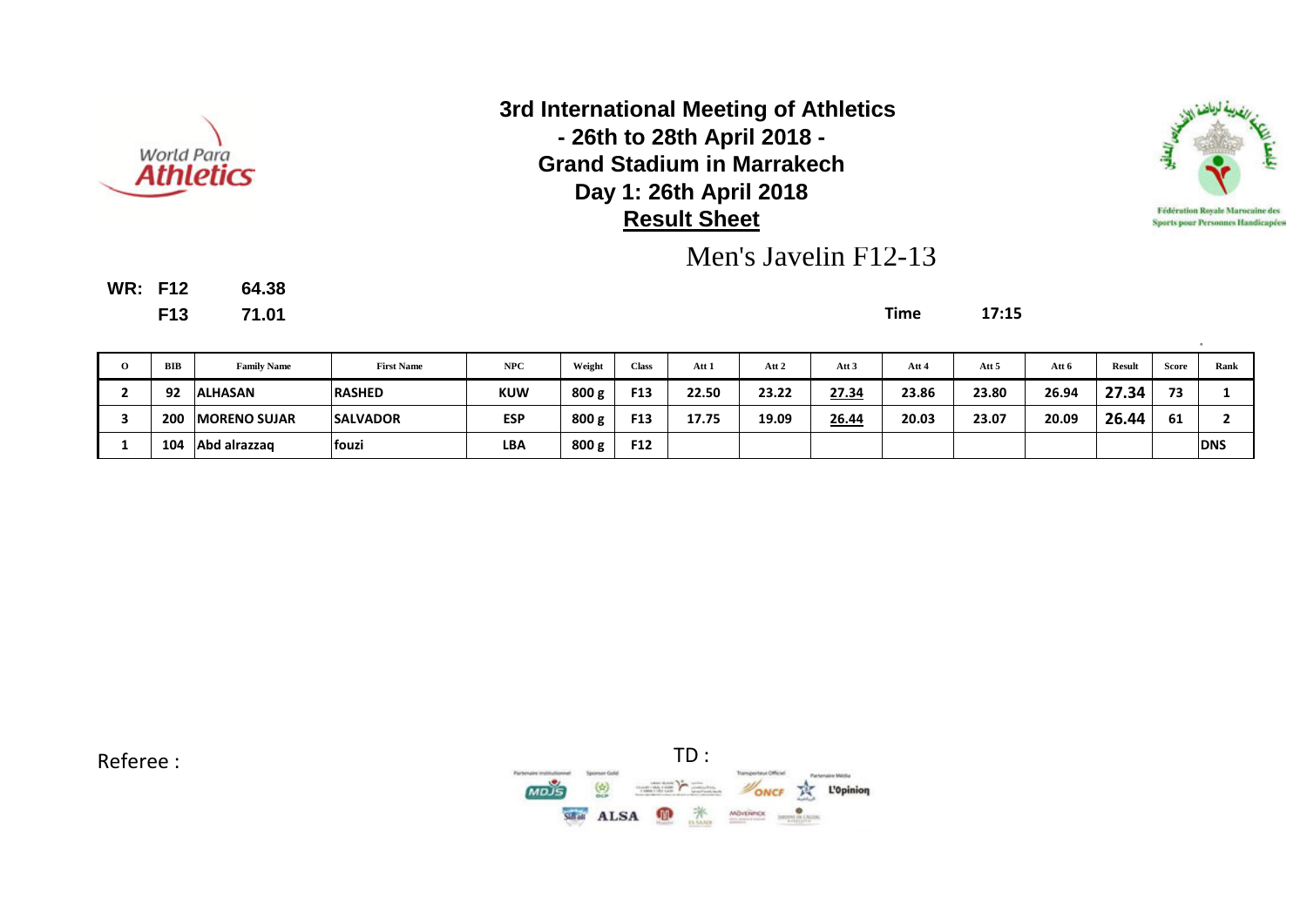



# Women's Shot Put F40

**WR: F40 8.40 m Time 19;30**

| O | <b>BIB</b> | <b>Family Name</b>          | <b>First Name</b> | <b>NPC</b> | Weight          | <b>Class</b> | Att 1 | Att 2 | Att 3 | Att 4 | Att 5          | Att 6 | <b>Result</b> | Score | Rank |
|---|------------|-----------------------------|-------------------|------------|-----------------|--------------|-------|-------|-------|-------|----------------|-------|---------------|-------|------|
| 6 |            | Abdelli                     | Rima              | <b>TUN</b> | 3 Kg            | F40          | 7.74  | 7.14  | 7.01  | 7.20  | 7.44           | 7.23  | 7.74          |       |      |
| 4 | 212        | <b>Jebali</b>               | Raja              | TUN        | 3 Kg            | F40          | 7.15  | 6.24  | 6.90  | 7.11  | 7.04           | 7.12  | 7.15          |       |      |
|   |            | 136 EL AZZAB                | <b>WAFA</b>       | <b>MAR</b> | 3 Kg            | F40          | 4.81  | 5.14  | 4.81  | 4.99  | 5.21           | 5.01  | 5.21          |       |      |
|   |            | <b>SEBEHE CLARISSE LAGO</b> |                   | <b>CIV</b> | 3 <sub>Kg</sub> | F40          | 4.35  | 5.12  | 4.68  | 5.11  | 4.58           | 5.15  | 5.15          |       | 4    |
|   |            | 146 HAFIDI                  | <b>IKRAM</b>      | <b>MAR</b> | $3$ Kg          | F40          | 4.31  | 4.03  | 4.23  | 3.65  | 3.42           | 4.28  | 4.31          |       |      |
|   | 129        | <b>BERBOUCH</b>             | <b>FATIMA</b>     | <b>MAR</b> | 3 Kg            | F40          | X     | 3.84  | X     | 3.84  | v<br>$\lambda$ | X     | 3.84          |       | 6    |
|   | 96         | <b>ALMUTAIRI</b>            | <b>SARAH</b>      | <b>KUW</b> | $3$ Kg          | F40          | 2.43  | 2.58  | 2.22  | 1.81  | 2.55           | 2.97  | 2.97          |       |      |

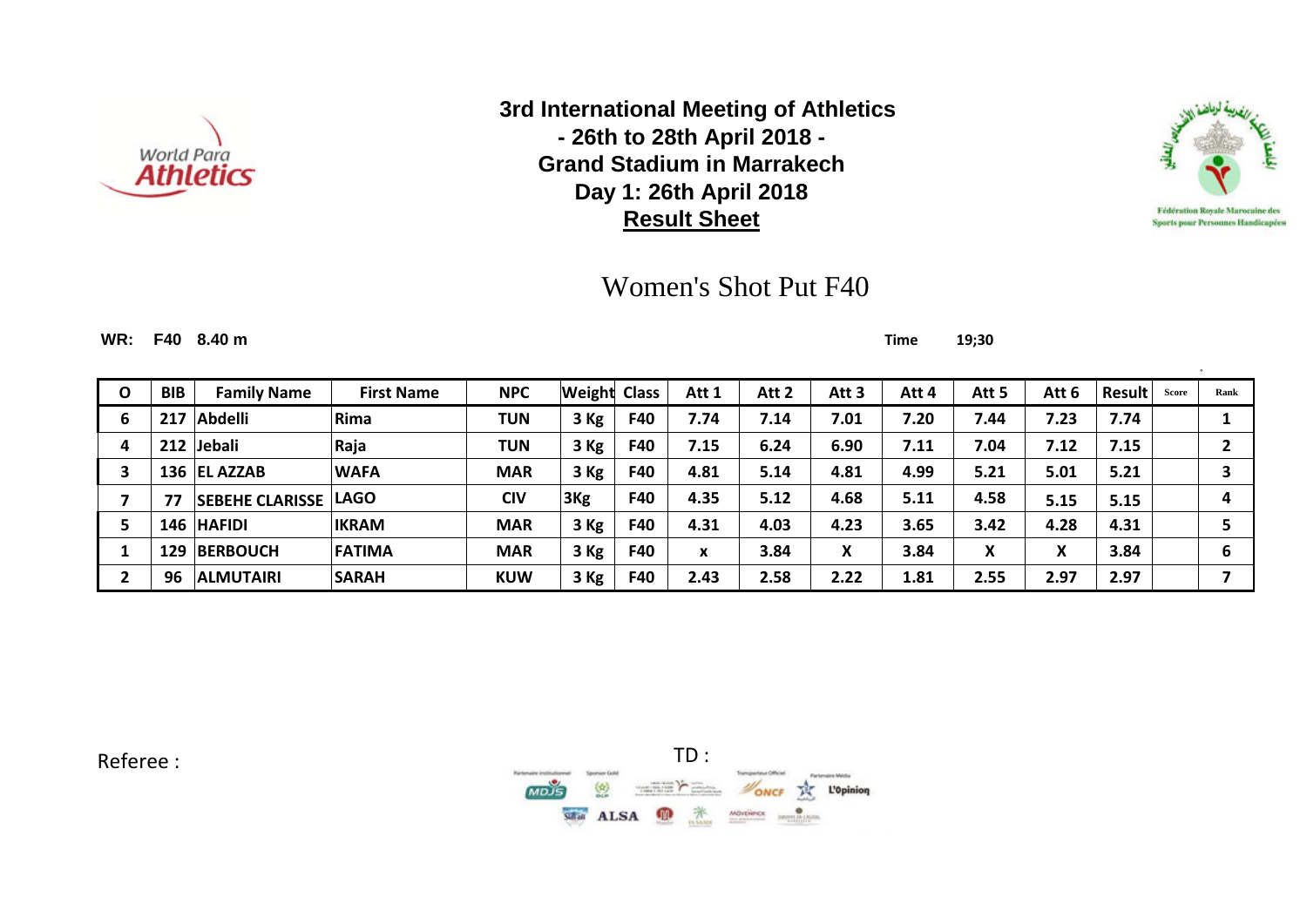



Men's Shot Put F40-41

| WR:          |            | F40 10.83 m        |                   |            |        |              |       |             |                  | Time              | 17:00            |                         |               |              | <b>Corrected</b> |
|--------------|------------|--------------------|-------------------|------------|--------|--------------|-------|-------------|------------------|-------------------|------------------|-------------------------|---------------|--------------|------------------|
|              | f41        | 13.97 m            |                   |            |        |              |       |             |                  |                   |                  |                         |               |              | $\circ$          |
| $\mathbf{o}$ | <b>BIB</b> | <b>Family Name</b> | <b>First Name</b> | NPC        | Weight | <b>Class</b> | Att 1 | Att 2       | Att <sub>3</sub> | Att 4             | Att <sub>5</sub> | Att 6                   | <b>Result</b> | <b>Score</b> | Rank             |
| 5.           | 211        | <b>Bouaabid</b>    | Smaali            | <b>TUN</b> | 4 Kg   | F40          | 8.85  | $\mathbf X$ | X                | $\mathbf{v}$<br>л | 9.23             | $\overline{\mathbf{X}}$ | 9.23          | 754          |                  |
| $\mathbf{2}$ | 72         | <b>DUFFI</b>       | Benian Richard    | <b>CIV</b> | 4 Kg   | F40          | 8.01  | 8.07        | 7.96             | 8.12              | 8.34             | 8.29                    | 8.34          | 579          | $\mathbf{2}$     |
|              | 21         | <b>SAHLI</b>       | <b>NACIR</b>      | <b>ALG</b> | 4 Kg   | F40          | 7.38  | 7.58        | 7.73             | 7.64              | $\mathbf X$      | 7.58                    | 7.73          | 445          | 3                |
| 4            | 169        | <b>THABIT</b>      | <b>REDOUANE</b>   | <b>MAR</b> | 4 Kg   | F40          | 7.21  | $\mathbf X$ | X                | 7.44              | 7.69             | $\overline{\textbf{X}}$ | 7.69          | 436          | 4                |
| 3            |            | 100 ALSAIF         | <b>ABDULLAH</b>   | <b>KUW</b> | 4 Kg   | F40          | 7.01  | 6.65        | 7.05             | $\mathbf X$       | $\mathbf X$      | 6.89                    | 7.05          | 297          |                  |
| 6            | 74         | <b>KOIDIO</b>      | Koissi Patrice    | <b>CIV</b> | 4 Kg   | F40          | 6.48  | 6.90        | 7.04             | 6.94              | 6.54             | 7.01                    | 7.04          | 294          | 6                |
|              |            | 164 RACHAD         | <b>RACHID</b>     | <b>MAR</b> | 4 Kg   | F41          | 6.29  | 7.31        | 6.96             | $\mathbf X$       | $\mathbf X$      | $\overline{\mathbf{X}}$ | 7.31          | 132          | ⇁                |

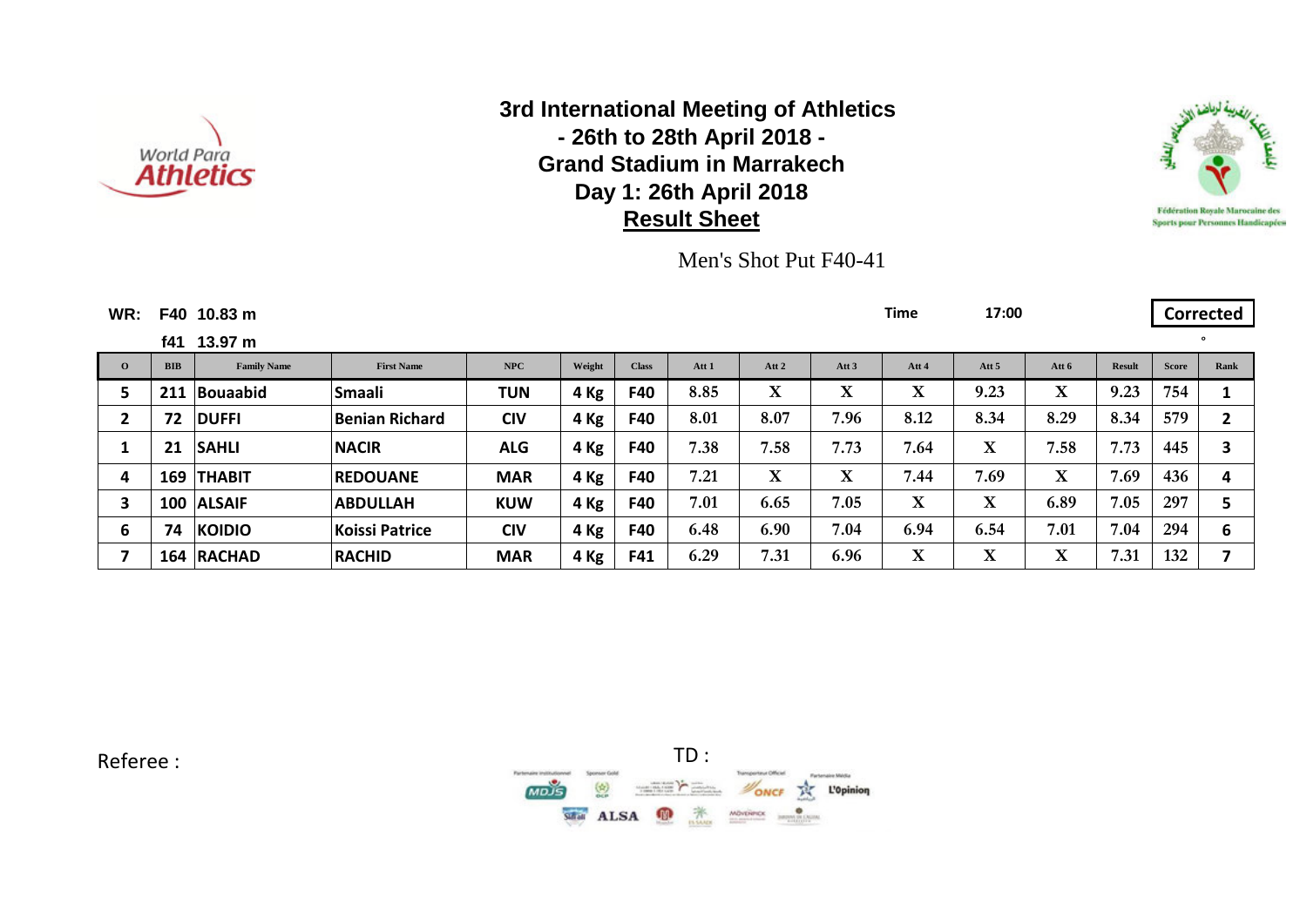

Women's Long Jump T11-12

#### **WR: Women:T11: 5.46 m Time 17:30**

| Women: T12: 6.60 m |  |
|--------------------|--|
|--------------------|--|

|              |            | Women: T12: 6.60 m        |                       |              |        |              |                   |       |                  |       |                  |       |               |              |           |
|--------------|------------|---------------------------|-----------------------|--------------|--------|--------------|-------------------|-------|------------------|-------|------------------|-------|---------------|--------------|-----------|
| $\mathbf{o}$ | <b>BIB</b> | <b>Family Name</b>        | <b>First Name</b>     | <b>NPC</b>   | Gender | <b>Class</b> | Att 1             | Att 2 | Att <sub>3</sub> | Att 4 | Att <sub>5</sub> | Att 6 | <b>Result</b> | <b>Score</b> | Rank      |
| ь            | 13         | <b>HAMRI</b>              | <b>LYNDA</b>          | <b>ALG</b>   | W      | <b>T12</b>   | v<br>$\mathbf{v}$ | 5.00  |                  |       |                  |       | 5.00          | 520          |           |
|              |            |                           |                       |              |        |              | 00.00             | 00.00 |                  |       |                  |       | 00.00         |              |           |
|              |            | <b>188 BERGES GAMEZ</b>   | <b>MELANY</b>         |              | W      | <b>T12</b>   | 4.93              | 4.81  | 4.77             | 4.83  | 4.92             | 4.78  | 4.93          | 481          |           |
|              |            |                           |                       | <b>Spain</b> |        |              | 00.00             | 00.00 | 00.00            | 00.00 | 00.00            | 00.00 | 00.00         |              |           |
|              |            | 191 FOLGADO GARCÍA        | <b>NAGORE</b>         |              | W      | <b>T12</b>   | 4.17              | 3.40  | 4.18             |       | 4.30             | 4.17  | 4.30          | 157          |           |
| э            |            |                           |                       | Spain        |        |              | 00.00             | 00.00 | 00.00            | 00.00 | 00.00            | 00.00 | 00.00         |              |           |
| 2            |            | <b>194 GARCIA FALAGAN</b> | <b>ALBA</b>           |              | W      | <b>T12</b>   | 4.27              | 3.50  | 3.78             | 4.13  | 4.12             | 4.14  | 4.27          | 145          |           |
|              |            |                           |                       | Spain        |        |              | 00.00             | 00.00 | 00.00            | 00.00 | 00.00            | 00.00 | 00.00         |              | 4         |
|              |            | <b>201 MOYA SORIANO</b>   |                       |              | W      | <b>T12</b>   | 4.24              | 3.72  | 4.12             | 4.18  | 4.03             | X     | 4.24          | 133          |           |
| 4            |            |                           | <b>ANA</b>            | Spain        |        |              | 00.00             | 00.00 | 00.00            | 00.00 | 00.00            | 00.00 | 00.00         |              |           |
|              |            |                           |                       |              |        |              | 4.06              | 4.01  | 4.03             | 4.16  | v                | 4.09  | 4.16          | 105          |           |
|              |            | <b>195 GARCIA MELERO</b>  | <b>IMARIA ANGELES</b> | <b>Spain</b> | W      | <b>T12</b>   | 00.00             | 00.00 | 00.00            | 00.00 | 00.00            | 00.00 | 00.00         |              |           |
|              | 31         |                           |                       |              | W      | <b>T11</b>   | $\mathbf{v}$      |       | X                |       |                  |       |               |              | <b>NM</b> |
|              |            | Dumbo                     | Regina Josefina       | <b>ANG</b>   |        |              | 00.00             | 00.00 | 00.00            |       |                  |       |               |              |           |



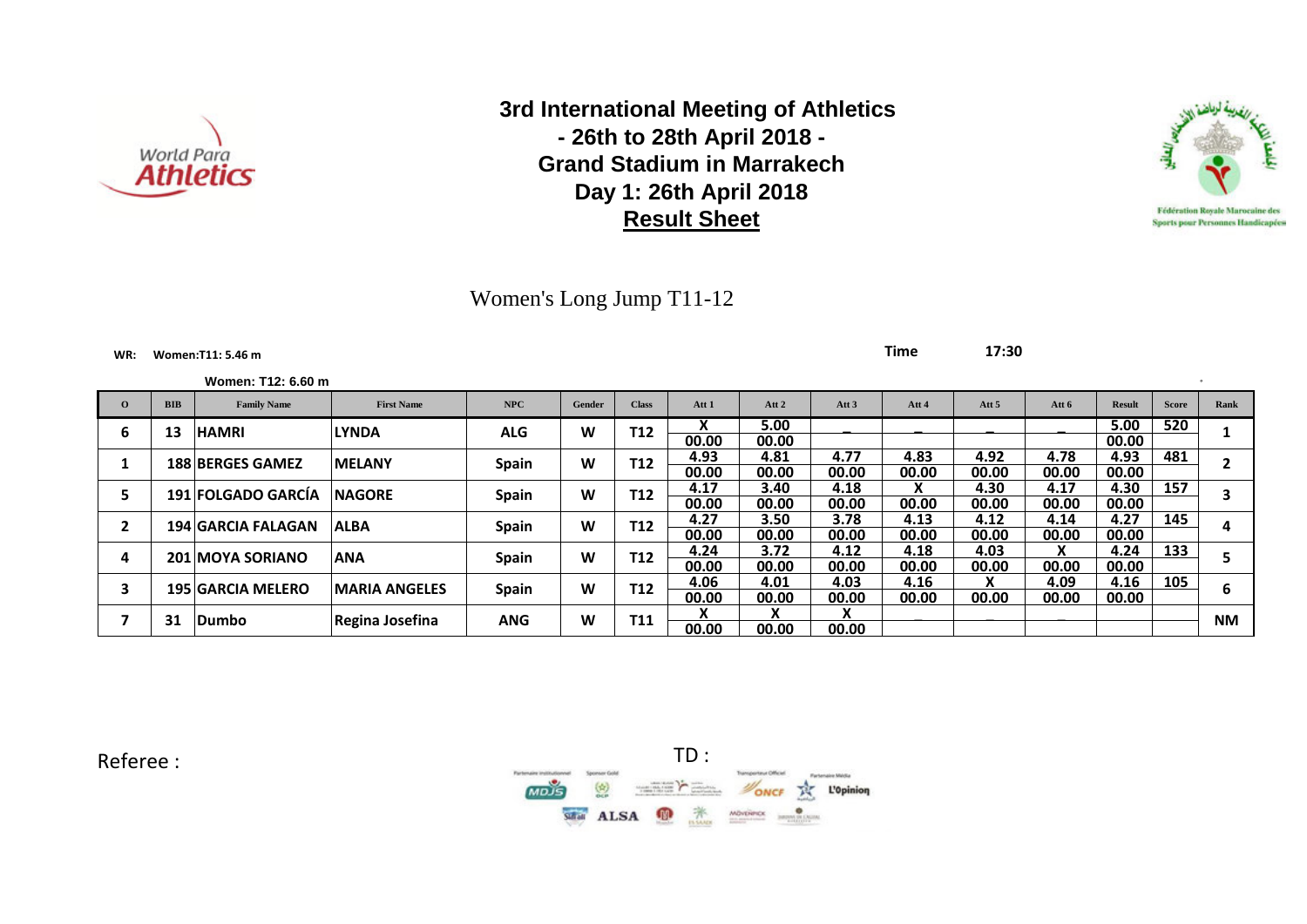



Men's Long Jump T 12

**WR: Men T12: 7.47 m**

**Time 17:30**

| <b>BIB</b> | <b>Family Name</b>         | <b>First Name</b> | NPC          | Gender | <b>Class</b>      | Att 1         | Att 2                   | Att 3         | Att 4         | Att <sub>5</sub> | Att 6         | <b>Result</b> | <b>Score</b>           | Rank       |
|------------|----------------------------|-------------------|--------------|--------|-------------------|---------------|-------------------------|---------------|---------------|------------------|---------------|---------------|------------------------|------------|
| 206        | <b>SALGUEIRO MONTJAIRO</b> |                   | Spain        | М      | <b>тая</b><br>▎よ∠ | 5.05<br>00.00 | $\sim$<br>4.IZ<br>00.00 | 5.00<br>00.00 | 4.88<br>00.00 | 4.64<br>00.00    | 4.90<br>00.00 | 5.05<br>00.00 | 175<br>$\boxed{00.00}$ |            |
| 196        | <b>HERNÁNDEZ UVIEHVÁN</b>  |                   | <b>Spain</b> | M      | <b>тая</b><br>∸∸  |               |                         |               |               |                  |               |               |                        | <b>DNS</b> |

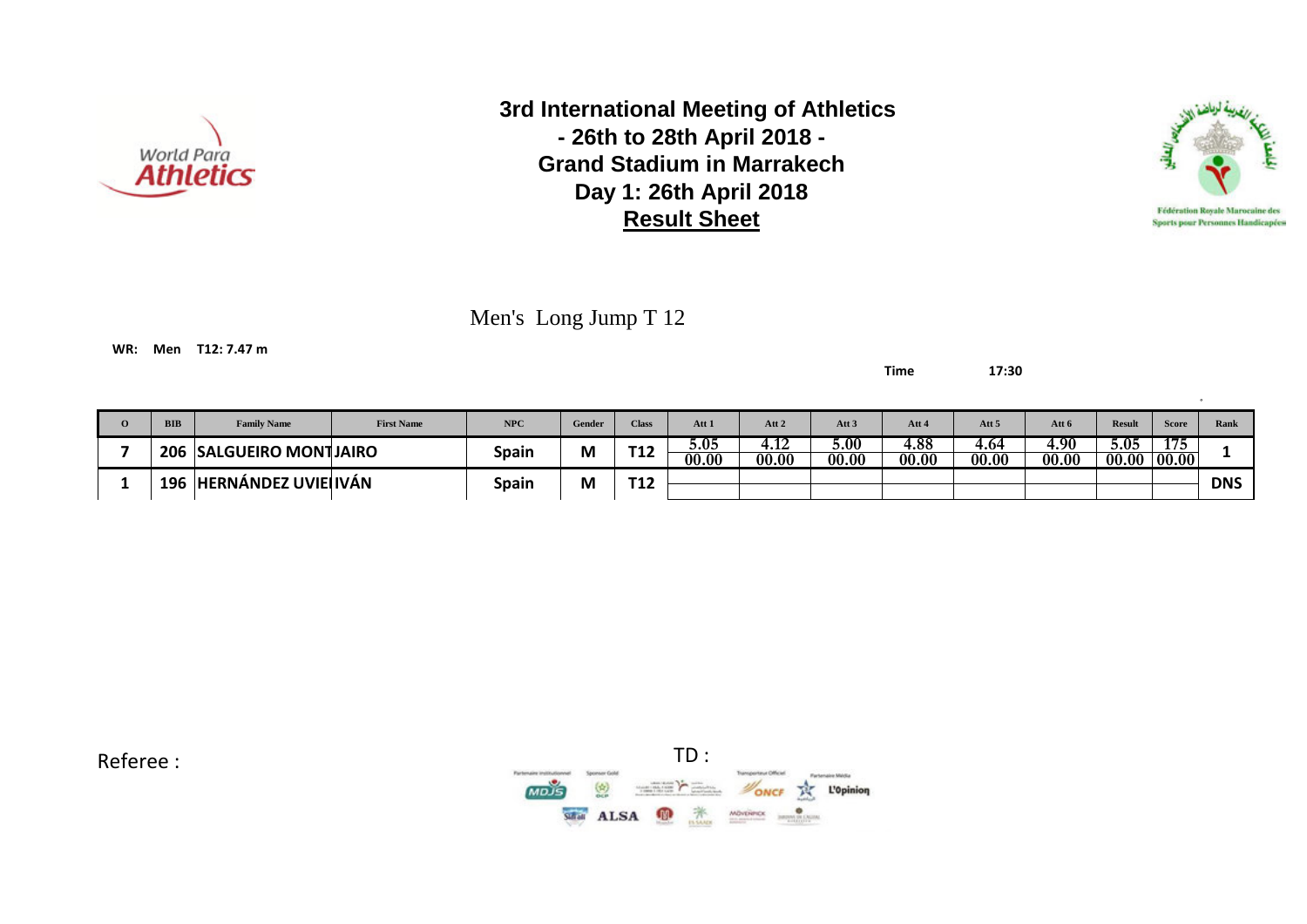



# Men's Shot Put F33-34

**WR: F33 12.36 m Time 17:00**

**f34 11.52m** °

**O BIB Family Name First Name NPC Weight Class Att 1 Att 2 Att 3 Att 4 Att 5 Att 6 Result Score Rank 159 NOUIRI AZEDDINE MAR 4 Kg F34 9.75 9.96 10.20 10.35 9.40 9.15 10.35 763 1 15 KARDJENA KAMEL ALG 3 Kg F33 7.31 6.93 7.27 8.45 X X 8.45 595 2 224 RZIG FAOUZI TUN 4 Kg F34 8.23 8.18 8.18 X 8.29 8.74 8.74 520 3 219 Krid Mohamed Ali TUN 4 Kg F34 7.97 8.18 8.01 7.69 X 7.72 8.18 426 4 161 OUAHMAN RACHID MAR 3 Kg F33 5.38 5.77 5.53 5.76 5.77 6.00 6.00 171 5 155 LAKHOUIDSSI ABDELALI MAR 4 Kg F34 5.76 6.05 6.00 6.06 5.78 5.91 6.06 117 6 111 SAEED MOHAMAD LBA 4 Kg F34 DNS HC 134 DARHAM ZAKARIA MAR 3KG F33 3.46 3.28 3.27 3.38 3.13 3.56 3.56 5 HC**

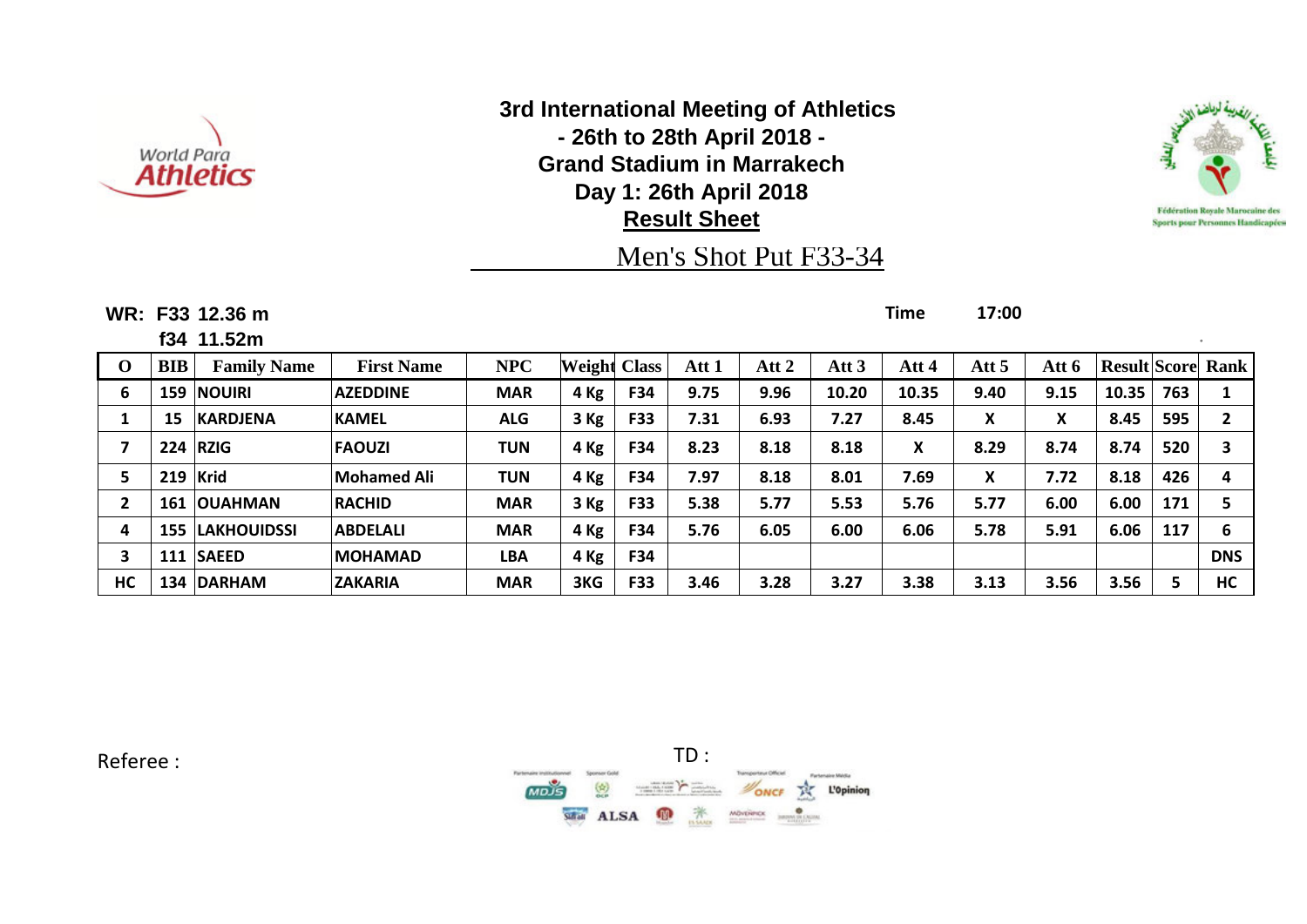

TD

 $Q_1$ 

Teaconomy Official

MÖVENPICK

ONCF

TR.

L'Opinion



### Men's Discus F56-57

#### WR: F56 45.49 F57 48.04

|            |                    |                    |            |        |              |       |                  |                           | Time  | 16.30                         |       |                |              |      |
|------------|--------------------|--------------------|------------|--------|--------------|-------|------------------|---------------------------|-------|-------------------------------|-------|----------------|--------------|------|
| <b>BIB</b> | <b>Family name</b> | <b>Full Name</b>   | <b>NPC</b> | Weight | <b>Class</b> | Att 1 | Att <sub>2</sub> | Att 3                     | Att 4 | Att <sub>5</sub>              | Att 6 | <b>Resulat</b> | <b>Score</b> | Rank |
| 110        | rajab              | mahmoud            | <b>LBA</b> | 1 KG   | <b>F57</b>   | 42.18 | 47.02            | 46.37                     | 44.15 | 44.89                         | 45.96 | 47.02          | 990          |      |
| 184        | Cissokho           | <b>Boubacar</b>    | <b>SEN</b> | 1 KG   | <b>F56</b>   | 17.69 | v<br>$\lambda$   | 34.88                     | 36.06 | $\bullet$<br>Λ                |       | 36.06          | 813          |      |
| 20         | <b>OUCHENE</b>     | <b>Mohamed</b>     | <b>ALG</b> | 1 KG   | <b>F57</b>   | 33.60 | 31.37            | 37.46                     | 34.78 | 35.67                         | 35.22 | 37.46          | 763          |      |
| 158        | <b>NADDI</b>       | <b>BRAHIM</b>      | <b>MAR</b> | 1 KG   | <b>F56</b>   | 20.35 | 21.28            | 21.39                     | 19.95 | 21.46                         | 22.21 | 22.21          | 267          |      |
| 139        | <b>EL JAMILI</b>   | <b>HICHAM</b>      | <b>MAR</b> | 1 KG   | <b>F57</b>   | 22.53 | v<br>л           | 22.87                     | 21.76 | 22.47                         | 22.46 | 22.87          | 224          |      |
| 37         | <b>Quintas</b>     | <b>Daniel Mize</b> | <b>ANG</b> | 1 KG   | <b>F57</b>   | 21.00 | 19.17            | 21.86                     | 22.40 | $\overline{\phantom{a}}$<br>^ |       | 22.40          | 208          |      |
| 79         | <b>Klimeš</b>      | Jaroslav           | <b>CZE</b> | 1 KG   | <b>F56</b>   | 17.71 | 15.23            | 15.87                     | 16.05 | 16.18                         |       | 17.71          | 117          |      |
| 147        | <b>HAJJAR</b>      | <b>DRISS</b>       | <b>MAR</b> | 1 KG   | <b>F56</b>   | 13.04 | 13.81            | $\mathbf{v}$<br>$\lambda$ | 15.42 | 14.89                         | 14.86 | 15.42          | 65           |      |



Sidioli ALSA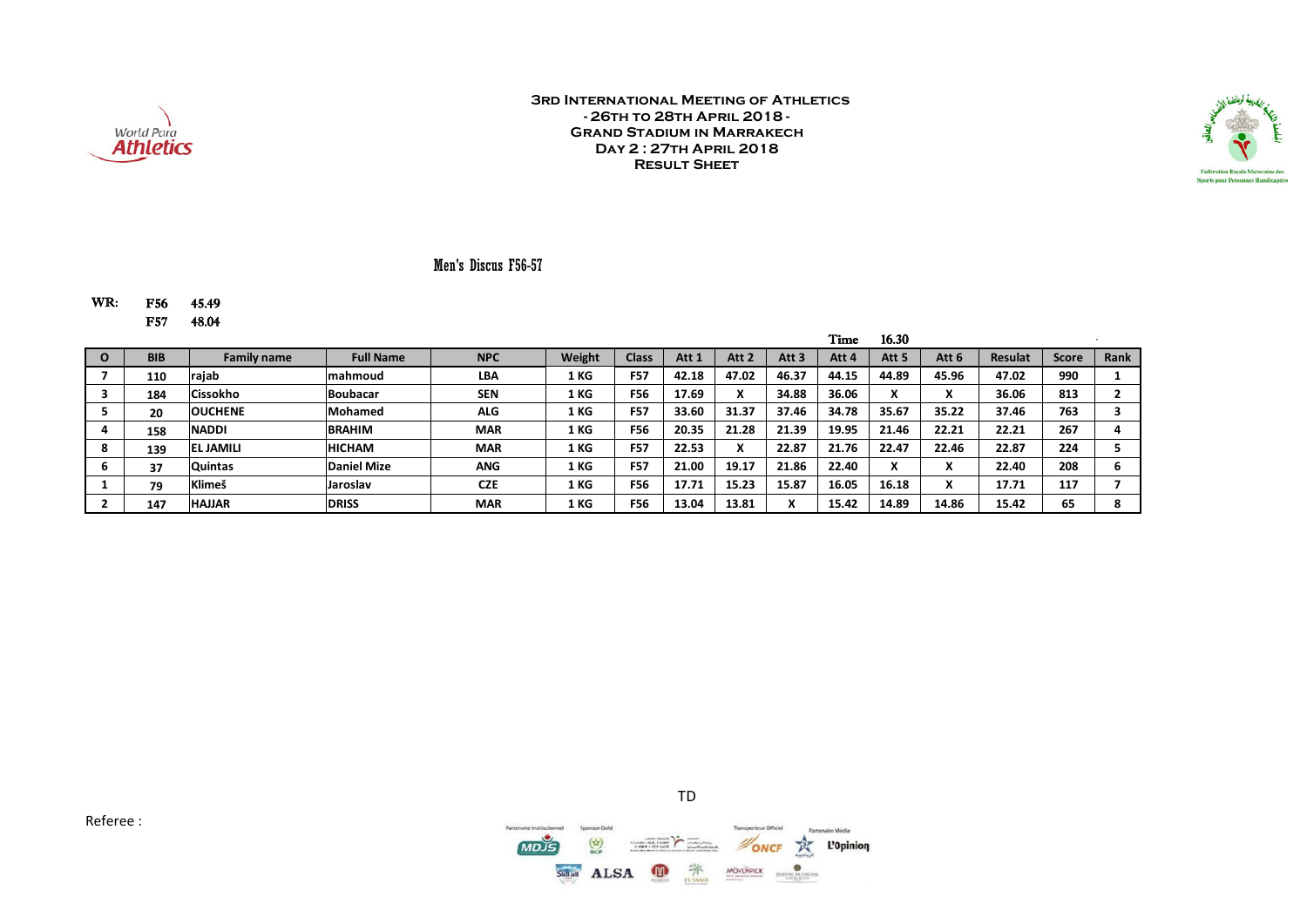



### Men's Shot Put F11-12-13

#### WR: F11: 15.26 F12: 16.64 F13:16.46

| <b>BIB</b> | <b>Family name</b>  | <b>First Name</b> | <b>NPC</b> | Weight   | <b>Class</b>    | Att   | Att 2                    | Att $3$ | Att                      | Att 5                   | Att 6 | Resulat | <b>Score</b> | Rank       |
|------------|---------------------|-------------------|------------|----------|-----------------|-------|--------------------------|---------|--------------------------|-------------------------|-------|---------|--------------|------------|
| 237        | <b>Soltane</b>      | Amir              | <b>TUN</b> | 7.260 KG | F11             | 10.63 | -43                      |         | 11.59                    | $\overline{\mathbf{r}}$ |       | 11.59   | 836          |            |
| 227        | Satouri             | Yasser            | TUN        | 7.260 KG | F11             | 9.62  | 9.81                     | 9.74    | 9.78                     | 9.93                    | 10.54 | 10.54   | 683          |            |
| 92         | <b>ALHASAN</b>      | <b>RASHED</b>     | <b>KUW</b> | 7.260 KG | F <sub>13</sub> | 9.12  | 9.03                     | 9.21    | 9.48                     | 9.27                    | 8.80  | 9.48    | 632          |            |
| 200        | <b>MORENO SUJAR</b> | <b>SALVADOR</b>   | <b>ESP</b> | 7.260 KG | F <sub>13</sub> |       | 8.81                     | 8.92    | 8.54                     | 8.49                    | 9.06  | 9.06    | 551          |            |
| 104        | Abd alrazzag        | fouzi             | <b>LBA</b> | 7.260 KG | F <sub>12</sub> |       | $\overline{\phantom{a}}$ | -       | $\overline{\phantom{a}}$ | $\sim$                  | ___   | $\sim$  | $\sim$       | <b>DNS</b> |

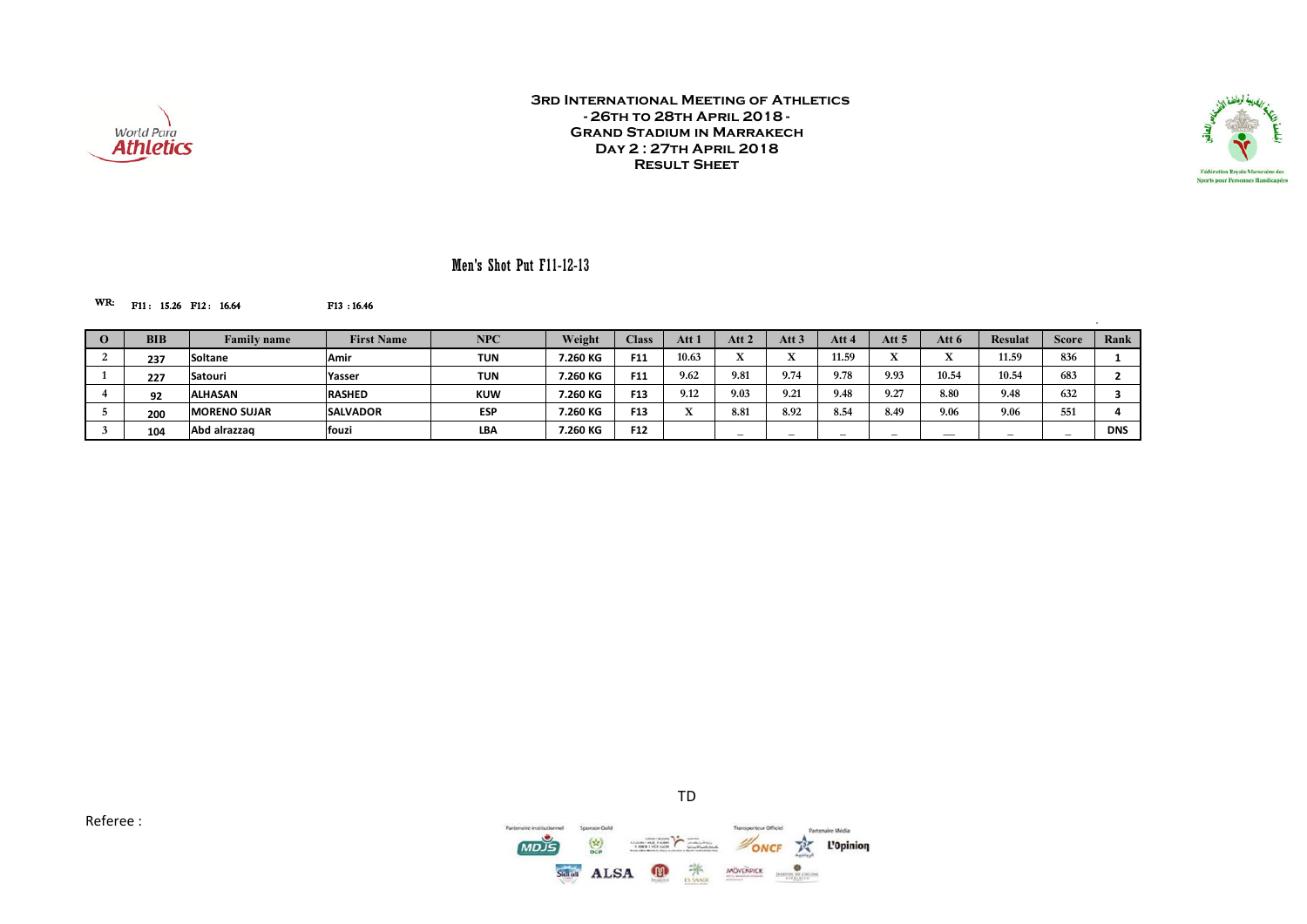



### Women Javelin F54-55-57

| WR: | F54 | 20.25 |
|-----|-----|-------|
|     | F55 | 27.07 |

|              | <b>F57</b> | 27.95              |                    |            |        |              |                          |                           | Time                     | 15.33                              |                           |                                         |                          |        |            |
|--------------|------------|--------------------|--------------------|------------|--------|--------------|--------------------------|---------------------------|--------------------------|------------------------------------|---------------------------|-----------------------------------------|--------------------------|--------|------------|
| $\Omega$     | <b>BIB</b> | <b>Family name</b> | <b>First Name</b>  | NPC        | Weight | <b>Class</b> | Att 1                    | Att 2                     | Att 3                    | Att 4                              | Att $5$                   | Att 6                                   | <b>Resulat</b>           | Score  | Rank       |
|              | 214        | Aidi               | Hania              | <b>TUN</b> | 600 g  | <b>F54</b>   | 16.53                    | 17.20                     | 17.28                    | 17.03                              | $\mathbf{v}$<br>$\Lambda$ | 16.86                                   | 17.28                    | 921    |            |
|              | 142        | <b>EL-BARAKA</b>   | <b>NEZHA</b>       | <b>MAR</b> | 600 g  | <b>F57</b>   | 16.91                    | 18.17                     | 19.05                    | 17.75                              | $\cdot$<br>$\mathbf{v}$   |                                         | 19.05                    | 763    |            |
| 8            | 90         | <b>MWANGI</b>      | <b>CECILIA</b>     | <b>KEN</b> | 600 g  | <b>F57</b>   |                          | 15.65                     | 16.98                    | 16.96                              | 16.77                     | 18.03                                   | 18.03                    | 691    |            |
|              | 112        | <b>COULIBALY</b>   | <b>IKOROTOUMOU</b> | MAL        | 600 g  | <b>F55</b>   | 13.51                    | $\mathbf{v}$<br>$\Lambda$ | 12.46                    | 12.12                              | 13.50                     | 13.16                                   | 13.51                    | 616    |            |
|              | 228        | <b>Nafati</b>      | Fadhila            | <b>TUN</b> | 600 g  | <b>F54</b>   | <b>XT</b><br>л.          | 12.81                     | 13.19                    | $\mathbf{r}$<br>$\mathbf{\Lambda}$ | 13.09                     | $\overline{\mathbf{x}}$<br>$\mathbf{x}$ | 13.19                    | 583    |            |
| <sub>0</sub> | 174        | <b>ENNAJI</b>      | <b>FADILA</b>      | <b>MAR</b> | 600 g  | <b>F55</b>   | $\mathbf{r}$<br>л.       | 9.50                      | 9.95                     | 10.10                              | $\mathbf{v}$<br>л         | 11.27                                   | 11.27                    | 341    | ь          |
|              | 40         | <b>IBRAHIMA</b>    | <b>FAQUZIATOU</b>  | <b>BEN</b> | 600 g  | <b>F57</b>   | 12.15                    | 12.48                     | 13.36                    | 11.35                              | $\boldsymbol{\lambda}$    | $\overline{\phantom{a}}$<br>л           | 13.36                    | 306    |            |
|              | 140        | <b>EL KAOUI</b>    | <b>NORELHOUDA</b>  | <b>MAR</b> | 600 g  | <b>F55</b>   | $\overline{r}$<br>л.     | 9.10                      | 9.79                     | 8.68                               | 7.72                      | 8.34                                    | 09.79                    | 201    | 8          |
|              |            | <b>DJELLAL</b>     | <b>SAFIA</b>       | <b>ALG</b> | 600 g  | <b>F57</b>   | $\overline{\phantom{a}}$ |                           | $\overline{\phantom{0}}$ | -                                  |                           | $\overline{\phantom{a}}$                | $\overline{\phantom{a}}$ | $\sim$ | <b>DNS</b> |



TD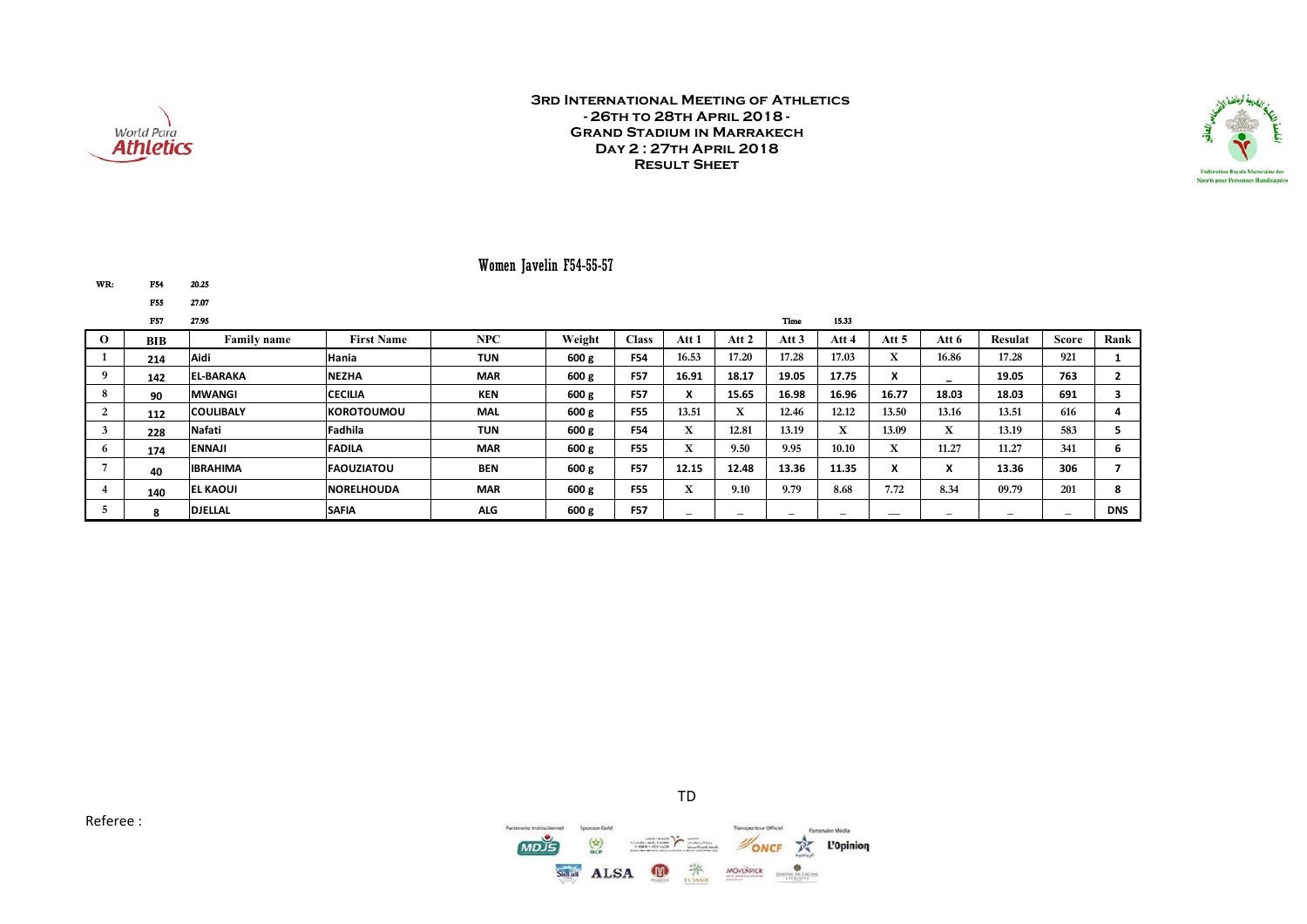



#### Men's Javelin F40 - 41

WR: F40 **38.90** F41 41.57

|            |                 |                       |            |        |                |           |       | Time     | 16.40        |       |              |                |       |      |
|------------|-----------------|-----------------------|------------|--------|----------------|-----------|-------|----------|--------------|-------|--------------|----------------|-------|------|
| <b>BIB</b> | Family name     | <b>First Name</b>     | <b>NPC</b> | Weight | $\text{Class}$ | Att       | Att 2 | Att 3    | Att 4        | Att 5 | Att 6        | <b>Resulat</b> | Score | Rank |
| 72         | <b>DUFFI</b>    | Benian Richard        | <b>CIV</b> | 600 g  | <b>F40</b>     | 29.97     | 29.44 | 29.92    | 28.60        | 28.46 | 28.42        | 29.97          | 813   |      |
| 94<br>ᅩ    | <b>SAHLI</b>    | <b>NACIR</b>          | <b>ALG</b> | 600 g  | F40            | 26.03     | ́△    | v.       | 25.34        | 26.36 | 27.75        | 27.75          | 716   |      |
| 100        | <b>ALSAIF</b>   | <b>ABDULLAH</b>       | <b>KUW</b> | 600 g  | <b>F40</b>     | 21.61     | 22.68 | л        | 21.91        | 23.56 | 23.25        | 23.56          | 498   |      |
| 74         | <b>KOIDIO</b>   | <b>Koissi Patrice</b> | <b>CIV</b> | 600 g  | F40            | 21.00     | 22.26 | v.       | $\mathbf{v}$ |       | $\mathbf{r}$ | 22.26          | 426   |      |
| 164        | <b>RACHAD</b>   | <b>RACHID</b>         | <b>MAR</b> | 600 g  | F41            |           | 26.52 | TT.<br>л | 26.35        |       | 26.04        | 26.52          | 357   |      |
| 211        | <b>Bouaabid</b> | <b>Smaali</b>         | TUN        | 600 g  | F40            | <b>xr</b> |       | v.<br>∸  |              | –     | –            | NM             | -     |      |



TD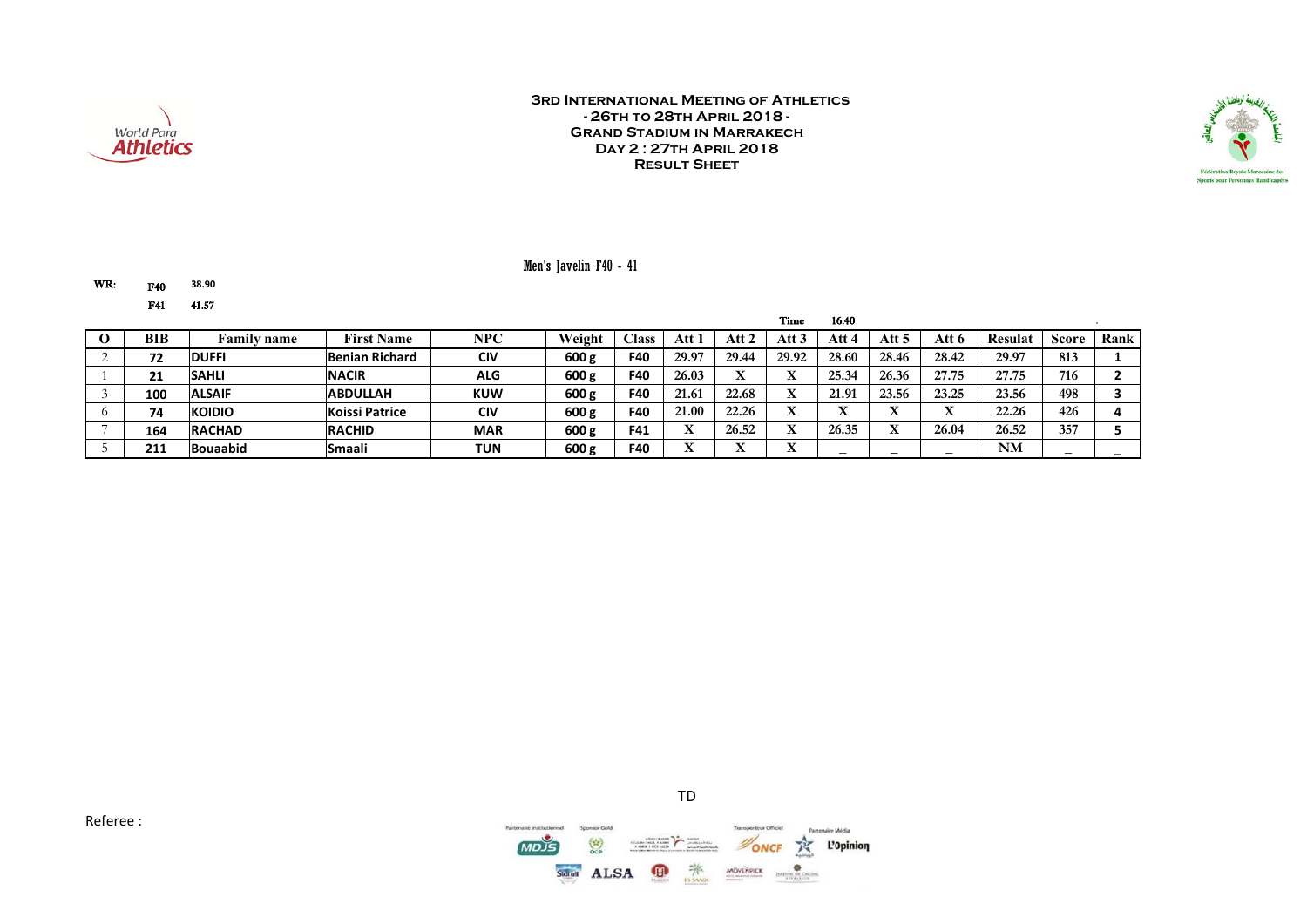

WR: **T13**

#### **3rd International Meeting of Athletics - 26th to 28th April 2018 - Grand Stadium in Marrakech Day 2 : 27th April 2018 Result Sheet**



### Men's LONG JUMP T13-T36

|          | <b>T36</b> |                    |                            |              |                 |                          |                          |                          |                          |                          |                          |                          |       |            |
|----------|------------|--------------------|----------------------------|--------------|-----------------|--------------------------|--------------------------|--------------------------|--------------------------|--------------------------|--------------------------|--------------------------|-------|------------|
| $\Omega$ | BIB        | Family name        | <b>First Name</b>          | $_{\rm NPC}$ | <b>Class</b>    | Att 1                    | Att 2                    | Att 3                    | Att 4                    | Att 5                    | Att 6                    | Resulat                  | Score | Rank       |
| 3        | 189        | <b>CANO BLANCO</b> | <b>IVAN JOSE</b>           | <b>ESP</b>   | T <sub>13</sub> | X                        | 6.57                     | X                        | 5.05                     | X                        | 6.80                     | 6.80                     | 927   |            |
|          |            |                    |                            |              |                 | $+1.6$                   | $+1.3$                   | $-0.5$                   | $+1.1$                   | $+1.6$                   | $+0.6$                   |                          |       |            |
|          | 209        | <b>UCEDA NOVAS</b> | <b>IDUARDO MANUE</b>       | <b>ESP</b>   | T <sub>13</sub> | 5.07                     | 5.35                     | 4.93                     | 5.34                     | $\mathbf X$              | 5.42                     | 5.42                     | 386   |            |
|          |            |                    |                            |              |                 | $+1.1$                   | $+1.7$                   | $+1.9$                   | $+1.2$                   | $+1.2$                   | $+0.9$                   |                          |       |            |
|          | 226        | Zaabi              | <b>Jihed</b>               | <b>TUN</b>   | T36             | 4.03                     | $\mathbf{X}$             | $\overline{\phantom{a}}$ | $\overline{\phantom{0}}$ | $\overline{\phantom{0}}$ | $\overline{\phantom{0}}$ | 4.03                     | 209   |            |
| 6        |            |                    |                            |              |                 | $+0.9$                   | $+2.2$                   |                          |                          |                          |                          |                          |       |            |
|          | 154        | <b>LAHMOUDI</b>    | <b>AZZ LARAB</b>           | <b>MAR</b>   | T36             | 3.79                     | 3.96                     | 3.82                     | 3.96                     | 3.86                     | 3.64                     | 3.96                     | 176   |            |
| 4        |            |                    |                            |              |                 | $+1.8$                   | $+0.7$                   | $+0.5$                   | $+1.0$                   | $+0.5$                   | $+1.6$                   |                          |       | 4          |
| 2        | 186        | Sambou             | <b>Donald Kindy Tiburc</b> | <b>SEN</b>   | T <sub>13</sub> | X                        | $\mathbf{X}$             | 4.72                     | X                        | 4.64                     | X                        | 4.72                     | 109   |            |
|          |            |                    |                            |              |                 | $+1.2$                   | $+0.8$                   | $+1.8$                   | $-0.7$                   | $+2.0$                   | $-0.5$                   |                          |       |            |
|          | 114        | <b>COULIBALY</b>   | <b>YOUSSOUF</b>            | MAL          | T <sub>13</sub> | $\overline{\phantom{a}}$ | $\overline{\phantom{0}}$ | $\overline{\phantom{a}}$ | $\overline{\phantom{0}}$ | $\overline{\phantom{0}}$ | $-$                      | $\overline{\phantom{a}}$ |       |            |
|          |            |                    |                            |              |                 | $\overline{\phantom{0}}$ | $\overline{\phantom{0}}$ | $\overline{\phantom{a}}$ | $\overline{\phantom{0}}$ | $-$                      | $\overline{\phantom{0}}$ | $\overline{\phantom{0}}$ |       | <b>DNS</b> |



TD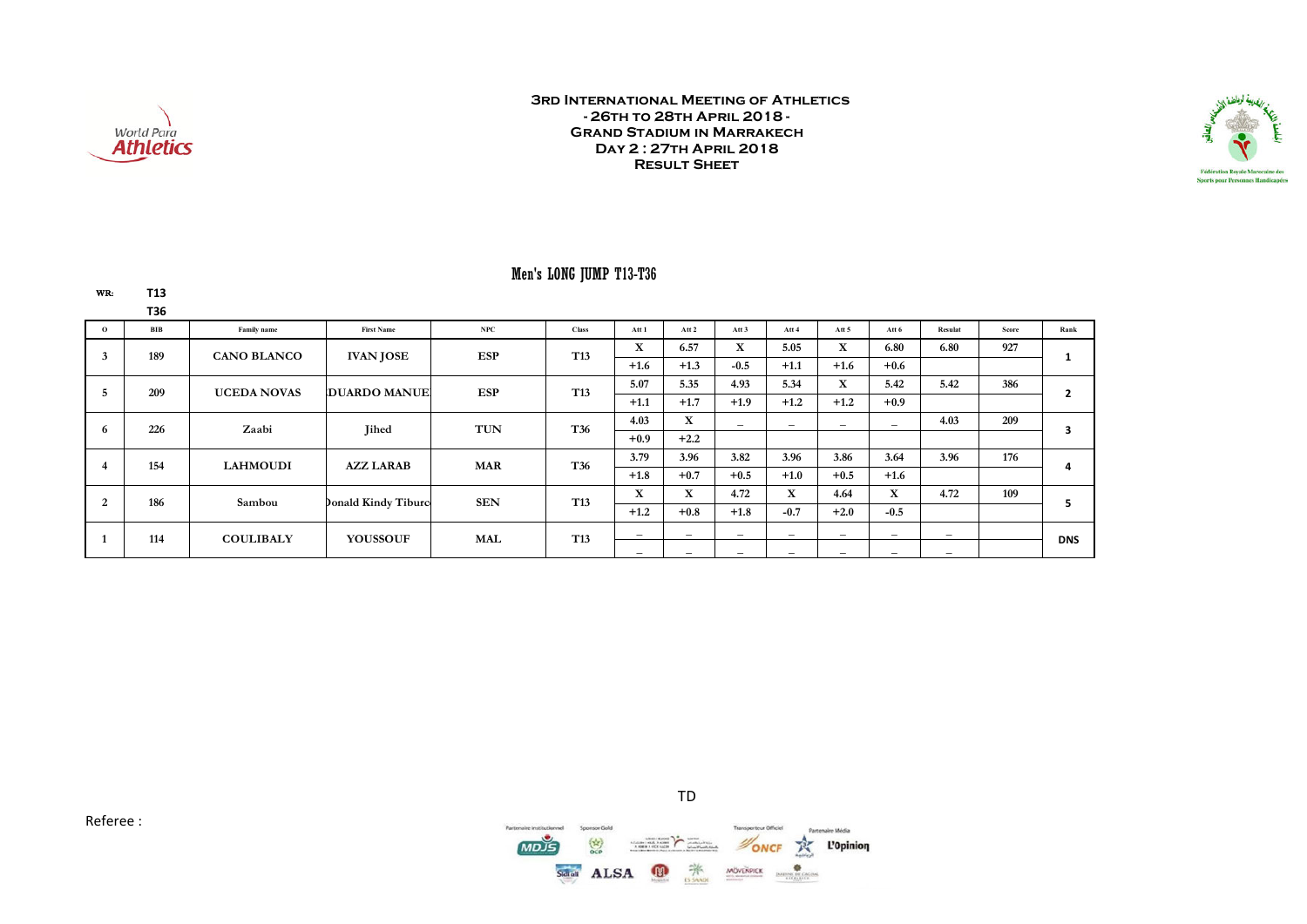



# Women Javelin F40-41

| WR:      | F40        | 22.20              |                   |            |        |              |              |                                    |                   |       |        |        |                |              |      |
|----------|------------|--------------------|-------------------|------------|--------|--------------|--------------|------------------------------------|-------------------|-------|--------|--------|----------------|--------------|------|
|          | F41        | 28.70              |                   |            |        |              |              |                                    |                   |       | Time   | 17.30  |                |              |      |
| $\Omega$ | <b>BIB</b> | <b>Family name</b> | <b>First Name</b> | <b>NPC</b> | Weight | <b>Class</b> | Att 1        | Att 2                              | Att <sub>3</sub>  | Att 4 | Att 5  | Att 6  | <b>Resulat</b> | <b>Score</b> | Rank |
|          | 136        | <b>EL AZZAB</b>    | <b>WAFA</b>       | <b>MAR</b> | 400 g  | F40          | 15.63        | 14.43                              | 14.62             | 15.25 | 14.20  | T<br>л | 15.63          | 645          |      |
|          | 148        | <b>HANATI</b>      | <b>HAFIDA</b>     | <b>MAR</b> | 400 g  | F41          | 14.07        | 13.35                              | 11.56             | 12.52 | 12.74  | 8.74   | 14.07          | 391          |      |
|          | 129        | <b>BERBOUCH</b>    | <b>FATIMA</b>     | <b>MAR</b> | 400 g  | F40          | 11.41        | 12.06                              | 11.14             | 11.84 | 11.35  | T<br>л | 12.06          | 371          |      |
|          | 146        | <b>HAFIDI</b>      | <b>IKRAM</b>      | <b>MAR</b> | 400 g  | F40          | $\mathbf{r}$ | л                                  | 9.73              | 8.87  | T<br>л | T<br>́ | 9.73           | 203          |      |
|          | 152        | <b>KARIM</b>       | <b>YOUSSRA</b>    | <b>MAR</b> | 400 g  | F41          | $\mathbf{r}$ | $\Delta$                           | 6.89              | л     | 8.79   | 9.20   | 9.20           | 109          |      |
|          | 96         | <b>ALMUTAIRI</b>   | <b>SARAH</b>      | <b>KUW</b> | 400 g  | F40          | 7.05         | $\mathbf{v}$<br>$\mathbf{\Lambda}$ | $\mathbf{v}$<br>л |       | 7.22   | 7.79   | 7.79           | 97           |      |
|          | 137        | <b>EL GARAA</b>    | <b>HAYAT</b>      | <b>MAR</b> | 400 g  | F41          |              |                                    |                   |       |        |        |                |              |      |





TD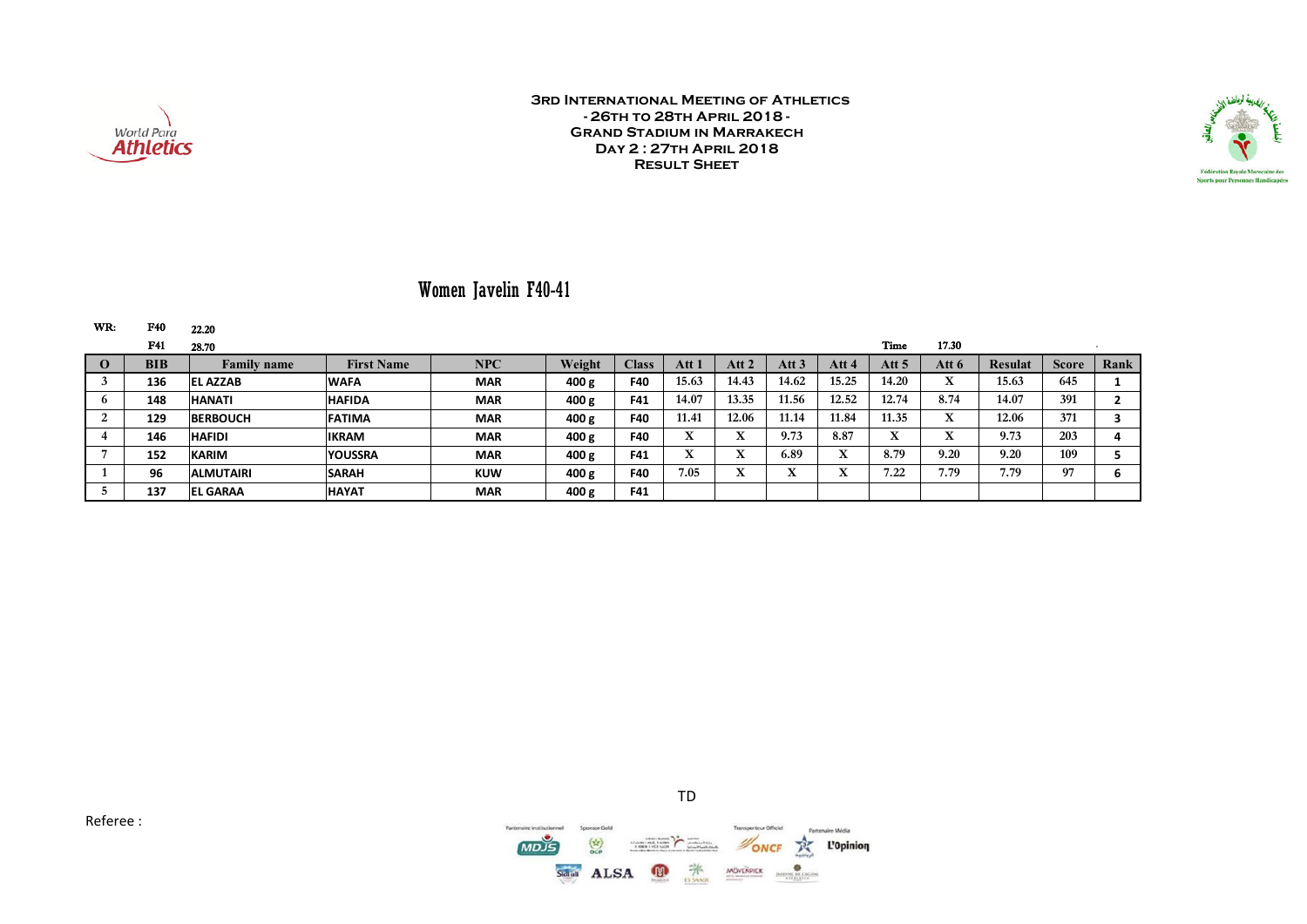



### Men's Shot Put F52 - 53 - 54 - 55

WR: F52 11.74

F53 8.72

F54 11.40

F55 12.47

|          |            |                      |                   |            |        |              |       | <b>Time</b> | 18:00 |       |       |       |                |       |      |
|----------|------------|----------------------|-------------------|------------|--------|--------------|-------|-------------|-------|-------|-------|-------|----------------|-------|------|
| $\Omega$ | <b>BIB</b> | <b>Family name</b>   | <b>First Name</b> | NPC        | Weight | <b>Class</b> | Att 1 | Att 2       | Att 3 | Att 4 | Att 5 | Att 6 | <b>Resulat</b> | Score | Rank |
|          | 167        | <b>SALIBI</b>        | <b>ABDELHAK</b>   | <b>MAR</b> | 4 Kg   | <b>F55</b>   | 9.32  | 8.65        | 9.56  | 9.33  | 9.82  | 9.34  | 9.82           | 754   |      |
| 8        | 246        | <b>Stefanoudakis</b> | <b>IEmmanouil</b> | <b>GRE</b> | 4 Kg   | <b>F54</b>   | 7.92  | 7.98        | 8.01  | 7.78  | 7.64  | 7.98  | 8.01           | 713   |      |
|          | 14         | <b>KAIS</b>          | <b>Hamza</b>      | <b>ALG</b> | 3 Kg   | F53          | 6.20  | 6.08        | 6.15  | 5.92  | 6.21  | 5.64  | 6.21           | 538   |      |
|          | 130        | <b>BOUAJAJ</b>       | <b>ABDELLAH</b>   | <b>MAR</b> | 4 Kg   | <b>F54</b>   | 5.81  | 6.39        | 6.05  | 6.29  | 6.44  | 6.59  | 6.59           | 431   |      |
| 10       | 76         | <b>KOUYATE</b>       | <b>BAKARY</b>     | <b>CIV</b> | 4 Kg   | <b>F55</b>   | 6.03  | 5.68        | 6.29  | 6.52  | 6.31  | 6.31  | 6.52           | 211   |      |
|          | 80         | Konečný              | Vojtěch           | <b>CZE</b> | 2 Kg   | F52          | 4.57  | 4.96        | 5.14  | 5.51  | 4.87  | 5.47  | 5.51           | 198   |      |
|          | 121        | <b>BOUYAHYA</b>      | <b>MUSTAPHA</b>   | <b>MAR</b> | 4 Kg   | <b>F55</b>   | 4.56  | 4.95        | 5.00  | 4.98  | 5.30  | 5.26  | 5.30           | 70    |      |
|          | 82         | <b>KUNC</b>          | Lukáš             | <b>CZE</b> | 4 Kg   | <b>F55</b>   | 4.71  | 4.93        | 5.10  | 5.13  | 5.02  | 5.05  | 5.13           | 58    | ۰    |
|          | 81         | <b>Urbanec</b>       | Lukáš             | <b>CZE</b> | 2 Kg   | F52          | 3.83  | 3.80        | 4.01  | 4.25  | 4.14  | 3.99  | 4.25           | 46    | Ω    |
|          | 150        | <b>IIGHOUD</b>       | <b>ANOUAR</b>     | <b>MAR</b> | 3 Kg   | <b>F55</b>   | 3.08  | 2.94        | 3.03  | 3.31  | 3.31  | 3.38  | 3.38           | ∠     | 10   |



TD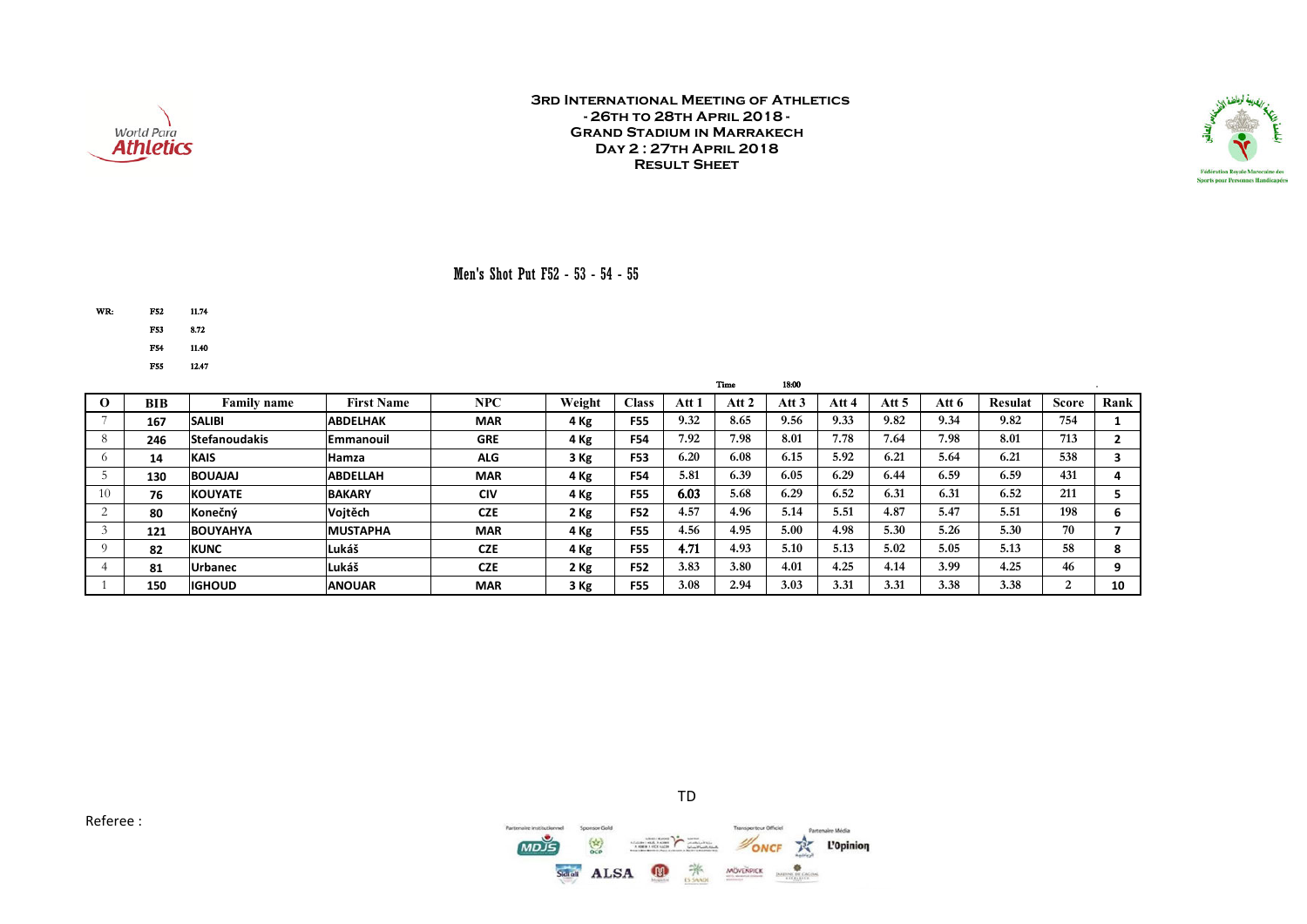



## Women Javelin F33 - 34

| <b>WR: F33</b> |     | 13.02                 |                   |            |        |               |       |       |           |       |          |        |                |       |      |    |
|----------------|-----|-----------------------|-------------------|------------|--------|---------------|-------|-------|-----------|-------|----------|--------|----------------|-------|------|----|
|                | F34 | 21.86                 |                   |            |        |               |       | Time: | 18:30     |       |          |        |                |       |      |    |
|                | BIB | Family name           | <b>First Name</b> | <b>NPC</b> | Weight | $\bigcap$ ass | Att 1 | Att 2 | Att 3     | Att 4 | Att 5    | Att 6  | <b>Resulat</b> | Score | Rank |    |
|                |     | <b>BOUDJADAR</b>      | <b>ASMAHANE</b>   | <b>ALG</b> | 600 g  | F33           | 10.59 | 11.28 | 10.86     | 11.55 | 11.78    | 13.47  | 13.47          | 969   |      | WR |
|                | 126 | <b>AMOUDI</b>         | <b>SAIDA</b>      | <b>MAR</b> | 600 g  | F34           | 12.83 | 11.93 | 13.87     | 14.12 | 13.44    | 13.69. | 14.12          | 474   |      |    |
|                | 102 | <b>NILAN</b>          | <b>BASIMAH</b>    | <b>KUW</b> | 600 g  | F34           | 10.09 | 10.17 |           | 9.84  | TT.<br>л |        | 10.17          | 147   |      |    |
|                | 128 | <b>BANHAMID LAILA</b> | <b>LAILA</b>      | <b>MAR</b> | 600g   | F33           |       |       |           | 6.06  | TT.      |        | 6.06           | 101   |      |    |
|                | 97  | <b>ALMUTAIRI</b>      | <b>DONYAH</b>     | <b>KUW</b> | 600 g  | <b>F34</b>    | 7.06  | 6.56  | $\Lambda$ | 6.54  | 7.55     | 7.09   | 7.55           | 29    |      |    |



TD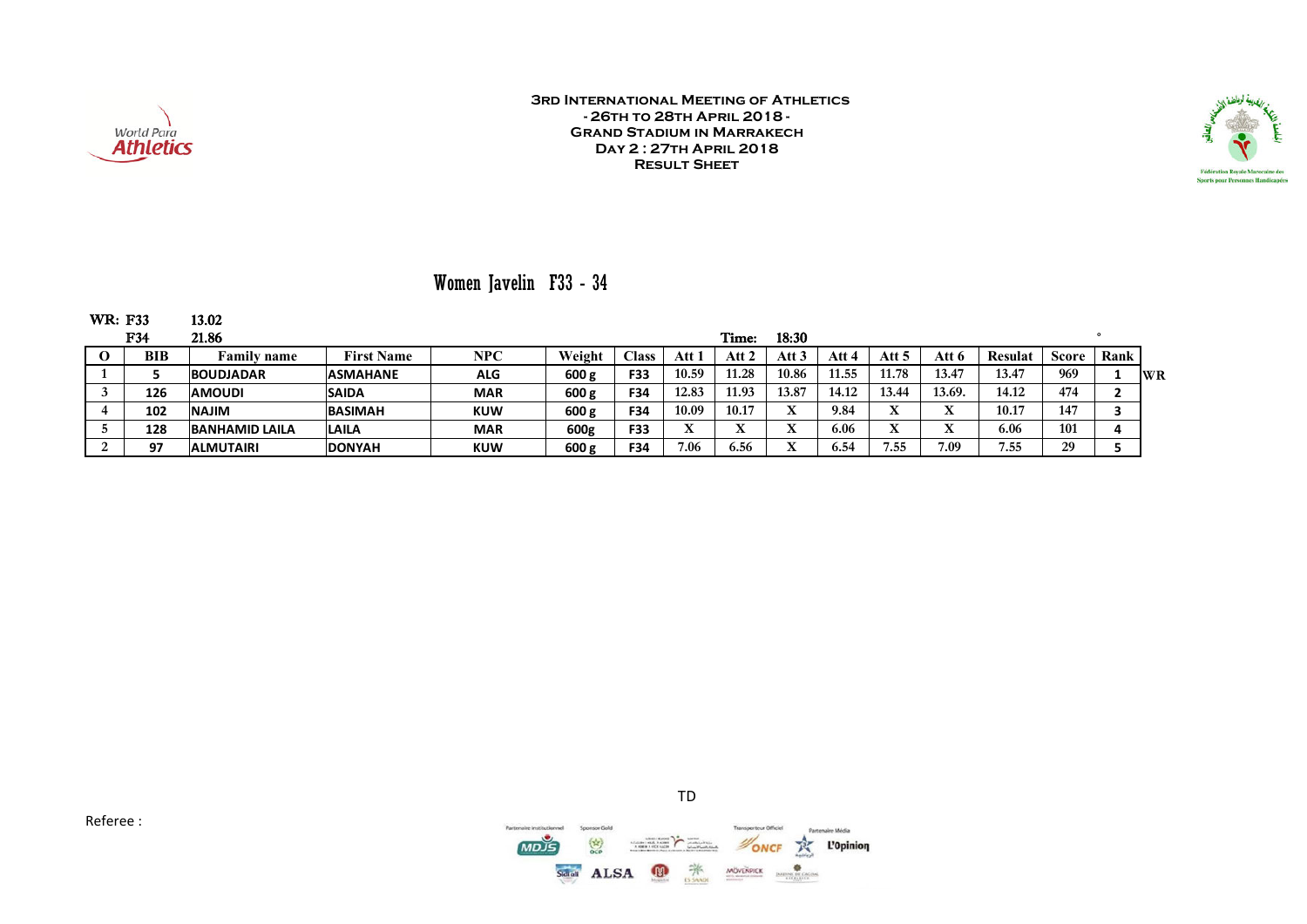



### Men's LONG JUMP T44- 46 - 47

| WR:      | <b>T46</b> | 7.58               |                     |            |              |             |                          |        |                 |                          |                          |                          |              |                |
|----------|------------|--------------------|---------------------|------------|--------------|-------------|--------------------------|--------|-----------------|--------------------------|--------------------------|--------------------------|--------------|----------------|
|          | <b>T47</b> | 7.58               |                     |            |              |             |                          |        | Time            | 18:30                    |                          |                          |              |                |
| $\Omega$ | BIB        | <b>Family name</b> | <b>First Name</b>   | NPC        | <b>Class</b> | Att 1       | Att 2                    | Att 3  | Att 4           | Att 5                    | Att 6                    | Resulat                  | <b>Score</b> | Rank           |
|          | 125        | <b>ALKASS</b>      | <b>HAITAM</b>       | <b>MAR</b> | T47          | 5.51        | X                        | X      | 4.53            | 5.66                     | $\mathbf X$              | 5.66                     | 505          | 3              |
|          |            |                    |                     |            |              | $+1.8$      | $+1.1$                   | $-0.5$ | $-0.5$          | $+2.0$                   | $+0.6$                   |                          |              |                |
| 2        | 39         | <b>ATCHIBA</b>     | <b>FAYSSAL</b>      | <b>BEN</b> | T46          | 4.84        | 5.21                     | 5.36   | 5.39            | 5?38                     | 4.78                     | 5.39                     | 377          | 5              |
|          |            |                    |                     |            |              | $+2.6$      | $+0.9$                   | $+0.5$ | $+0.7$          | $+0.5$                   | $+0.8$                   |                          |              |                |
| 3        | 145        | <b>HADDI</b>       | <b>YASSIN</b>       | <b>MAR</b> | T47          | 5.50        | 5.72                     | 5.61   | 5.32            | 5.49                     | X                        | 5.72                     | 533          | $\overline{2}$ |
|          |            |                    |                     |            |              | $+2.3$      | $-0.5$                   | $+0.5$ | $+0.7$          | $+1.3$                   | $+1.1$                   |                          |              |                |
| 4        | 185        | <b>DIOUF</b>       | Abdou AZIZ Aidara   | <b>SEN</b> | T46          |             | $\overline{\phantom{0}}$ |        |                 | $\overline{\phantom{0}}$ | $\overline{\phantom{0}}$ | $\overline{\phantom{0}}$ |              | <b>DNS</b>     |
|          |            |                    |                     |            |              |             |                          |        |                 |                          |                          |                          |              |                |
| 5        | 151        | <b>JADDI</b>       | <b>ABDEKBIR</b>     | <b>MAR</b> | T47          | $\mathbf X$ | 6.07                     | 5.67   | 5.59            | $\mathbf{X}$             | X                        | 6.07                     | 687          | $\mathbf{1}$   |
|          |            |                    |                     |            |              | $+1.3$      | $+1.4$                   | $-0.5$ | $+1.2$          | $+1.5$                   | $+1.2$                   |                          |              |                |
| 6        | 51         | <b>ARAUJO</b>      | <b>CARLOS</b>       | <b>CPV</b> | T47          | 4.58        | 4.43                     | 4.43   | 4.43            | 4.17                     | 4.11                     | 4.58                     | 76           | $\overline{ }$ |
|          |            |                    |                     |            |              | $+0.9$      | $+1.4$                   | $-0.5$ | $^{\circ}$ -0.7 | $-0.0$                   | $+0.5$                   |                          |              |                |
| 7        | 210        | <b>KPOBLI</b>      | KOMI                | <b>TOG</b> | T47          | 4.89        | 4.89                     | 4.83   | 4.44            | X                        | 4.92                     | 4.92                     | 176          | 6              |
|          |            |                    |                     |            |              | $+1.0$      | $-0.8$                   | $-0.6$ | $+1.2$          | $-0.8$                   | $+0.7$                   |                          |              |                |
| 8        | 27         |                    | <b>MED</b>          | <b>MAR</b> | <b>T47</b>   | 5.48        | X                        | 4.97   | 5.30            | 5.65                     | 5.36                     | 5.65                     | 500          | 4              |
|          |            | <b>ADLANI</b>      |                     |            |              | $+1.6$      | $+1.3$                   | $+0.5$ | $+0.8$          | $+1.4$                   | $+1.1$                   |                          |              |                |
| 9        | 243        | <b>KANGBAZOU</b>   | <b>TRISTAN GAEL</b> | <b>CAF</b> | T44          | 4.41        | X                        | X      | 4.38            | X                        | 4.53                     | 4.53                     | 57           | 8              |
|          |            |                    |                     |            |              | $+0.5$      | $-0.6$                   | $-0.7$ | $+1.5$          | $+0.7$                   | $+1.4$                   |                          |              |                |





TD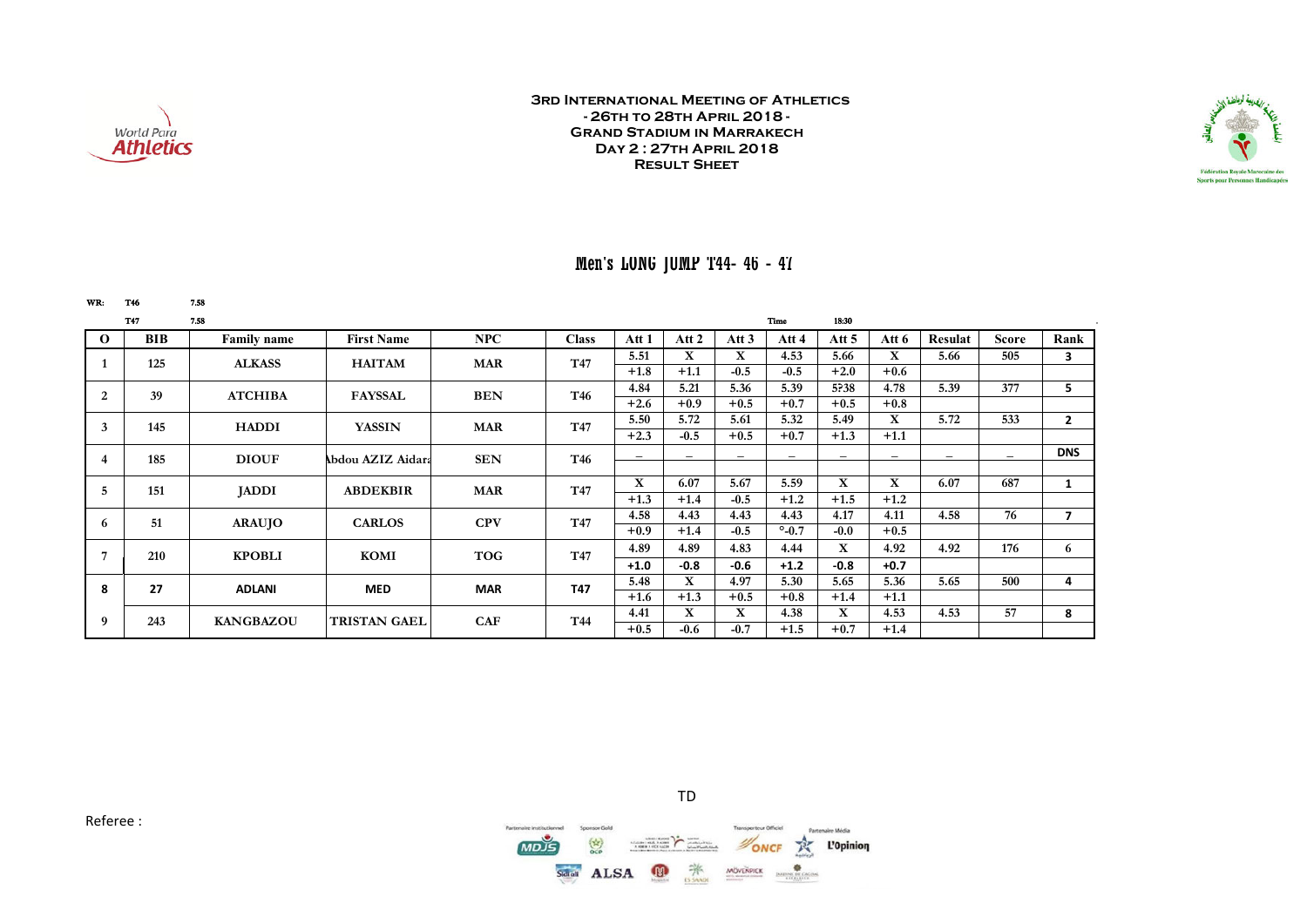



Women Club F31 -32

WR: F31 F32 26.93

|     |                    |                   |            |        |              |       |         | Time              | 18:30   |       |       |         |              |      |
|-----|--------------------|-------------------|------------|--------|--------------|-------|---------|-------------------|---------|-------|-------|---------|--------------|------|
| BIB | <b>Family name</b> | <b>First Name</b> | NPC        | Gender | <b>Class</b> | Att   | Att 2   | Att $3$           | Att 4   | Att 5 | Att 6 | Resulat | <b>Score</b> | Rank |
| 10  | <b>GASMI</b>       | <b>MOUNIA</b>     | <b>ALG</b> | W      | F32          | 14.27 | 21.19   | XZ.<br>л          | 13.53   | 19.19 | 1.85  | 21.19   | 956          |      |
| 141 | <b>EL KASSIOUI</b> | <b>FOUZIA</b>     | <b>MAR</b> | W      | F32          | 9.89  | 15.04   | $\mathbf{v}$<br>л | 20.22   | 9.60  | 3.91  | 20.22   | 910          |      |
| 216 | <b>Ibrahmi</b>     | <b>Maroua</b>     | TUN        | W      | F32          | 12.95 | 16.83   | 14.12             | 18.22   | 14.42 | 11.20 | 18.22   | 793          |      |
| 127 | <b>BAHHOU</b>      | <b>LAILA</b>      | <b>MAR</b> | W      | F32          | 5.45  | 4.86    | 5.73              | 4.88    | 5.79  | 5.79  | 5.79    | 218          |      |
| 144 | <b>IFRIOUA</b>     | <b>HIND</b>       | <b>MAR</b> | W      | F31          |       | v,<br>△ | 5.40              | 3.37    | л     | TT.   | 5.40    | 164          |      |
| 99  | <b>ALSAIDI</b>     | <b>AMANI</b>      | <b>KUW</b> | W      | F32          | 7.48  | ۳z<br>△ | 6.73              | ۳Z<br>∡ |       | 6.69  | 7.48    | 30           |      |

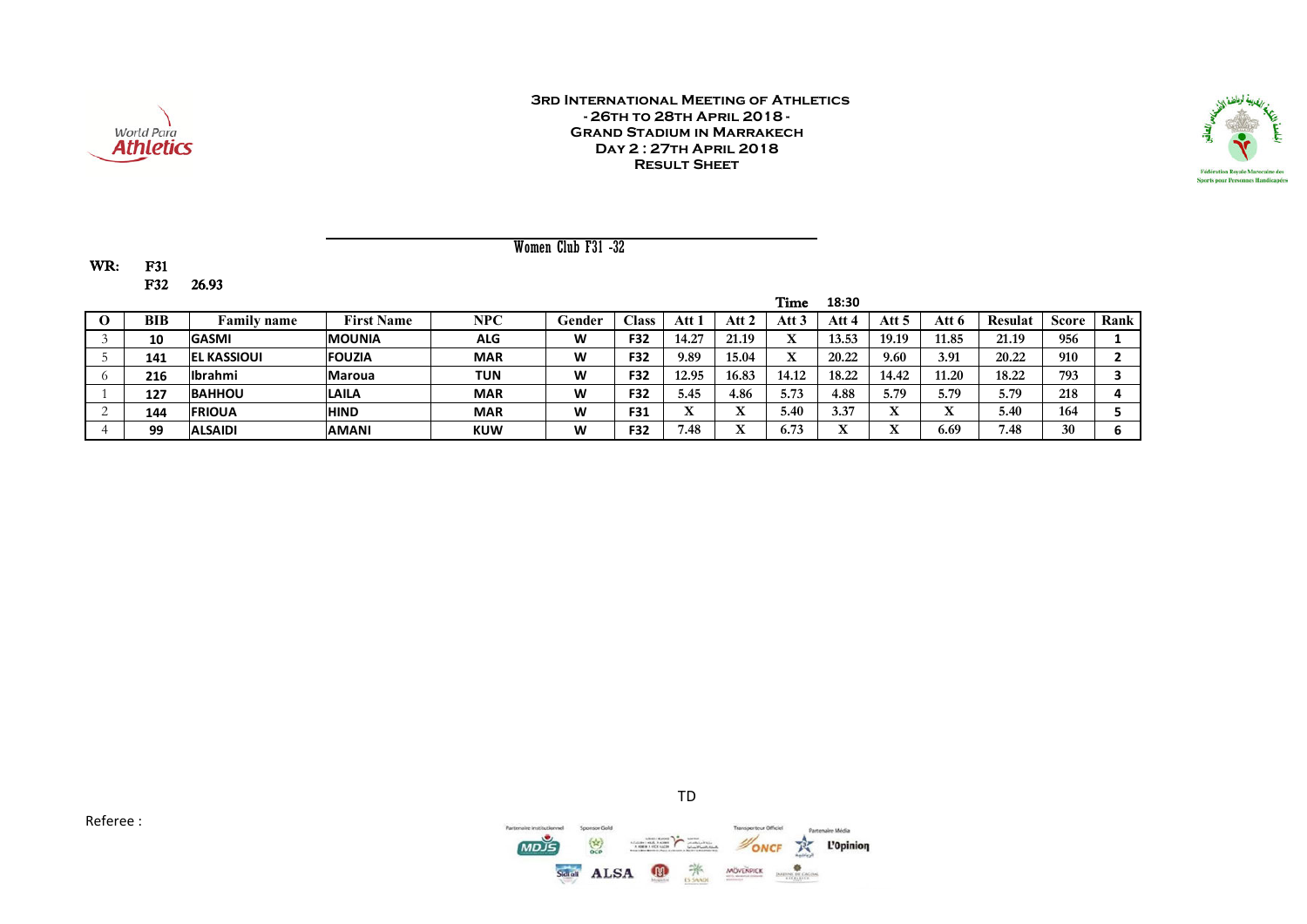

WR: F32 18.39

#### **3rd International Meeting of Athletics - 26th to 28th April 2018 - Grand Stadium in Marrakech Day 2 : 27th April 2018 Result Sheet**



### **Men's Discus F33-34**

|   | <b>F33</b> | 31.03              |                   |            |                 |                |           |                          |        |                        |                       |                          |        |              |            |
|---|------------|--------------------|-------------------|------------|-----------------|----------------|-----------|--------------------------|--------|------------------------|-----------------------|--------------------------|--------|--------------|------------|
|   | <b>F34</b> | 43.29              |                   |            |                 |                |           |                          | Time   | 09:00                  |                       |                          |        |              |            |
| v | <b>BIB</b> | <b>Family Name</b> | <b>First Name</b> | <b>NPC</b> | Weight          | $\text{Class}$ | Att 1     | Att 2                    | Att 3  | Att 4                  | Att 5                 | Att 6                    | Result | <b>Score</b> | Rank       |
|   | 219        | Knd                | Mohamed Ali       | TUN.       | 1 Kg            | F34            |           | 28.64                    | 32.91  | 31.23                  | 34.61                 | 34.34                    | 34.61  | 811          |            |
|   | 159        | <b>NOUIRI</b>      | <b>AZEDDINE</b>   | MAR        | <sub>1</sub> Kg | F34            | 21.82     | 18.02                    | 20.36  | 23.25                  | <b>TT</b><br>$\Delta$ | <b>TT</b>                | 23.25  | 348          |            |
|   | 155        | <b>LAKHOUIDSSI</b> | <b>ABDELALI</b>   | MAR        | 1 Kg            | F34            | 21.76     | $\tau$<br>$\Lambda$      | 22.19  | <b>TT</b><br>$\Lambda$ | 22.19                 | 22.23                    | 22.23  | 304          |            |
|   | 161        | <b>OUAHMAN</b>     | <b>RACHID</b>     | <b>MAR</b> | 1 Kg            | F33            | <b>TT</b> | 1.26                     | 12.36  | 12.61                  | T                     | 13.07                    | 13.07  | 113          |            |
|   | 111        | saeed              | mohamad           | Libva      | 1 Kg            | F34            |           | $\overline{\phantom{0}}$ | $\sim$ | <b>.</b>               | $-$                   | $\overline{\phantom{0}}$ | -      | <b>DNS</b>   | <b>DNS</b> |

Referee :



TD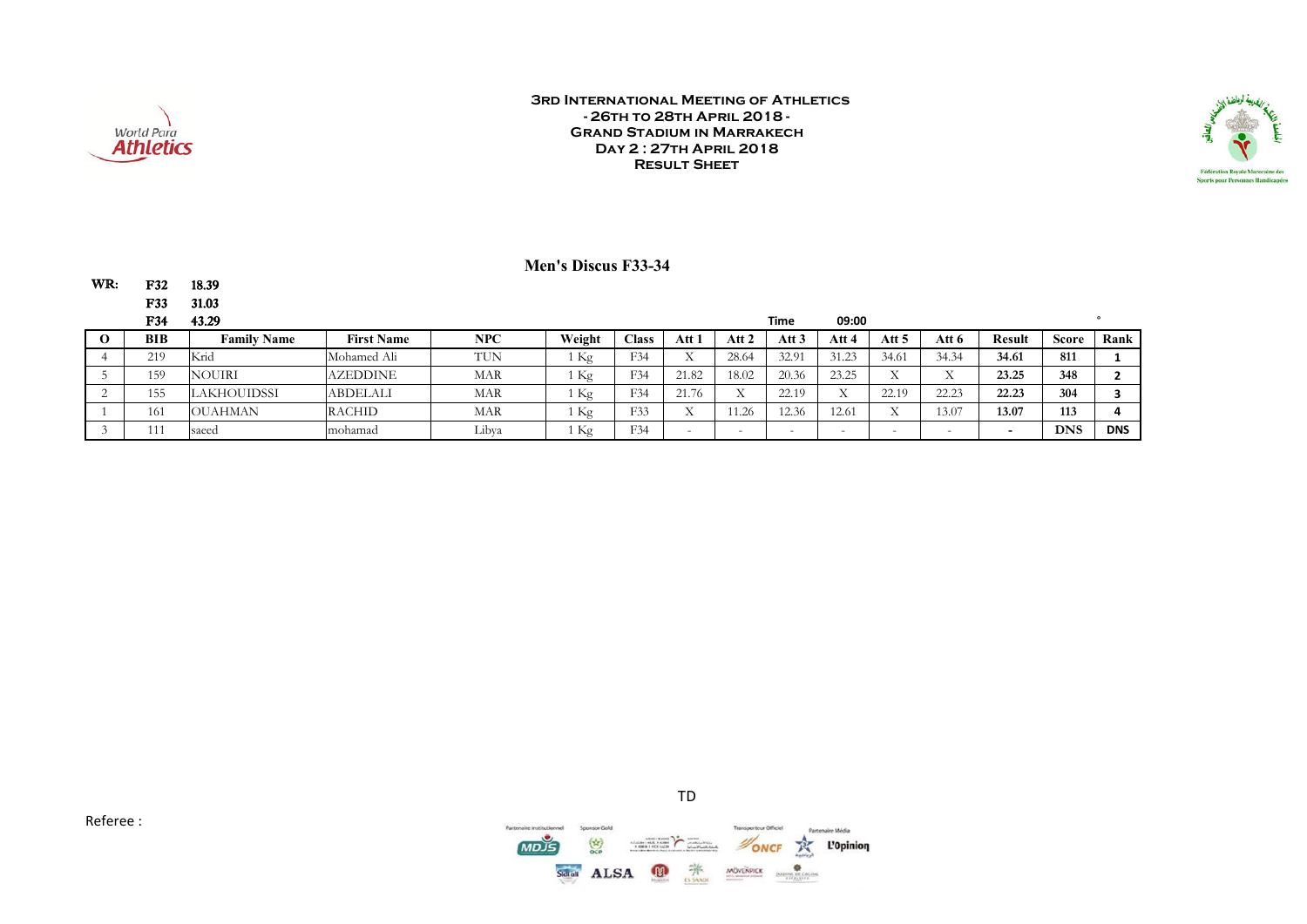



|  | <b>Men's Discus F32</b> |  |
|--|-------------------------|--|
|--|-------------------------|--|

| WR: | F32 | 18.39                 |                   |            |        |                 |                       |                                                   |       | <b>Time</b> | 09:00          |                          |        |       |            |      |
|-----|-----|-----------------------|-------------------|------------|--------|-----------------|-----------------------|---------------------------------------------------|-------|-------------|----------------|--------------------------|--------|-------|------------|------|
|     | BIB | <b>Name</b><br>Family | <b>First Name</b> | NPC        | Weight | $\text{Class}$  | Att 1                 | Att                                               | Att   | Att         | Att 5          | Att 6                    | Result | Score | Rank       |      |
|     | 223 | Feidi                 | Abdenacer         | <b>TUN</b> | Kg     | <b>IF32</b>     | 19.08                 | 19.64                                             | 21.63 | 15.18       | 16.24          | ∡⊾                       | 21.63  |       |            | l WR |
|     | 220 | Mtareb                | <b>Wassim</b>     | TUN        | Κg     | <b>F32</b>      | 17.27<br>. <i>.</i> . |                                                   |       | 18.18       | 19.57          | x z                      | 19.57  |       |            |      |
|     |     | <b>BAHLAZ</b>         | <b>LAHOUARI</b>   | <b>ALG</b> | Κg     | <b>IF32</b>     |                       | $- - -$<br>$\mathbf{1}$ $\mathbf{1}$ $\mathbf{1}$ | ے۔ ا  | ∡⊾          | 775<br>17. I J |                          | 17.75  |       |            |      |
|     | 160 | <b>OUADDALI</b>       | <b>YOUSSEF</b>    | <b>MAR</b> | Κg     | F <sub>32</sub> |                       | 9.91                                              | 15.08 | ∡⊾          | 13.04          |                          | 15.08  |       |            |      |
|     | 103 | <b>NASSER</b>         | <b>MOHAMMAD</b>   | <b>KUW</b> | Kφ     | <b>F32</b>      |                       |                                                   | 13.03 | 13.33       | 13.09          | 13.78                    | 13.78  |       |            |      |
|     | 162 | <b>HILAUO</b>         | <b>IMAD</b>       | <b>MAR</b> | Κg     | F32             |                       |                                                   |       |             |                | $\overline{\phantom{0}}$ |        |       | <b>DNS</b> |      |

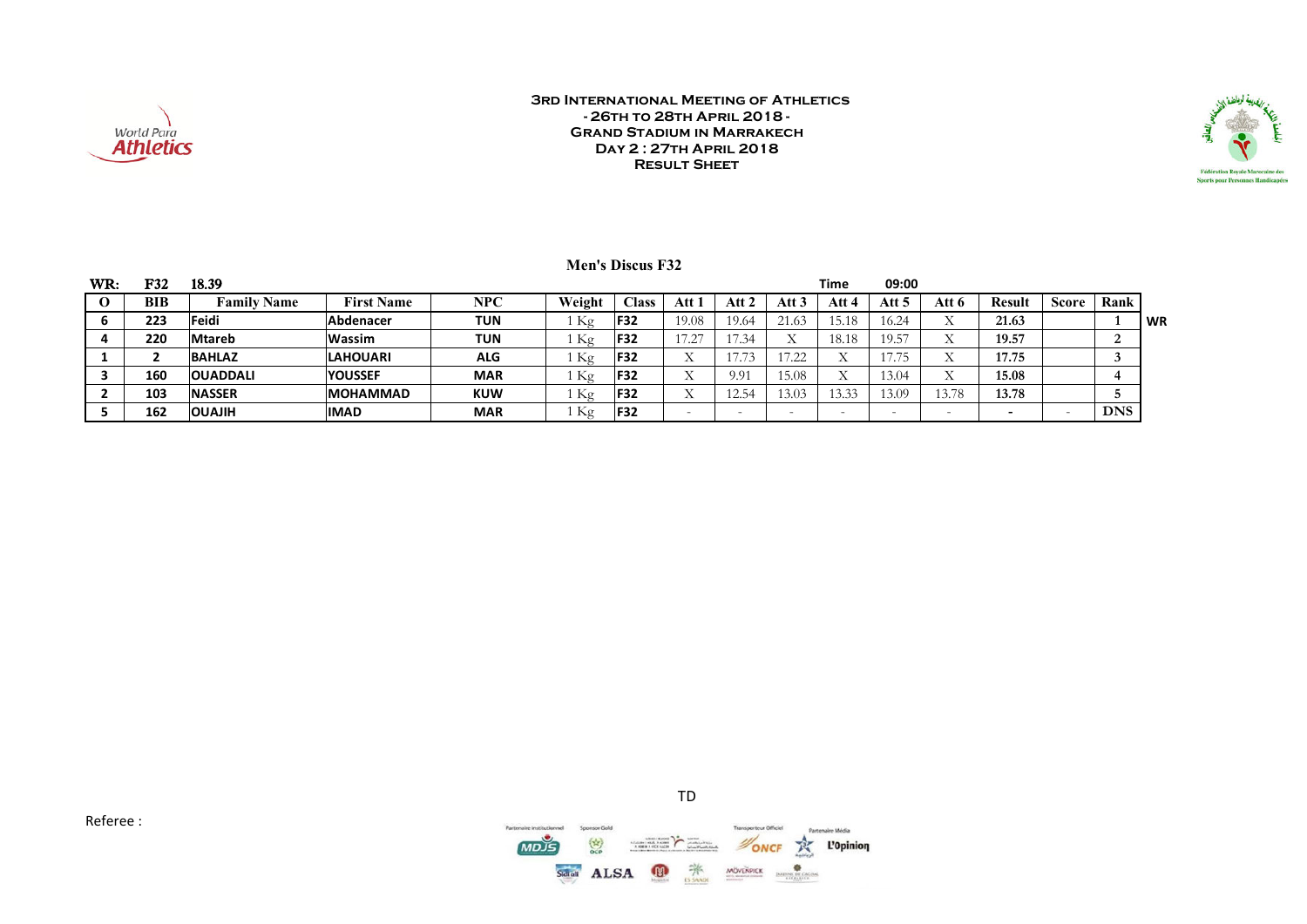



#### **Men's Shot Put F35-36-37-38-42-46**

| WR: | F35 |
|-----|-----|
|-----|-----|

- F36 15.34
- F37 17.52

16.22

- F 42 17.52
- F46 15.98

| F38 | 15.95              |                   |                |                |              |       |                    |           | <b>Time</b> | 18:10          |       |               |              |      |
|-----|--------------------|-------------------|----------------|----------------|--------------|-------|--------------------|-----------|-------------|----------------|-------|---------------|--------------|------|
| BIB | <b>Family Name</b> | <b>First Name</b> | NPC            | Weight         | <b>Class</b> | Att i | Att                | Att 3     | Att 4       | Att 5          | Att 6 | <b>Result</b> | <b>Score</b> | Rank |
| 229 | <b>Ouerfelli</b>   | <b>Hamdi</b>      | <b>TUNISIA</b> | $5 \text{Kg}$  | <b>F38</b>   | 13.00 | 13.49              | 13.51     | 13.93       | $13.7^{\circ}$ | 13.37 | 13.93         | 884          |      |
| 226 | Zaabi              | <b>Jihed</b>      | <b>TUNISIA</b> | 5Kg            | <b>F36</b>   | 12.50 | 12.41              | 13.15     | 11.70       | 12.74          | 12.02 | 13.15         | 880          |      |
| 238 | <b>Ben Moslah</b>  | Ahmed             | <b>TUNISIA</b> | 5 Kg           | <b>F37</b>   | 11.76 | 12.48              | TT.<br>л  | 11.33       |                | 12.18 | 12.48         | 740          |      |
| 101 | <b>BUTI</b>        | <b>DHARI</b>      | <b>Kuwait</b>  | 5Kg            | <b>F37</b>   | 10.87 | 11.33              | 11.35     | 1.37        | 1.33           | 11.39 | 1.39          | 581          |      |
| 93  | <b>ALI</b>         | <b>HAMED</b>      | <b>Kuwait</b>  | 5Kg            | <b>F37</b>   | 10.44 | 10.83              | $\lambda$ | 10.91       | 1.20           | 11.10 | 11.20         | 551          |      |
| 250 | <b>ALSALEH</b>     | <b>ABDULLAH</b>   | F46            | $6 \text{ kg}$ | <b>F46</b>   | 10.72 | 10.61              | 10.59     | 10.64       | ́△             |       | 10.72         | 402          |      |
| 143 | <b>ES SEMYRY</b>   | <b>MOHAMED</b>    | <b>Morocco</b> | $5 \text{Kg}$  | <b>F37</b>   | 7.75  | $\mathbf{v}$<br>́△ | /0.69     | 8.25        | 7.90           | 8.36  | 8.36          | 129          |      |
| 98  | <b>ALOTIBI</b>     | <b>ABDULMHSEN</b> | <b>Kuwait</b>  | 4 Kg           | <b>F35</b>   |       |                    |           |             |                |       |               | <b>DNS</b>   |      |
| 106 | lashteebah         | lwaleed           | F42            | o Kg           | <b>F42</b>   |       |                    |           |             |                |       |               | <b>DNS</b>   |      |



TD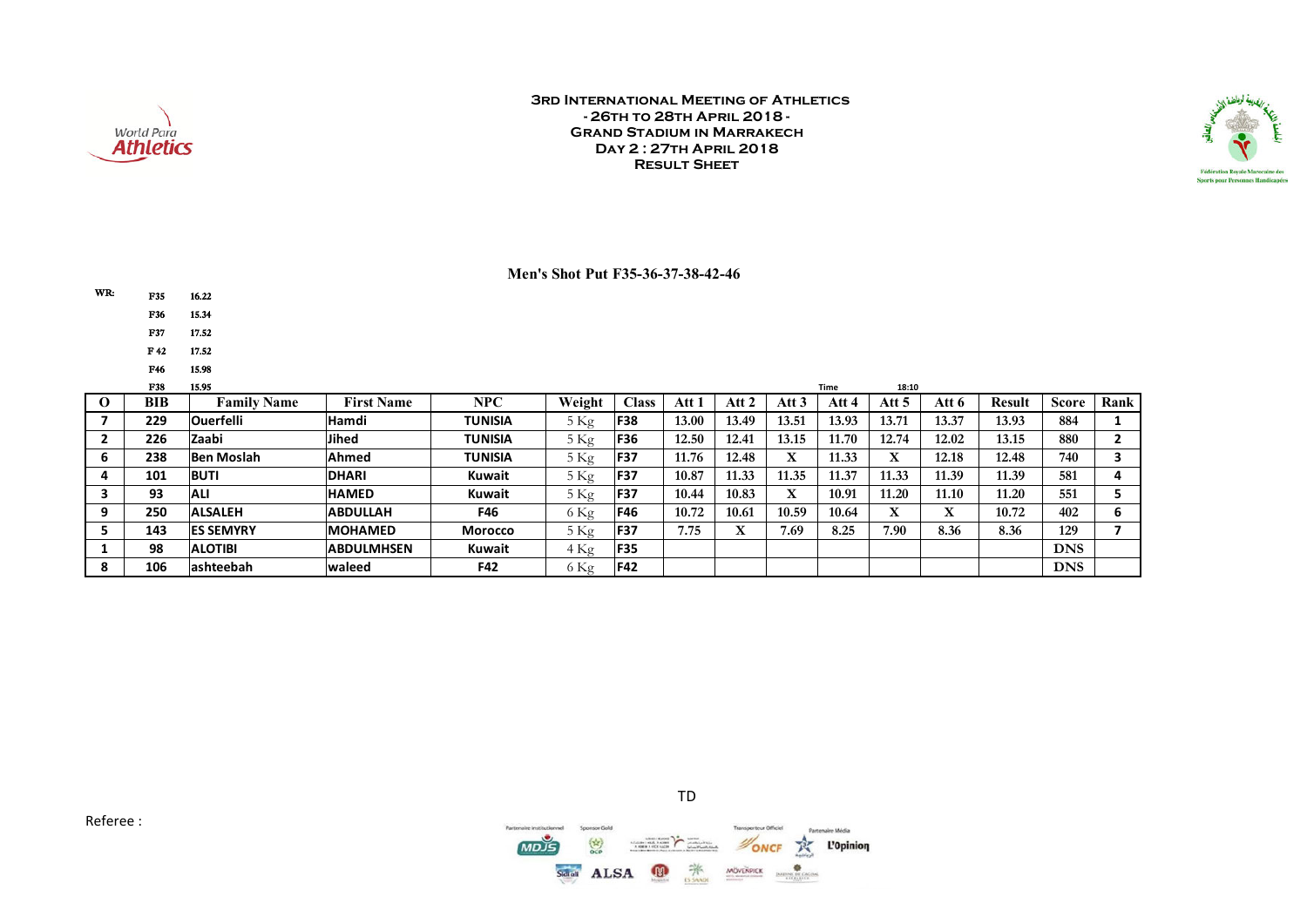



|     | F35 | 54.13              |                   |            | Men's Discus F35-37 |                |                          |                          |       |       |       |       |               |              |      |
|-----|-----|--------------------|-------------------|------------|---------------------|----------------|--------------------------|--------------------------|-------|-------|-------|-------|---------------|--------------|------|
| WR: | F37 | 59.75              |                   |            |                     |                |                          |                          |       | Time  | 15:00 |       |               |              |      |
|     | BIB | <b>Family Name</b> | <b>First Name</b> | NPC        | Weight              | $\text{Class}$ | Att 1                    | Att 2                    | Att 3 | Att 4 | Att 5 | Att 6 | <b>Result</b> | <b>Score</b> | Rank |
|     | 93  | <b>ALI</b>         | <b>HAMED</b>      | <b>KUW</b> | Kg                  | <b>F37</b>     | 35.47                    | 32.58                    | 35.89 | 37.41 | 35.97 | 33.98 | 37.41         |              |      |
|     | 101 | <b>BUTI</b>        | <b>DHARI</b>      | <b>KUW</b> | Kg                  | <b>F37</b>     | 35.34                    | x                        | 35.29 | 35.50 | 33.47 | 36.94 | 36.94         |              |      |
|     | 98  | <b>ALOTIBI</b>     | <b>ABDULMHSEN</b> | <b>KUW</b> | Κg                  | <b>F35</b>     |                          | —                        |       |       |       |       | <b>DNS</b>    |              |      |
|     | 143 | <b>IES SEMYRY</b>  | <b>MOHAMED</b>    | <b>MAR</b> | Κg                  | <b>F37</b>     | $\overline{\phantom{0}}$ | $\overline{\phantom{0}}$ | —     |       |       | –     | <b>DNS</b>    |              |      |

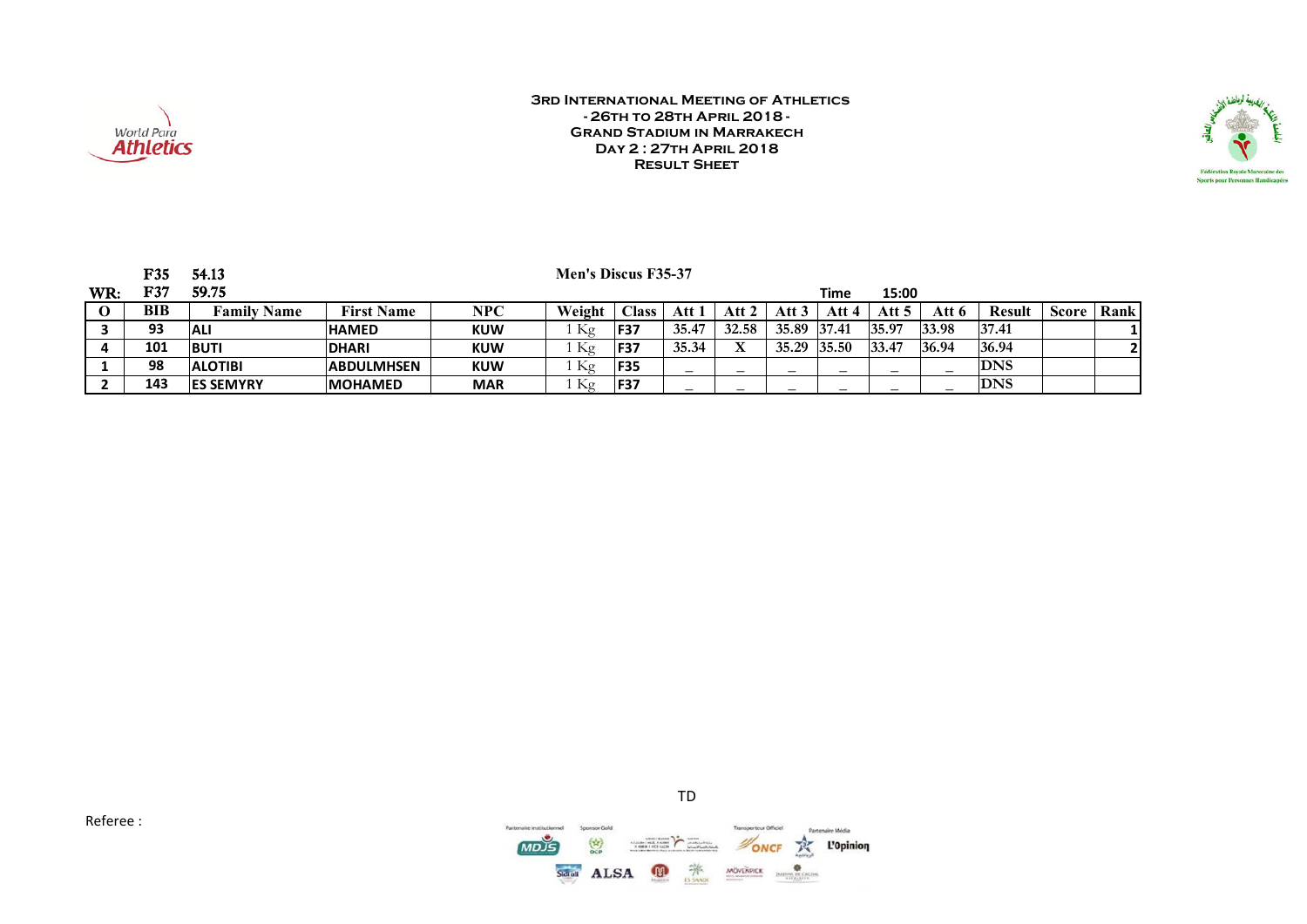



|                          | F40 | 25.62              |                   |            | <b>Men's Discus F40-41</b> |                 |       |       |       |       |       |       |               |       |      |
|--------------------------|-----|--------------------|-------------------|------------|----------------------------|-----------------|-------|-------|-------|-------|-------|-------|---------------|-------|------|
| $\mathbf{W}\mathbf{R}$ : | F41 | 44.36              |                   |            |                            |                 |       |       |       | Time  | 15:00 |       |               |       |      |
|                          | BIB | <b>Family Name</b> | <b>First Name</b> | NPC        | Weight                     | $\bigcap$ ass   | Att   | Att 2 | Att 3 | Att 4 | Att 5 | Att 6 | <b>Result</b> | Score | Rank |
|                          | 21  | <b>SAHLI</b>       | <b>INACIR</b>     | <b>ALG</b> | 1 Kg                       | 40              | 18.49 | 18.19 | 17.91 | 18.16 | 18.93 | 18.07 | 18.93         | 761   |      |
| $\epsilon$               | 100 | <b>ALSAIF</b>      | <b>ABDULLAH</b>   | <b>KUW</b> | 1 Kg                       | 401             | л     | л     | 18.08 | 16.68 |       | 18.67 | 18.67         | 742   |      |
| 4                        | 164 | <b>RACHAD</b>      | <b>IRACHID</b>    | <b>MAR</b> | 1 Kg                       | 41 <sub>1</sub> | △     | л     |       | 27.99 | 28.76 | 31.17 | 31.17         | 622   |      |
|                          | 169 | <b>THABIT</b>      | <b>IREDOUANE</b>  | <b>MAR</b> | 1 Kg                       | 40              | 14.78 | 15.01 | 16.55 | 15.30 | 15.30 | 16.09 | 16.68         | 579   |      |

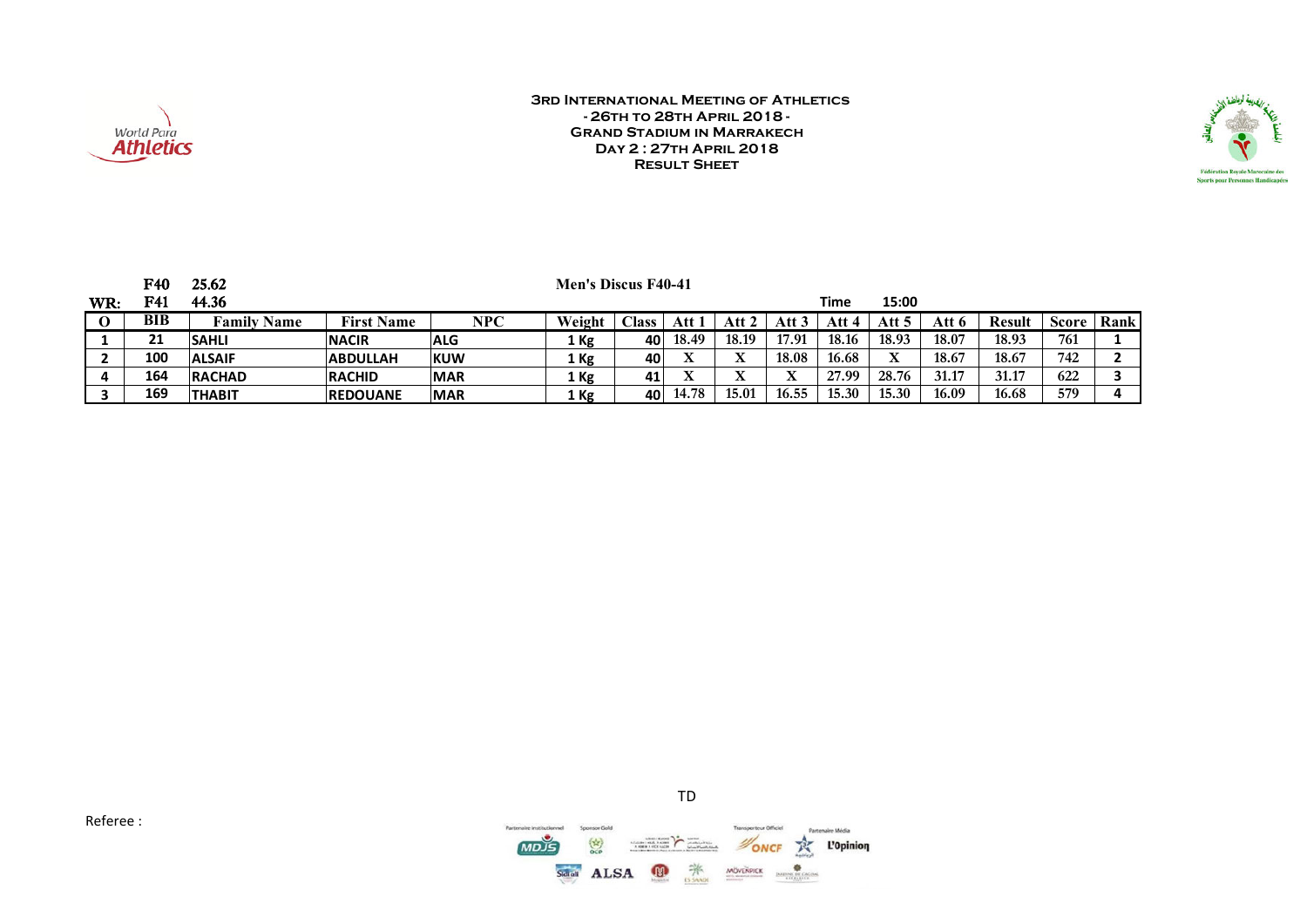



| WR: | F42 | 54.14              |                     |             | Men's Discus F42-44-46 |              |        |                                       |       |       |         |       |        |       |            |
|-----|-----|--------------------|---------------------|-------------|------------------------|--------------|--------|---------------------------------------|-------|-------|---------|-------|--------|-------|------------|
|     | F44 | 64.11              |                     |             |                        |              |        |                                       |       |       |         |       |        |       |            |
|     | F46 | 52.64              |                     |             |                        |              |        |                                       |       | Time  | 15:00   |       |        |       |            |
|     | BIB | <b>Family Name</b> | <b>First Name</b>   | NPC         | Weight                 | <b>Class</b> | Att 1  | Att 2                                 | Att 3 | Att 4 | Att $5$ | Att 6 | Result | Score | Rank       |
|     | 106 | lashteebah         | <b>waleed</b>       | <b>ILBA</b> | 1.5 <sub>kg</sub>      | <b>F42</b>   | 35.26  | $\mathbf v$<br>$\boldsymbol{\Lambda}$ | 35.12 | 35.57 | 35.97   | 38.14 | 38.14  | 751   |            |
|     | 250 | <b>ALSALEH</b>     | <b>ABDULLAH</b>     | <b>IKUW</b> | 1.5 <sub>kg</sub>      | <b>F46</b>   | 35.89  | X                                     | 34.35 |       | —       |       | 35.89  | 567   |            |
|     | 53  | <b>BOUESSO</b>     | <b>Bardy Christ</b> | <b>CBZ</b>  | 1.5 <sub>kg</sub>      | <b>F44</b>   | $\sim$ | -                                     |       |       |         |       |        |       | <b>DNS</b> |

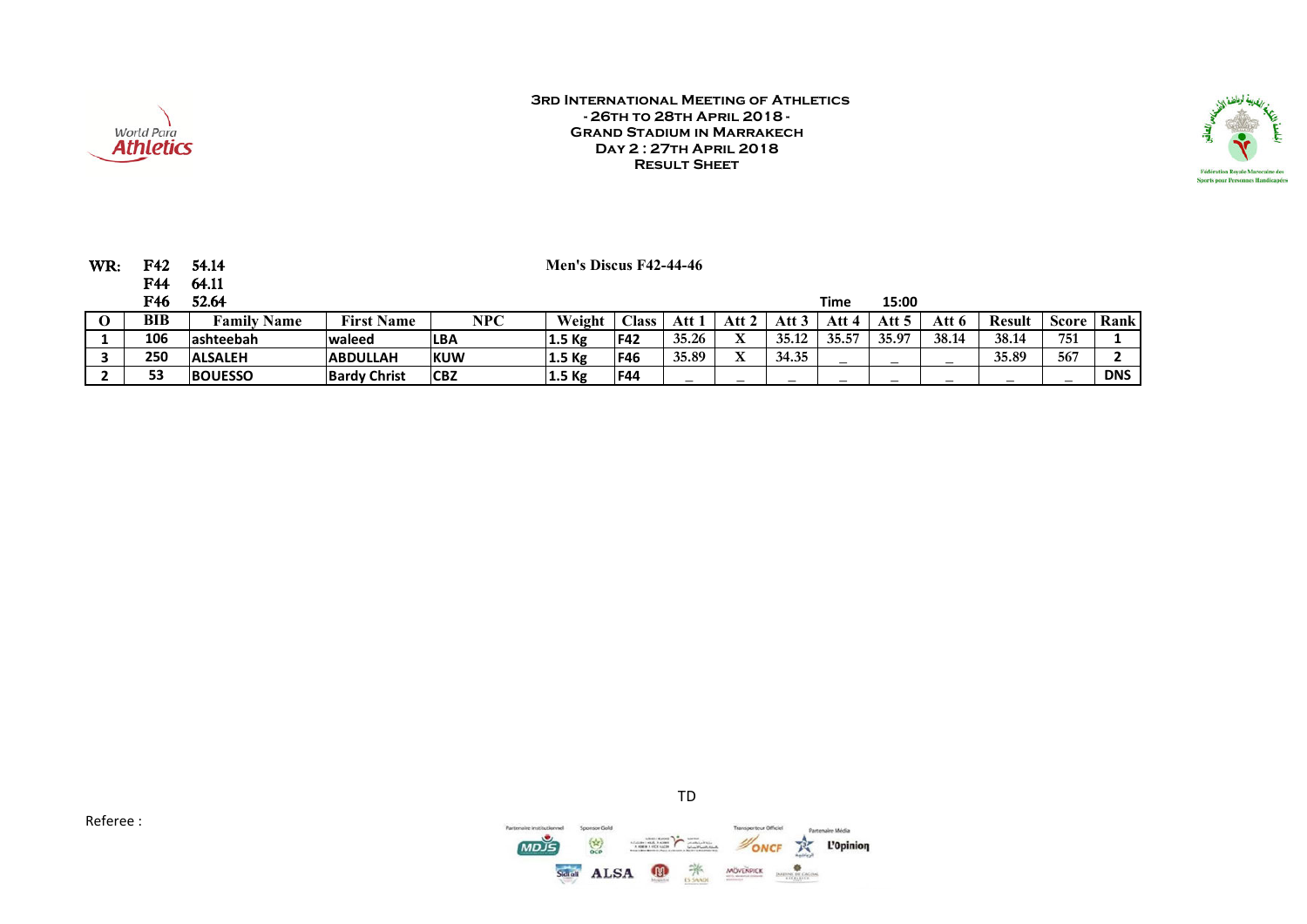



#### **Women's Javelin F13-42-44-45-46**

WR: F13 44.58<br>F42 31.51

F42<br>F44

**40.51** 

| F46 | 43.02               |                   |            |                 |                 |       |       |                  | Time  | 15:20 |         |               |       |      |
|-----|---------------------|-------------------|------------|-----------------|-----------------|-------|-------|------------------|-------|-------|---------|---------------|-------|------|
| BIB | <b>Family Name</b>  | <b>First Name</b> | NPC        | Weight          | $\text{Class}$  | Att   | Att   | Att <sup>-</sup> | Att 4 | Att 5 | Att 6   | <b>Result</b> | Score | Rank |
|     | <b>BOUGOUFA</b>     | <b>ACHOURA</b>    | ALG        | $600 \text{ g}$ | F46             | 31.72 |       | 30.61            | л     | 28.67 | 30.82   | 31.72         | 727   |      |
| 133 | <b>DAHHAK</b>       | <b>MERYEM</b>     | <b>MAR</b> | $600 \text{ g}$ | F42             | 15.63 | 17.70 | v                |       | 15.00 | 15.05   | 17.70         | 417   |      |
| 205 | <b>RUS MARTÍNEZ</b> | <b>LAURA</b>      | ESP        | $600 \text{ g}$ | F <sub>13</sub> | 22.11 | 23.96 | 20.69            | 20.21 | 23.15 | △       | 23.96         | 400   |      |
| 131 | <b>CHERKAOUI</b>    | <b>ZAKIA</b>      | <b>MAR</b> | $600 \text{ g}$ | F44             | 18.94 | 18.80 | 19.90            | 18.22 | 18.36 | T7<br>△ | 19.90         | 298   |      |
| 163 | <b>OUNACER</b>      | <b>RABIA</b>      | <b>MAR</b> | 600 g           | F44             |       |       | v                | 15.79 |       | 12.00   | 15.79         | 148   |      |



TD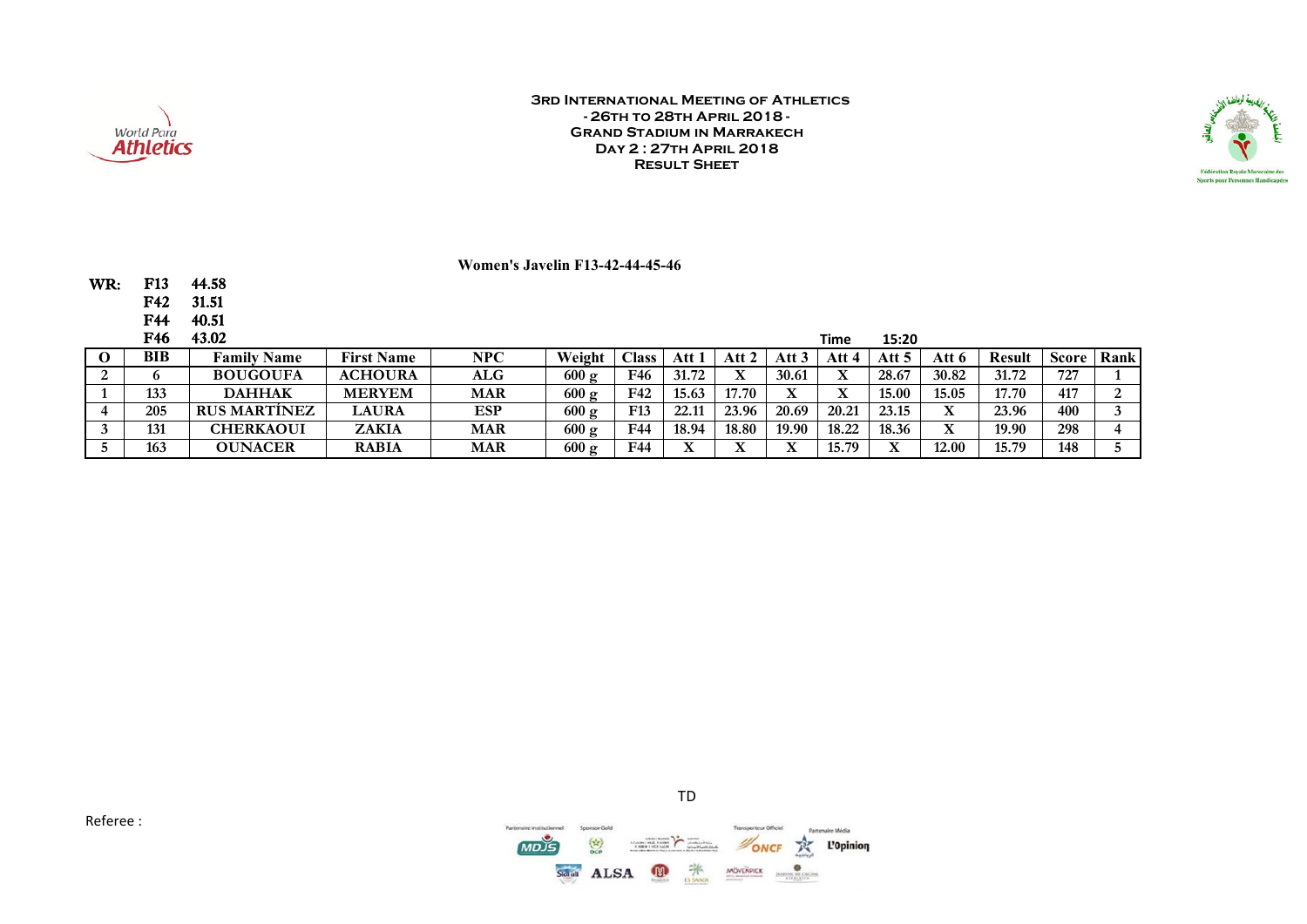



Mens Javelin F56-57

WR: F56 42.74

|                         | F57        | 46.12              |                    |                |                    |            |                         |                       |                    | Time                    | 17:00       |                         |                                 |            |      |
|-------------------------|------------|--------------------|--------------------|----------------|--------------------|------------|-------------------------|-----------------------|--------------------|-------------------------|-------------|-------------------------|---------------------------------|------------|------|
| $\bf{0}$                | <b>BIB</b> | <b>Family name</b> | <b>First Name</b>  | <b>NPC</b>     | Weight Class Att 1 |            |                         |                       | Att 2   Att $3$    | Att 4                   |             |                         | Att 5   Att 6   Resulat   Score |            | Rank |
| 8                       | 139        | <b>EL JAMILI</b>   | <b>HICHAM</b>      | <b>Morocco</b> | 600 g              | <b>F57</b> | 31.56                   | 30.90                 | 33.04              | 31.36                   | $\mathbf X$ | $\overline{\mathbf{X}}$ | 33.04                           | 706        |      |
|                         | 20         | <b>OUCHENE</b>     | Mohamed            | <b>Algeria</b> | 600 g              | <b>F57</b> | $\overline{\textbf{X}}$ | 30.82                 | X                  | 28.19                   | X           | 30.44                   | 30.82                           | 619        |      |
|                         | 147        | <b>HAJJAR</b>      | <b>DRISS</b>       | <b>Morocco</b> | 600 g              | <b>F56</b> |                         | 20.36   21.24   21.94 |                    | 23.21                   | 21.27       | 20.44                   | 23.21                           | 544        |      |
| 3                       | 158        | <b>NADDI</b>       | <b>BRAHIM</b>      | <b>Morocco</b> | 600 g              | <b>F56</b> | 18.32                   |                       | 18.43   17.86      | $\overline{\textbf{X}}$ | $\mathbf X$ | 18.17                   | 18.43                           | 284        | 4    |
|                         | 79         | Klimeš             | <b>Jaroslav</b>    | Czech          | 600 g              | <b>F56</b> | 16.35                   |                       | $13.55 \mid 14.81$ | 16.11                   | 16.01       | 16.66                   | 16.66                           | 198        |      |
| 6                       | 37         | <b>Quintas</b>     | <b>Daniel Mize</b> | Angola         | 600 g              | <b>F57</b> | 19.46                   |                       | 19.64              | 18.08                   | 18.75       | 15.47                   | 19.64                           | 157        | 6    |
| $\overline{\mathbf{4}}$ | 184        | <b>Cissokho</b>    | Boubacar           | Senegal        | 600 g              | <b>F56</b> |                         |                       |                    |                         |             |                         |                                 | <b>DNS</b> |      |
|                         | 76         | <b>KOUYATE</b>     | <b>Bakary</b>      | Cote d'ivoire  | 600 g              | <b>F55</b> | _                       |                       |                    |                         |             |                         |                                 | <b>DNS</b> |      |

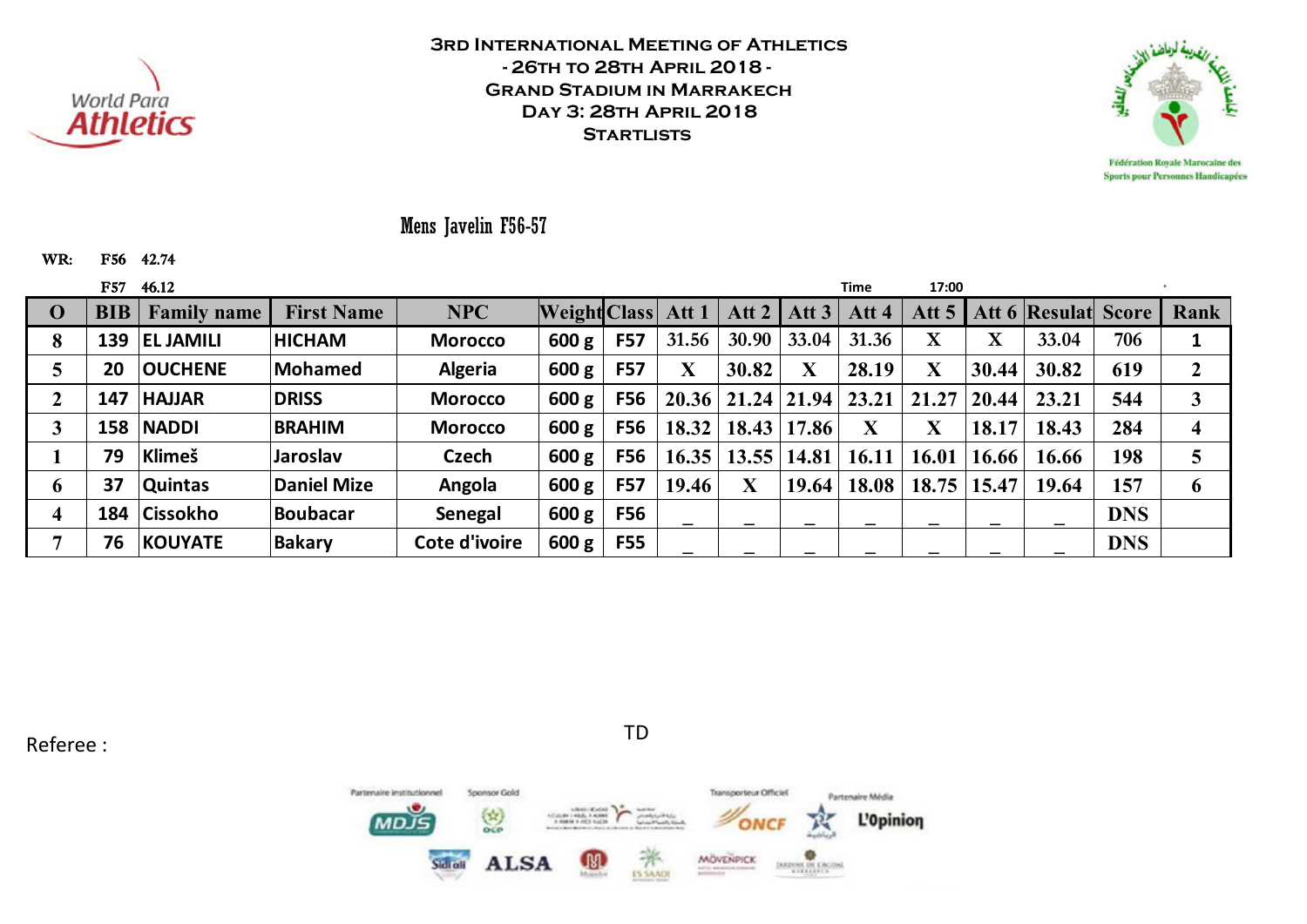



Men's Javelin F52-53-54-55

| WR:            |            |                      |                   |                |                     |            |              |             |                  | <b>Time</b> | 15:10       |             |               |              |                |
|----------------|------------|----------------------|-------------------|----------------|---------------------|------------|--------------|-------------|------------------|-------------|-------------|-------------|---------------|--------------|----------------|
| $\bf{0}$       | <b>BIB</b> | <b>Family name</b>   | <b>First Name</b> | <b>NPC</b>     | <b>Weight Class</b> |            | Att 1        | Att 2       | Att <sub>3</sub> | Att 4       | Att 5       |             | Att 6 Resulat | <b>Score</b> | Rank           |
| 8              | 246        | <b>Stefanoudakis</b> | <b>Emmanouil</b>  | <b>Greece</b>  | 600 g               | <b>F54</b> | 26.96        | 27.32       | X                | 27.18       | 27.28       | 28.25       | 28.25         | 991          | 1              |
| 7              | 167        | <b>SALIBI</b>        | <b>ABDELHAK</b>   | <b>Morocco</b> | 600 g               | <b>F55</b> | 25.22        | 25.78       | $\mathbf X$      | $\mathbf X$ | $\mathbf X$ | 22.04       | 25.78         | 818          | $\overline{2}$ |
| 6              | 130        | <b>BOUAJAJ</b>       | <b>ABDELLAH</b>   | <b>Morocco</b> | 600 g               | <b>F54</b> | 21.75        | 21.91       | 20.96            | 22.36       | 21.11       | 20.74       | 22.36         | 28           | 3              |
| 10             | 76         | <b>KOUYATE</b>       | <b>Bakary</b>     | Cote d'ivoire  | 600 g               | <b>F55</b> | 17.08        | 18.40       | 19.16            | 18.97       | 17.73       | 18.53       | 19.16         | 453          | 4              |
| 3              | 14         | <b>KAIS</b>          | Hamza             | <b>Algeria</b> | 600 g               | <b>F53</b> | 12.88        | 12.89       | 11.85            | 12.46       | 13.43       | 13.18       | 13.43         | 406          | 5              |
| 5              | 150        | <b>IGHOUD</b>        | <b>ANOUAR</b>     | <b>Morocco</b> | 600 g               | <b>F55</b> | 10.35        | 10.38       | 10.76            | 11.97       | 10.70       | 10.97       | 11.97         | 81           | 6              |
| $\overline{2}$ | 81         | <b>Urbanec</b>       | Lukáš             | <b>Czech</b>   | 600 g               | F52        | 6.33         | 6.95        | 6.52             | 6.49        | $\mathbf X$ | $\mathbf X$ | 6.95          | 71           | 7              |
| 9              | 82         | <b>KUNC</b>          | Lukáš             | Czech          | 600 g               | <b>F55</b> | 8.78         | 8.82        | $\mathbf X$      | 8.87        | 9.20        | 9.69        | 9.69          | 29           | 8              |
| 4              | 121        | <b>BOUYAHYA</b>      | <b>MUSTAPHA</b>   | <b>Morocco</b> | 600 g               | <b>F55</b> | $\mathbf{X}$ | $\mathbf X$ | X                | 9.23        | 9.61        | $\mathbf X$ | 9.61          | 124          | 9              |
|                | 80         | Konečný              | Vojtěch           | Czech          | 600 g               | <b>F52</b> | $\mathbf X$  | $\mathbf X$ | X                | $\mathbf X$ | $\mathbf X$ | $\mathbf X$ | NC            |              |                |

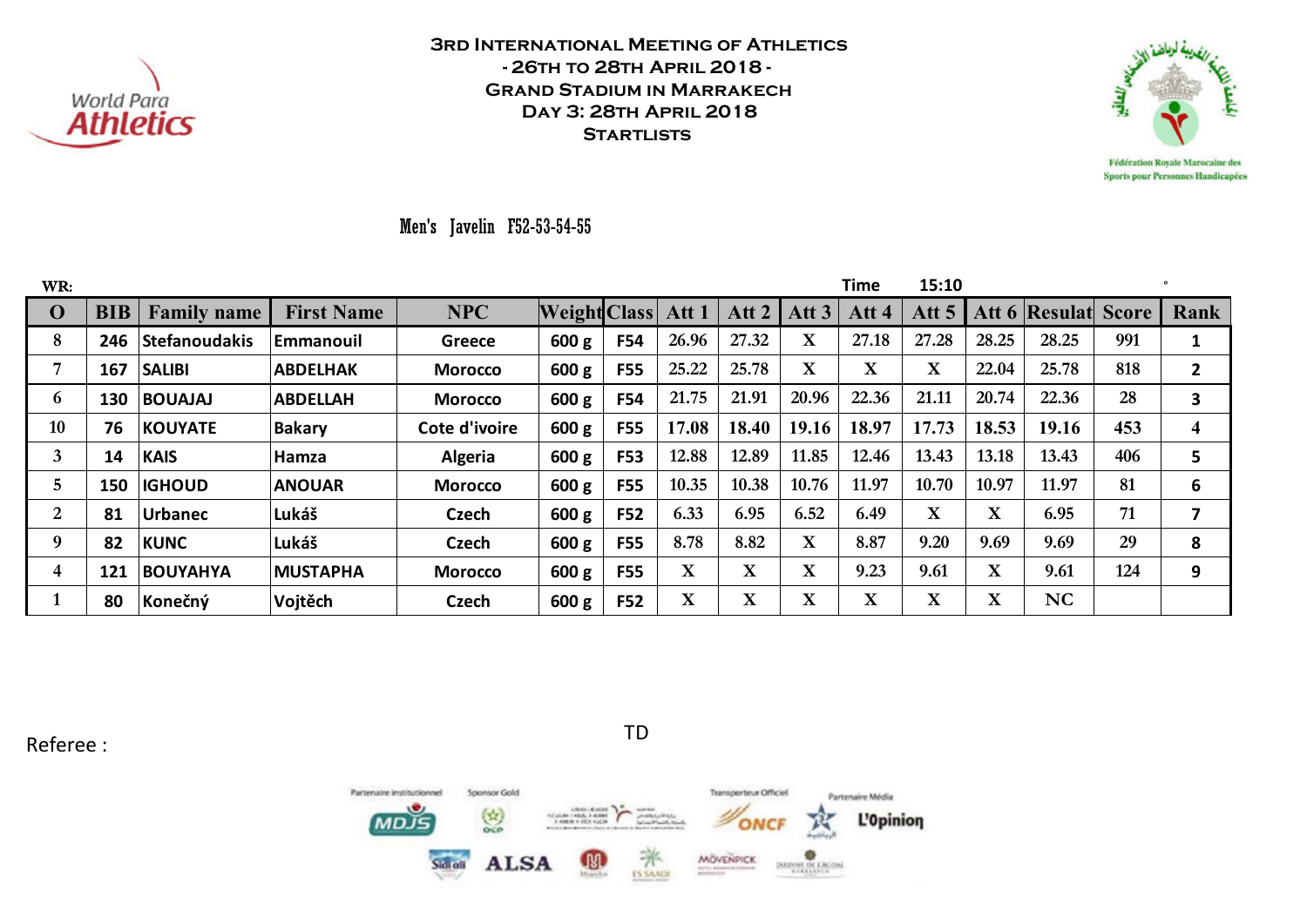



Mens Javelin F33-34

WR: F33 F33 26.96

|             | <b>F34</b> | 38.05              |                   |                |                           |            |       |             |                 | Time:       | 15:20        |       |                            |     |      |
|-------------|------------|--------------------|-------------------|----------------|---------------------------|------------|-------|-------------|-----------------|-------------|--------------|-------|----------------------------|-----|------|
| $\mathbf 0$ | BIB        | <b>Family name</b> | <b>First Name</b> | <b>NPC</b>     | <b>Weight Class Att 1</b> |            |       |             | Att 2   Att $3$ | Att 4       | Att $5 \mid$ |       | <b>Att 6 Resulat Score</b> |     | Rank |
| 6           | 224        | $\vert$ Rzig       | Faouzi            | <b>TUNISIA</b> | 600g                      | F34        | 27.38 | 28.35       | 30.07           | 30.74       | $\mathbf X$  | 28.62 | 30.74                      | 788 |      |
| 4           | 159        | <b>NOUIRI</b>      | <b>AZEDDINE</b>   | <b>Morocco</b> | 600g                      | <b>F34</b> | 26.23 | 27.31       | 26.66           | $\mathbf X$ | 27.87        | 28.29 | 28.29                      | 687 |      |
|             |            | $219$ Krid         | Mohamed Ali       | <b>TUNISIA</b> | 600g                      | <b>F34</b> | 24.62 | 24.87       | 23.91           | 25.14       | 24.27        | 24.17 | 25.14                      | 538 |      |
|             | 161        | <b>OUAHMAN</b>     | <b>RACHID</b>     | <b>Morocco</b> | 600g                      | <b>F33</b> | 16.22 | $\mathbf X$ | 16.08           | $\mathbf X$ | 15.17        | 14.96 | 16.22                      | 527 | 4    |
|             | 155        | <b>LAKHOUIDSSI</b> | <b>ABDELALI</b>   | <b>Morocco</b> | 600g                      | <b>F34</b> | 18.33 | $\mathbf X$ | 19.32           | 16.69       | $\mathbf X$  | 18.72 | 19.32                      | 249 |      |
| റ<br>∠      |            | 111   saeed        | <b>Imohamad</b>   | Libya          | 600g                      | F34        |       |             |                 |             | —            | –     |                            |     |      |

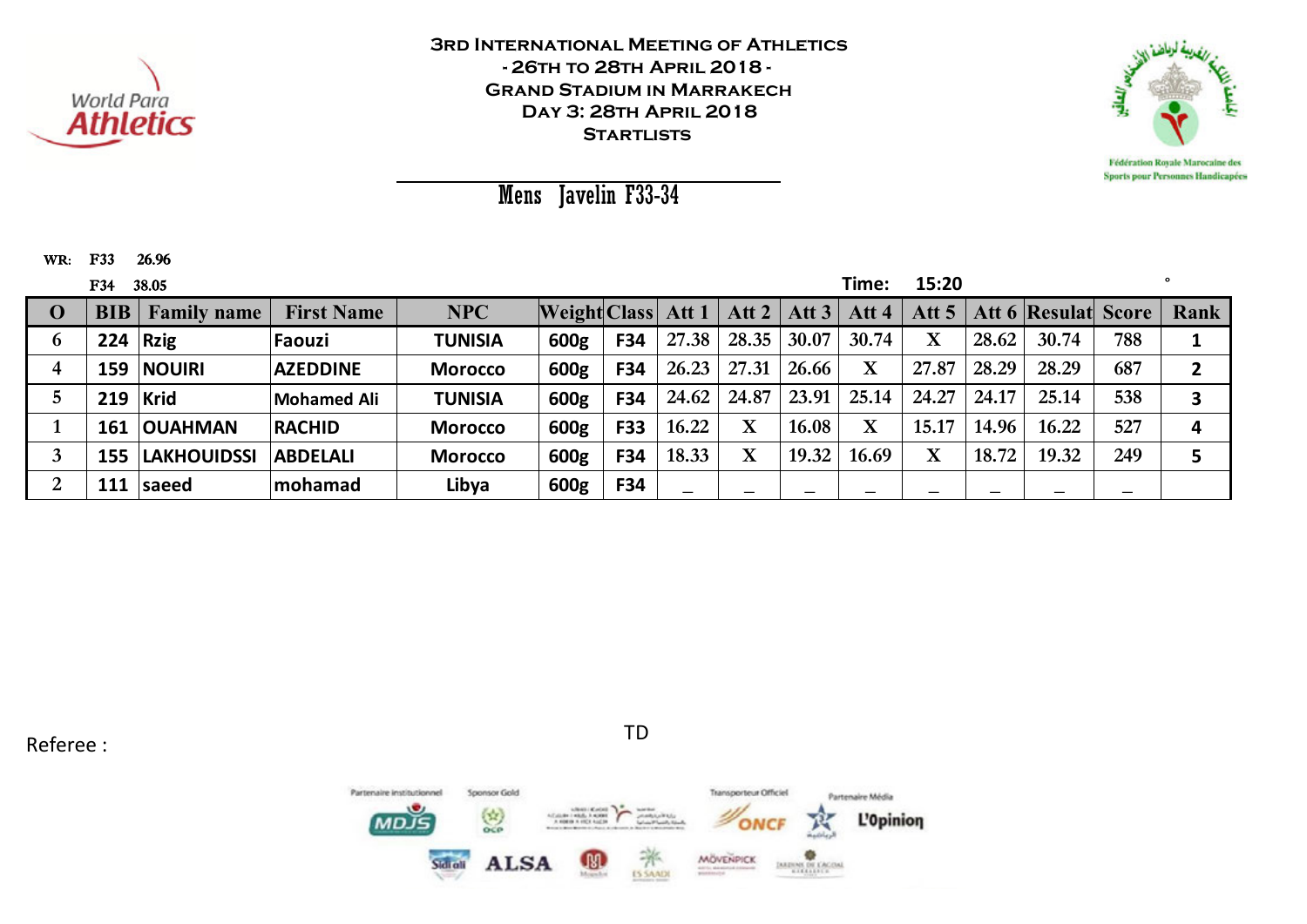



**F13 44.67**

F36 28.01

WR: F42 33.19

|          | F44        | 44.53               |                   |                |                     |     |        |             | Time             | 15:00   |         |       |                 |              |      |
|----------|------------|---------------------|-------------------|----------------|---------------------|-----|--------|-------------|------------------|---------|---------|-------|-----------------|--------------|------|
| $\Omega$ | <b>BIB</b> | <b>Family name</b>  | <b>First Name</b> | <b>NPC</b>     | <b>Weight Class</b> |     | Att 1  | Att 2       | Att <sub>3</sub> | Att 4   | Att $5$ |       | Att 6   Resulat | <b>Score</b> | Rank |
| 4        | 131        | <b>CHERKAOUI</b>    | <b>ZAKIA</b>      | <b>Morocco</b> | $1$ Kg              | F44 | 26.33  | 26.10       | 26.82            | $\bf X$ | 24.69   | 24.81 | 26.82           | 506          |      |
|          | 133        | <b>DAHHAK</b>       | <b>IMERYEM</b>    | <b>Morocco</b> | 1 Kg                | F42 | 18.65  | 17.66       | 17.35            | 17.65   | 18.49   | 16.76 | 18.65           | 402          |      |
|          | 163        | <b>OUNACER</b>      | <b>RABIA</b>      | <b>Morocco</b> | 1 Kg                | F44 | 23.63  | 20.94       | $\mathbf X$      | 18.89   | 19.39   | 18.64 | 23.63           | 351          |      |
| 2        | 225        | Guizani             | Amani             | <b>TUNISIA</b> | 1 Kg                | F36 | 13.64  | $\mathbf X$ | $\mathbf X$      | 14.47   | 11.97   | 13.01 | 14.47           | 268          | Δ    |
|          | 205        | <b>RUS MARTÍNEZ</b> | <b>LAURA</b>      | <b>Spain</b>   | 1 Kg                | F13 | v<br>л | 14.15       | 15.88            | 14.74   | 14.29   | 14.37 | 15.88           | 166          |      |
|          |            |                     |                   |                |                     |     |        |             |                  |         |         |       |                 |              |      |

Womens Discus F13 -36 -42 -44

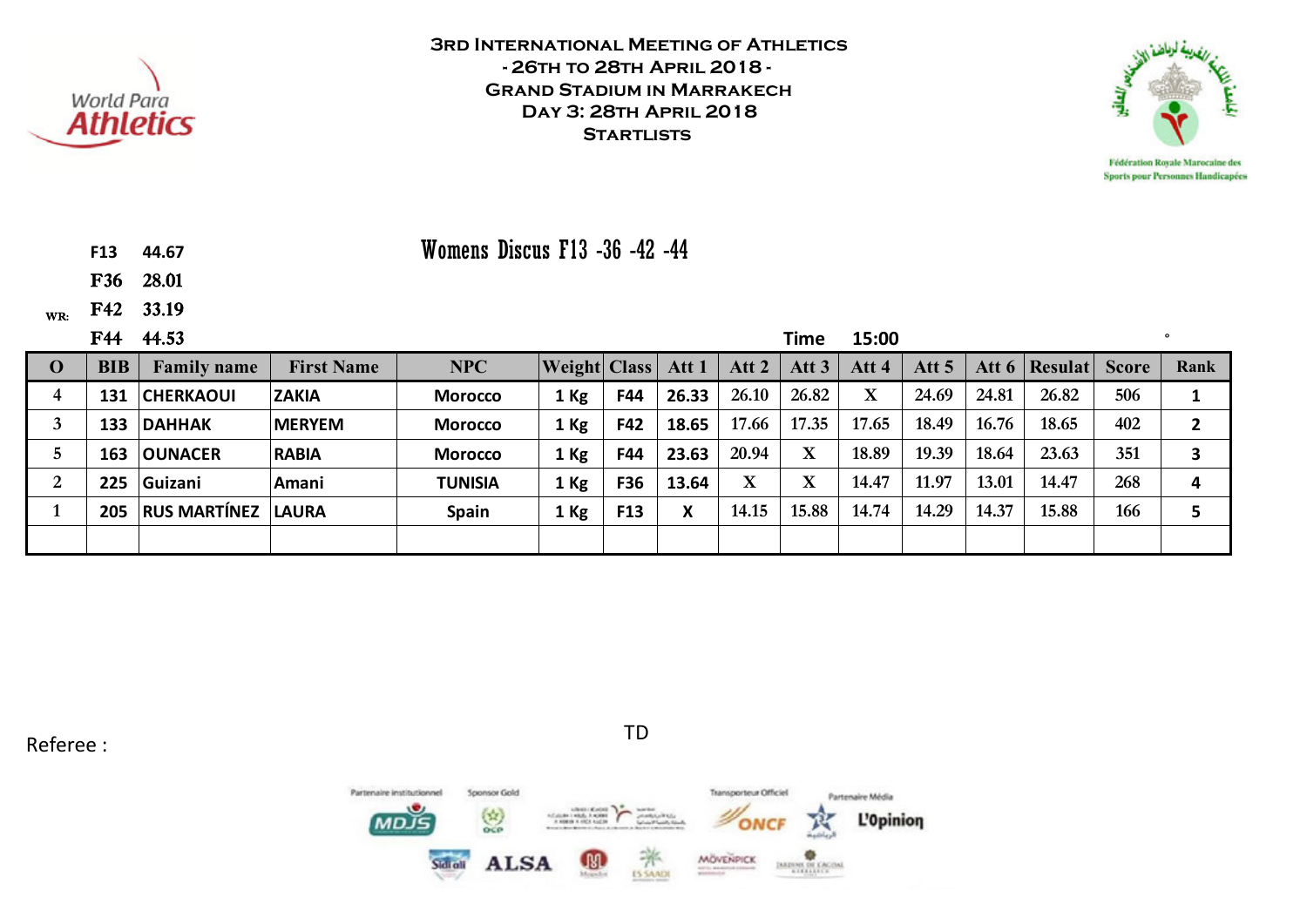



# **Womens Discus F41**

**Time 18:00**

| WR:         | 33.38      |                    |                   |                |                     |            |                         |                    |                    |                         |                         |             |               |      |
|-------------|------------|--------------------|-------------------|----------------|---------------------|------------|-------------------------|--------------------|--------------------|-------------------------|-------------------------|-------------|---------------|------|
| $\mathbf 0$ | <b>BIB</b> | <b>Family name</b> | <b>First Name</b> | <b>NPC</b>     | <b>Weight Class</b> |            | Att 1                   | Att $2$            | Att <sub>3</sub>   | Att 4                   | Att <sub>5</sub>        | Att $6$     | Resulat Score | Rank |
| 5           | 213        | <b>Tlili</b>       | Raoua             | <b>TUNISIA</b> | 750 g               | F41        | 32.81                   | $\mathbf X$        | 34.67              | $\overline{\mathbf{X}}$ | 31.75                   | 33.62       | 34.67         |      |
| 2           | 137        | <b>EL GARAA</b>    | <b>HAYAT</b>      | <b>Morocco</b> | 750 g               | F41        | $\overline{\mathbf{X}}$ |                    | $23.72 \mid 24.24$ | 27.13                   | $\mathbf X$             | $\mathbf X$ | 27.13         |      |
|             | 221        | Amaimia            | Fathia            | <b>TUNISIA</b> | 750 g               | F41        | 24.18                   |                    |                    | 26.62 25.56 26.58       | $\overline{\mathbf{X}}$ | 25.09       | 26.62         |      |
| 6           | 218        | <b>Ben Koelleb</b> | Samar             | <b>TUNISIA</b> | 750 g               | F41        | $\mathbf X$             | v                  | $\mathbf{v}$       | 24.44                   | $\mathbf X$             | 23.51       | 23.51         |      |
| 4           | 152        | <b>KARIM</b>       | <b>YOUSSRA</b>    | <b>Morocco</b> | 750 g               | F41        | $\overline{\mathbf{X}}$ | $21.63 \mid 21.60$ |                    | 22.32                   | 23.49                   | 22.88       | 23.49         |      |
| 3           | 148        | <b>HANATI</b>      | <b>HAFIDA</b>     | <b>Morocco</b> | 750 g               | F41        | 15.82                   | 17.05              | $\mathbf X$        | 16.21                   | $\mathbf X$             | 15.52       | 17.05         | 6    |
|             | 18         | <b>MEHDI</b>       | Fatiha            | <b>Algeria</b> | 750 g               | <b>F41</b> |                         |                    |                    |                         |                         |             | <b>DNS</b>    |      |

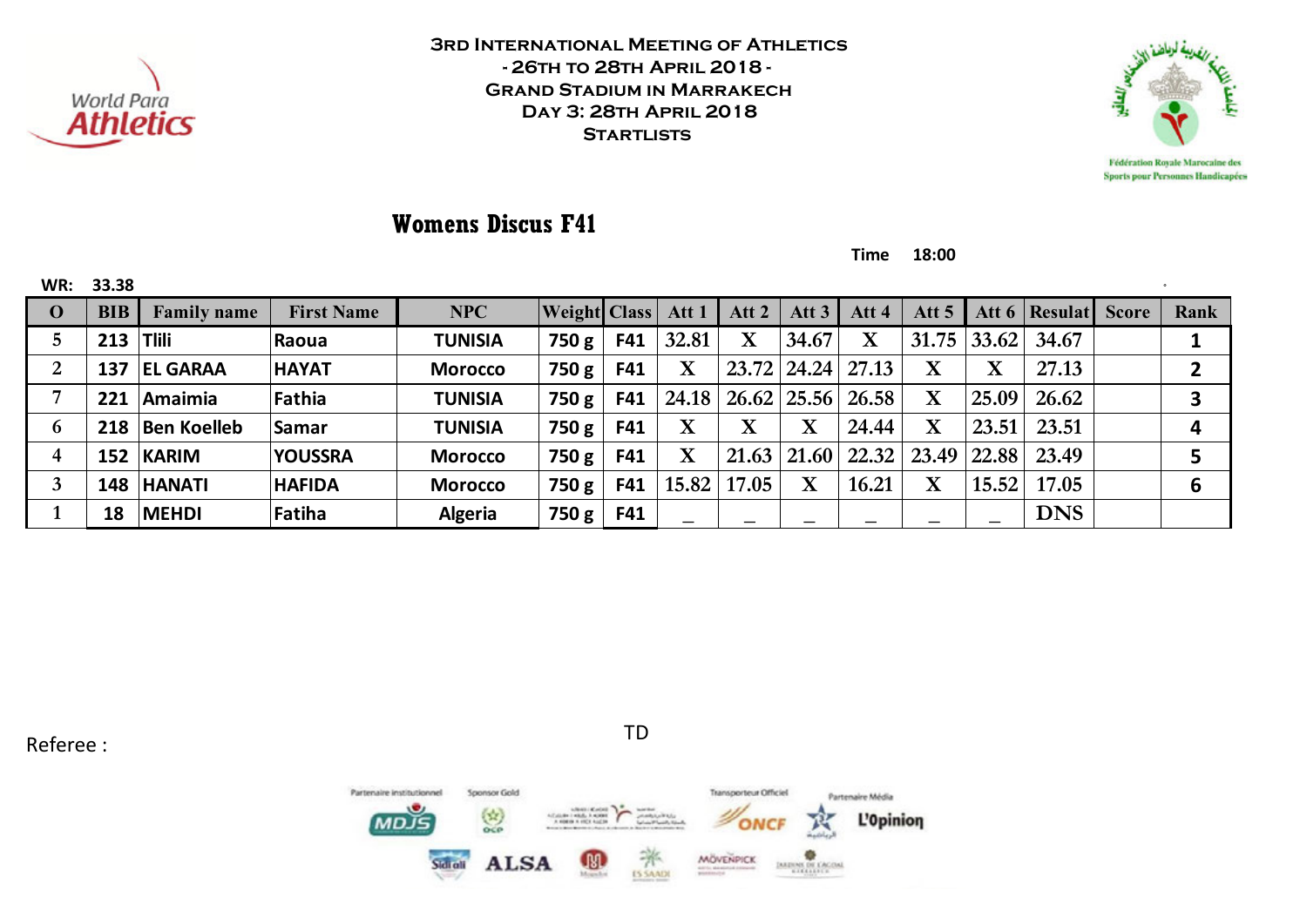



Womens Discus F40

**Time 17:00**

| WR:      | 23.24      |                    |                   |                |                           |            |             |       |                 |                          |       |       |                                 |      |
|----------|------------|--------------------|-------------------|----------------|---------------------------|------------|-------------|-------|-----------------|--------------------------|-------|-------|---------------------------------|------|
| $\bf{0}$ | <b>BIB</b> | <b>Family name</b> | <b>First Name</b> | NPC            | <b>Weight Class</b> Att 1 |            |             |       | Att 2   Att 3   | Att 4                    |       |       | Att 5   Att 6   Resulat   Score | Rank |
|          |            | 212 Jebali         | Raja              | <b>TUNISIA</b> | 750 g                     | <b>F40</b> | 19.48       |       | $20.43$   22.22 | 20.69                    | 19.39 | 21.17 | 22.22                           |      |
|          |            | 136 EL AZZAB       | <b>WAFA</b>       | <b>Morocco</b> | 750 g                     | F40        | 13.74       | 13.73 | 13.81           | 14.01                    | 12.94 | 12.96 | 14.01                           |      |
| 4        |            | 146 HAFIDI         | <b>IKRAM</b>      | <b>Morocco</b> | 750 g                     | F40        | 10.60       | 11.43 | 12.27           | 10.81                    | 9.82  | 11.72 | 12.27                           |      |
| າ<br>∠   |            | 129 BERBOUCH       | <b>FATIMA</b>     | <b>Morocco</b> | 750 g                     | F40        | $\mathbf X$ | 9.87  | $\mathbf X$     | 10.69                    | 10.42 | 10.71 | 10.71                           | 4    |
|          | 96         | <b>ALMUTAIRI</b>   | <b>SARAH</b>      | <b>Kuwait</b>  | 750 g                     | F40        |             |       |                 | $\overline{\phantom{m}}$ |       |       |                                 |      |

Referee : TD

Transporteur Officiel Partenaire institutionnel Sponsor Gold Partenaire Média  $\binom{1}{0}$ L'Opinion MD. **MÖVENPICK ALSA** 71 **IMENS DE CACIN ES SAADI**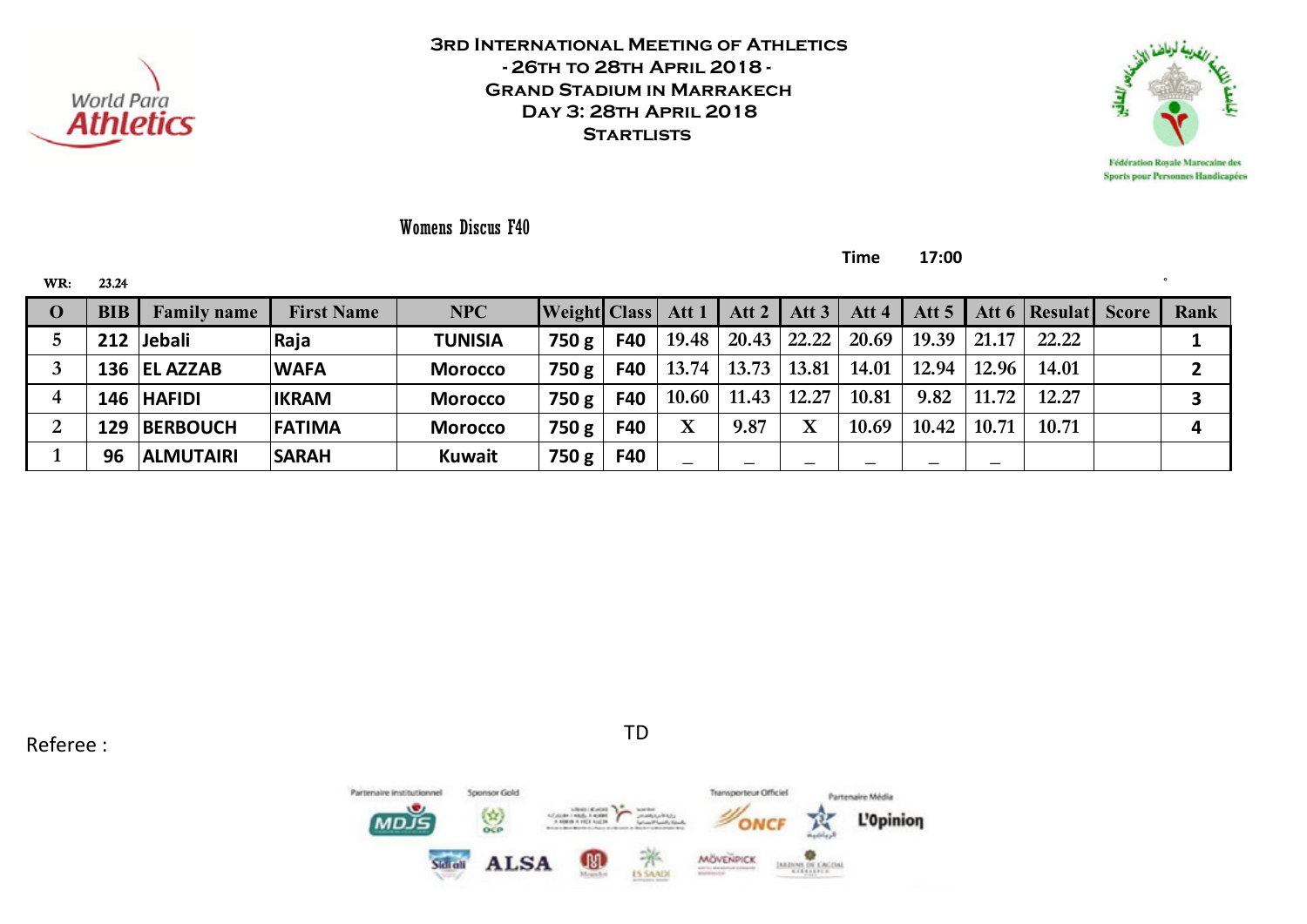



Men's Shot Put F32

#### WR: F32 11.08 **Time 15:15**

| $\mathbf 0$    | <b>BIB</b> | <b>Family name</b> | <b>First Name</b> | NPC            | Weight   Class |            | Att 1 | Att 2                   | Att $3$                 | Att 4 | Att <sub>5</sub>         | Att $6$                  | <b>Resulat</b> | <b>Score</b> | Rank           |
|----------------|------------|--------------------|-------------------|----------------|----------------|------------|-------|-------------------------|-------------------------|-------|--------------------------|--------------------------|----------------|--------------|----------------|
|                | 2          | <b>BAHLAZ</b>      | <b>LAHOUARI</b>   | <b>Algeria</b> | $2$ kg         | <b>F32</b> | 9.07  | $\mathbf X$             | $\overline{\mathbf{X}}$ | X     | 9.41                     | 8.71                     | 9.41           |              |                |
| 7              | 160        | <b>OUADDALI</b>    | <b>YOUSSEF</b>    | <b>Morocco</b> | $2$ kg         | F32        | 7.18  | 7.46                    | 7.44                    | 6.97  | 6.49                     | $\mathbf X$              | 7.46           |              | $\overline{2}$ |
| 10             | 223        | $ Fe$ idi          | Abdenacer         | <b>TUNISIA</b> | 2 kg           | <b>F32</b> | 6.68  | $\overline{\mathbf{X}}$ | $\overline{\textbf{X}}$ | 6.56  | 6.84                     | $\mathbf X$              | 6.84           |              | 3              |
| $\overline{2}$ | 103        | <b>NASSER</b>      | <b>IMOHAMMAD</b>  | <b>Kuwait</b>  | 2 kg           | F32        | 6.34  | 6.62                    | 6.66                    | 6.81  | 6.59                     | 6.52                     | 6.81           |              | 4              |
| 9              | 220        | <b>Mtareb</b>      | <b>Wassim</b>     | <b>TUNISIA</b> | $2$ kg         | F32        | 6.37  | $\overline{\mathbf{X}}$ | 6.36                    | 6.57  | X                        | 6.68                     | 6.68           |              | $\overline{5}$ |
| 4              | 107        | elhmali            | hamza             | Libya          | $2$ kg         | <b>F32</b> | 4.05  | 3.69                    | 3.12                    | 2.59  | 3.99                     | 3.88                     | 4.05           |              | 6              |
| 3              | 105        | algirwad           | <b>hamzah</b>     | Libya          | $2$ kg         | F31        | —     |                         |                         |       | $\overline{\phantom{0}}$ | $\overline{\phantom{0}}$ | <b>DNS</b>     |              | <b>NC</b>      |
| 5              | 108        | mohamed            | <b>alnuwayji</b>  | Libya          | 2 kg           | F32        | —     |                         |                         |       |                          |                          | <b>DNS</b>     |              | <b>NC</b>      |
| 6              | 109        | <b>lomar</b>       | nouralddeen       | Libya          | $2$ kg         | F32        |       |                         |                         |       |                          |                          | <b>DNS</b>     |              | <b>NC</b>      |
| 8              |            | 162   OUAJIH       | <b>IMAD</b>       | <b>Morocco</b> | 2 kg           | F32        |       |                         |                         |       |                          |                          | <b>DNS</b>     |              | <b>NC</b>      |

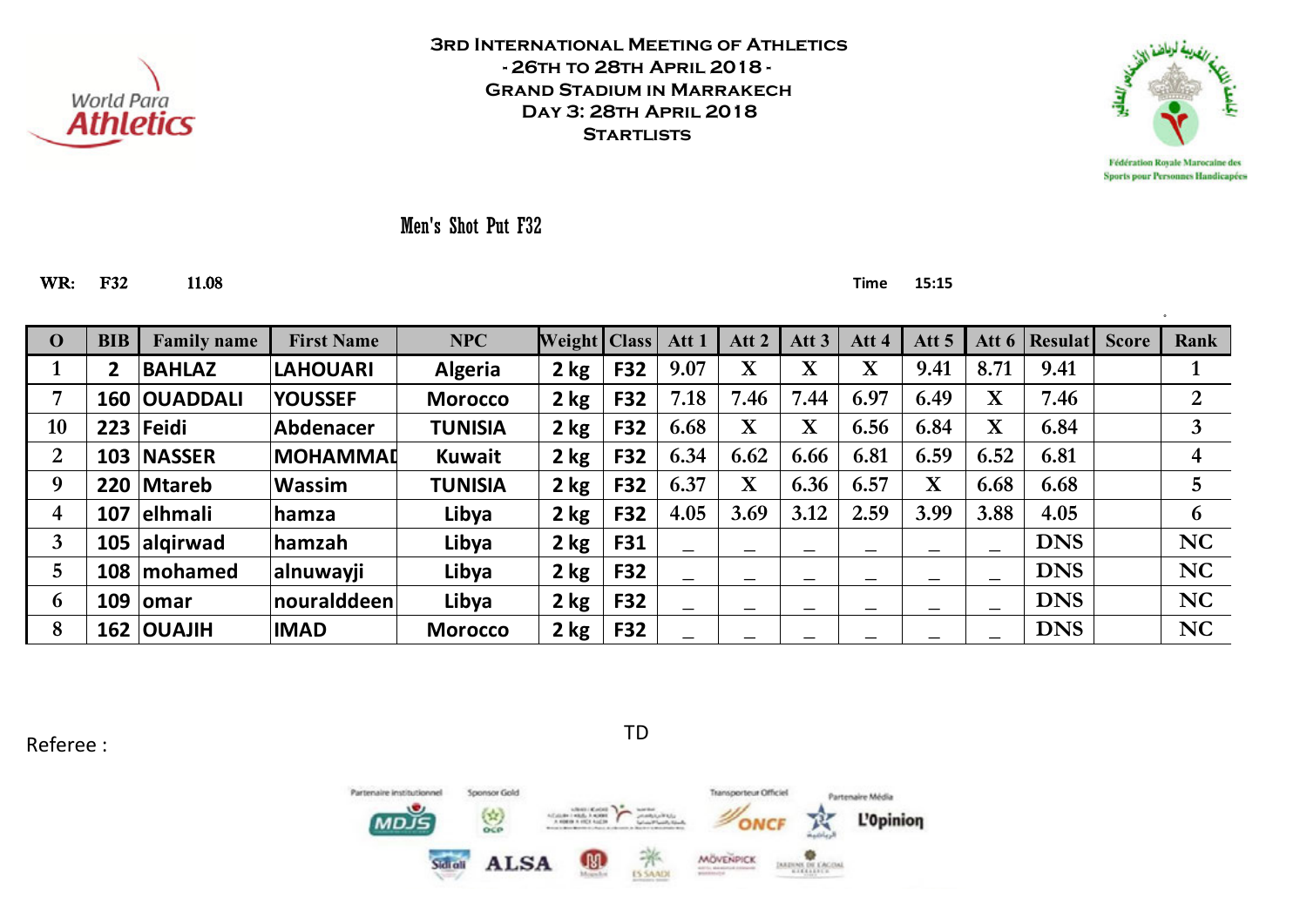



Womens Shot Put F32

WR: 7 .04 **Time 16:50**

| O |    | <b>Family name</b> | <b>First Name</b> | <b>NPC</b>     | <b>Weight Class Att 1</b> |            |      |      | Att 2   Att 3   Att 4 |      | Att 5 |      | Att 6   Resulat   Score | Rank |
|---|----|--------------------|-------------------|----------------|---------------------------|------------|------|------|-----------------------|------|-------|------|-------------------------|------|
|   |    | 141   EL KASSIOUI  | <b>FOUZIA</b>     | <b>Morocco</b> | 2 kg                      | <b>F32</b> | 4.91 | 5.50 | 5.76                  | 5.67 | 5.54  | 6.37 | 6.37                    |      |
|   |    | 216 Ibrahmi        | <b>Maroua</b>     | <b>TUNISIA</b> | 2 kg                      | <b>F32</b> | 5.09 | 5.72 | 6.03                  | 6.03 | 6.16  | 5.67 | 6.16                    |      |
|   | 10 | <b>GASMI</b>       | <b>MOUNIA</b>     | Algeria        | 2 kg                      | F32        | 4.86 |      | 5.51                  | 5.04 | 4.69  | 5.30 | 5.51                    |      |
|   | 99 | <b>ALSAIDI</b>     | <b>AMANI</b>      | Kuwait         | 2 kg                      | F32        | –    | –    |                       |      |       |      | NM                      |      |

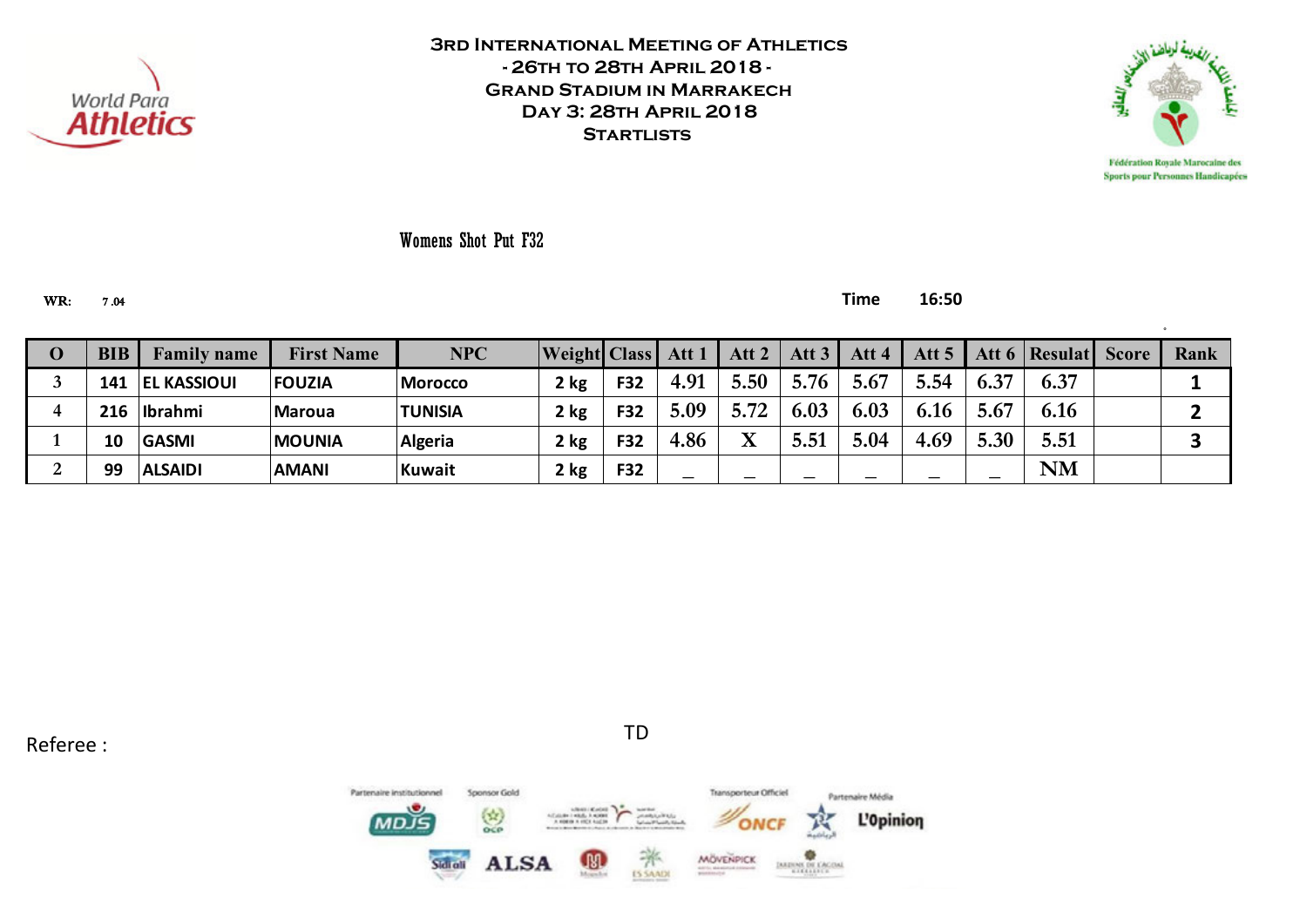



Sports pour Personnes Handicapées

°

### Womens Shot Put F33-F34

WR: **Time 16:50**

| v | <b>BIB</b> | <b>Family name</b> | <b>First Name</b> | <b>NPC</b>     | <b>Gender</b> | <b>Class</b> | Att          | Att 2 | Att 3 | Att 4       | Att 5 | Att 6 | <b>Resulat</b> | <b>Score</b> | Rank |
|---|------------|--------------------|-------------------|----------------|---------------|--------------|--------------|-------|-------|-------------|-------|-------|----------------|--------------|------|
|   |            | <b>BOUDJADAR</b>   | <b>ASMAHANE</b>   | Algeria        | 3 kg          | F33          | 5.95         | 6.36  | 5.24  |             |       | -     | 6.36           | 995          |      |
| ◢ | !26        | <b>AMOUDI</b>      | <b>SAIDA</b>      | <b>Morocco</b> | 3 kg          | F34          | .41          | .44   | .47   | .40         | .19   | .25   | 7.47           | 837          |      |
|   | 102        | <b>NAJIM</b>       | <b>BASIMAH</b>    | <b>Kuwait</b>  | 3 kg          | F34          | $\mathbf{v}$ | 5.55  | 4.99  | $\mathbf x$ | 5.90  | 5.72  | 5.9            | 504          |      |
| 4 | 128        | <b>BEN HAMID</b>   | <b>LAILA</b>      | <b>Morocco</b> | 3 kg          | F33          | 3.12         | 3.19  | 2.95  | 2.95        | 3.43  | 3.18  | 3.43           | 211          | 4    |
|   | 97         | <b>ALMUTAIRI</b>   | <b>DONYAH</b>     | <b>Kuwait</b>  | 3 kg          | F34          | .46<br>J.    | 3.53  | x     | 3.58        | 3.49  | 3.40  | 3.58           | 49           |      |

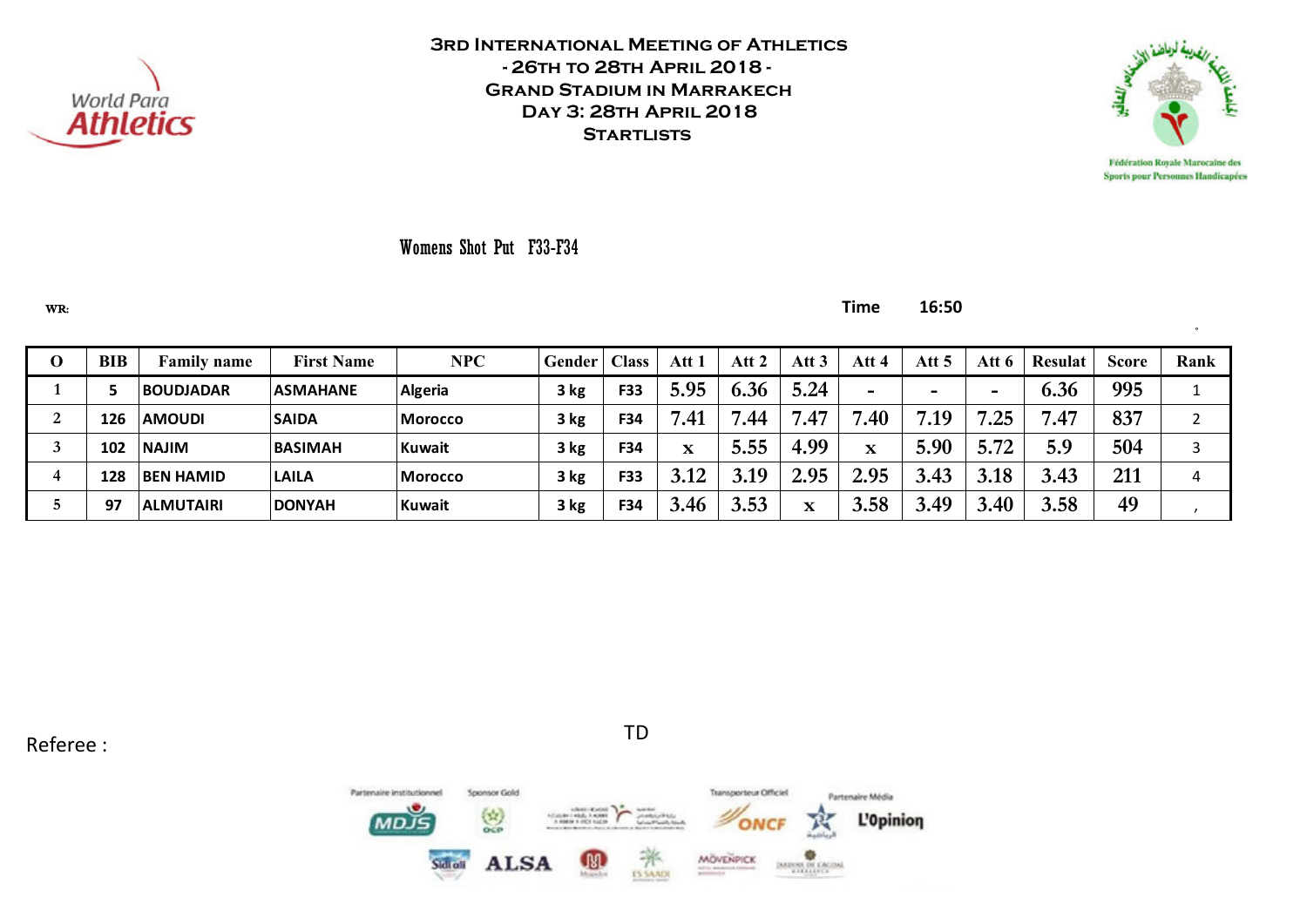



Sports pour Personnes Handicapées

Men'sTriple Jump T47

**Time 17:30**

| WR. |            |                                   |                             |         |                     |     |        |          |                  |       |                  |                 |              |      |
|-----|------------|-----------------------------------|-----------------------------|---------|---------------------|-----|--------|----------|------------------|-------|------------------|-----------------|--------------|------|
|     | <b>BIB</b> | $\bullet$ T<br><b>Family name</b> | <b>THE</b><br>Name<br>Fırst | NPC     | <b>Gender Class</b> |     | Att 1  | Att 2    | Att <sub>3</sub> | Att 4 | Att <sub>5</sub> | Att 6   Resulat | <b>Score</b> | Rank |
|     | 151        | <b>JADDI</b>                      | <b>ABDEKBIR</b>             | Morocco | Μ                   | T47 | 1 1.4J | IT.<br>∸ | 21.11            | 12.49 | .                | 12.43           |              |      |

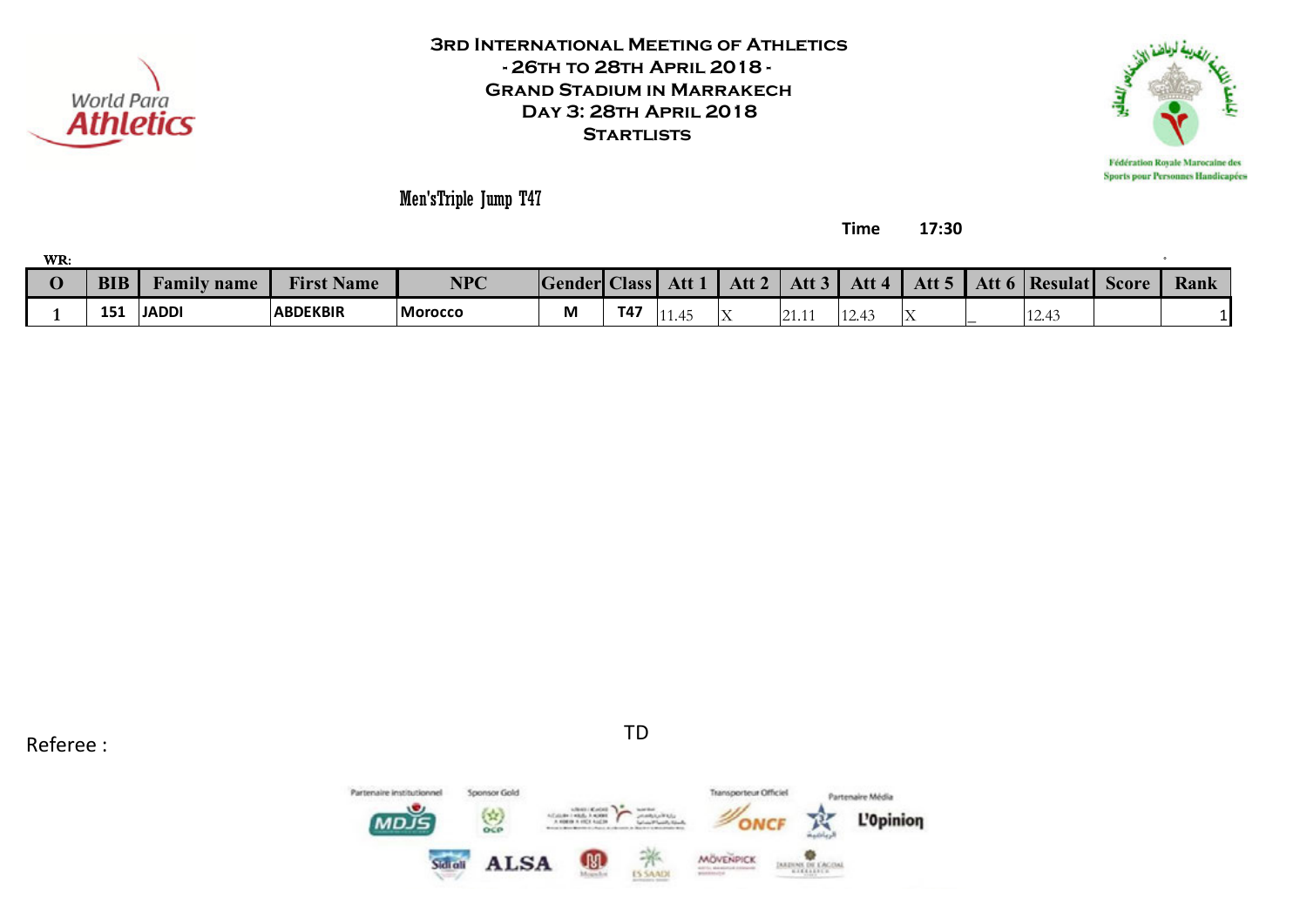



Womens Shot Put F54-55-56

WR: F54 7.09

F55 9.06 **Time 17:00**

|             | <b>F56</b> | 9.92               |                    |                |                     |            |              |       |                  |       |       |                   |                |              |      |
|-------------|------------|--------------------|--------------------|----------------|---------------------|------------|--------------|-------|------------------|-------|-------|-------------------|----------------|--------------|------|
| $\mathbf 0$ | BIB        | <b>Family name</b> | <b>First Name</b>  | <b>NPC</b>     | <b>Weight Class</b> |            | Att 1        | Att 2 | Att <sub>3</sub> | Att 4 | Att 5 | Att $6 \mid$      | <b>Resulat</b> | <b>Score</b> | Rank |
|             | 17         | <b>MEDJEMEDJ</b>   | <b>NADIA</b>       | Algeria        | 3 Kg                | F56        | 8.80         | 9.52  | 9.55             | 9.54  | 9.60  | 9.51              | 9.60           | 1069         |      |
|             | 214        | Aidi               | Hania              | <b>TUNISIA</b> | 3 Kg                | <b>F54</b> | 5.93         | 6.04  | 6.29             | 6.28  | 6.40  | 6.55              | 6.55           | 824          |      |
|             | 228        | Nafati             | Fadhila            | <b>TUNISIA</b> | 3 Kg                | <b>F54</b> | 6.06         | 6.14  | 6.02             | X     | 6.16  | 6.18              | 6.18           | 746          | 3    |
|             | 174        | <b>ENNAJI</b>      | <b>FADILA</b>      | <b>Morocco</b> | 3 Kg                | <b>F55</b> | 6.56         | 6.02  | 5.76             | 5.85  | 5.69  | $\rm\overline{X}$ | 6.56           | 743          | 4    |
|             | 112        | <b>COULIBALY</b>   | KOROTOUMOU Mali    |                | 3 Kg                | <b>F55</b> | $\mathbf{v}$ | 5.58  | 6.22             | 6.20  | 6.19  | $\rm\overline{X}$ | 6.22           | 667          |      |
|             | 140        | <b>EL KAOUI</b>    | <b>INORELHOUDA</b> | <b>Morocco</b> | 3 Kg                | <b>F55</b> | 4.89         | 4.92  | 5.16             | 5.05  | 5.81  | 6.10              | 6.10           | 639          | 6    |

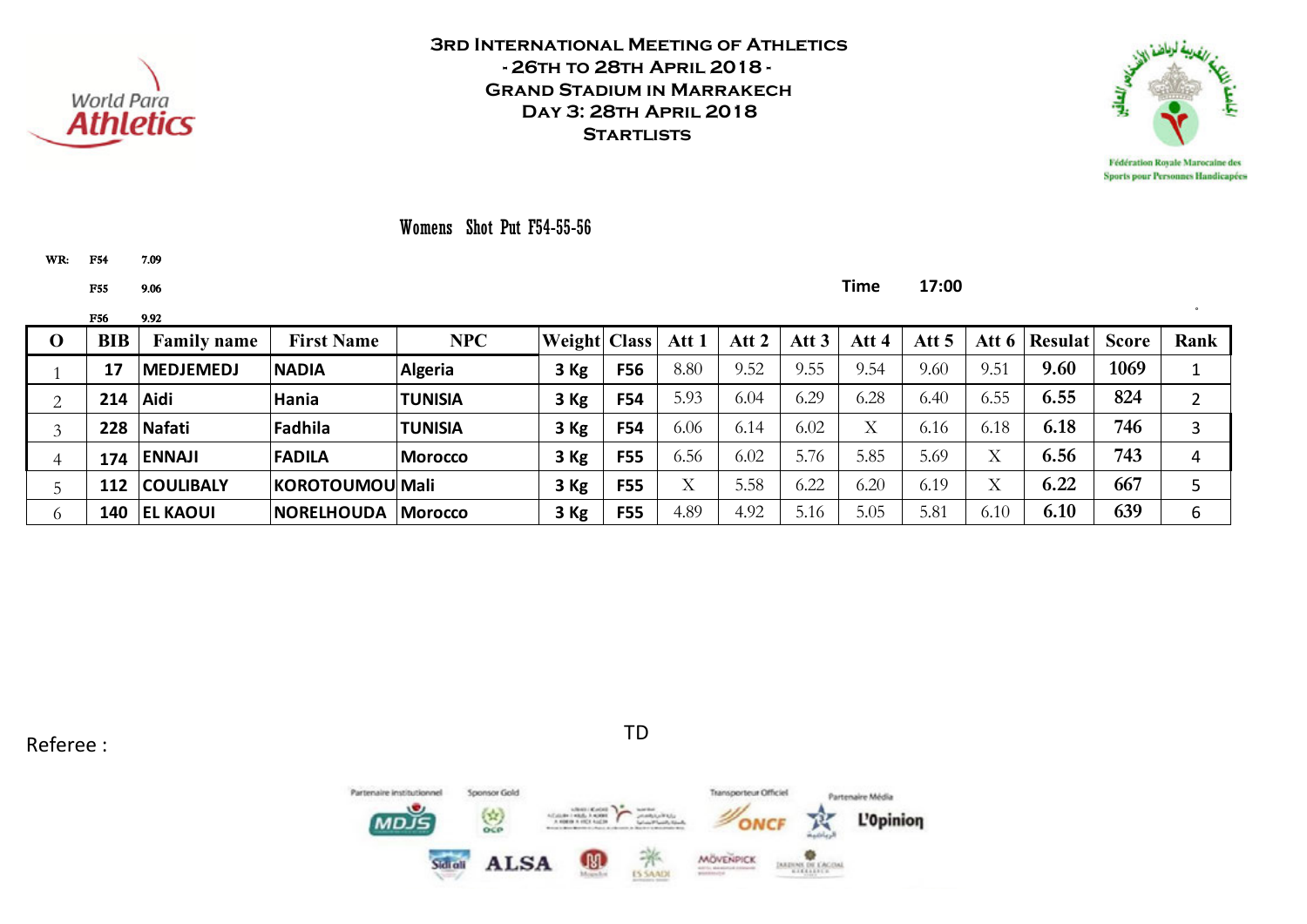



Mens Discus F11 - 13

**Time 16:00**

| WR:          |     | F11 (40.42)                | F13 (44.64)       |                |                     |            |       |       |               |                         |             |       |                         |     |      |
|--------------|-----|----------------------------|-------------------|----------------|---------------------|------------|-------|-------|---------------|-------------------------|-------------|-------|-------------------------|-----|------|
| $\mathbf{0}$ | BIB | <b>Family name</b>         | <b>First Name</b> | <b>NPC</b>     | <b>Gender Class</b> |            | Att 1 | Att 2 | Att $3$       | Att 4                   | Att $51$    |       | Att 6   Resulat   Score |     | Rank |
|              | 227 | Satouri                    | Yasser            | <b>TUNISIA</b> | $2$ Kg              | F11        | 31.81 |       |               | $\mathbf X$             | $\mathbf X$ | 32.36 | 32.36                   | 697 |      |
|              |     | 200   MORENO SUJA SALVADOR |                   | <b>Spain</b>   | $2$ Kg              | <b>F13</b> | 26.14 |       | $24.09$ 31.26 | X                       | $\mathbf X$ | 26.67 | 31.26                   | 684 |      |
|              | 237 | Soltane                    | Amir              | <b>TUNISIA</b> | 2 Kg                | F11        | 29.73 | 29.55 |               | $\overline{\mathbf{X}}$ | $\mathbf X$ | 28.52 | 29.73                   | 573 |      |
|              | 92  | <b>ALHASAN</b>             | <b>RASHED</b>     | Kuwait         | $2$ Kg              | F13        | 19.25 |       | 19.49         | 19.58                   | X           | 20.20 | 20.20                   | 144 | 4    |